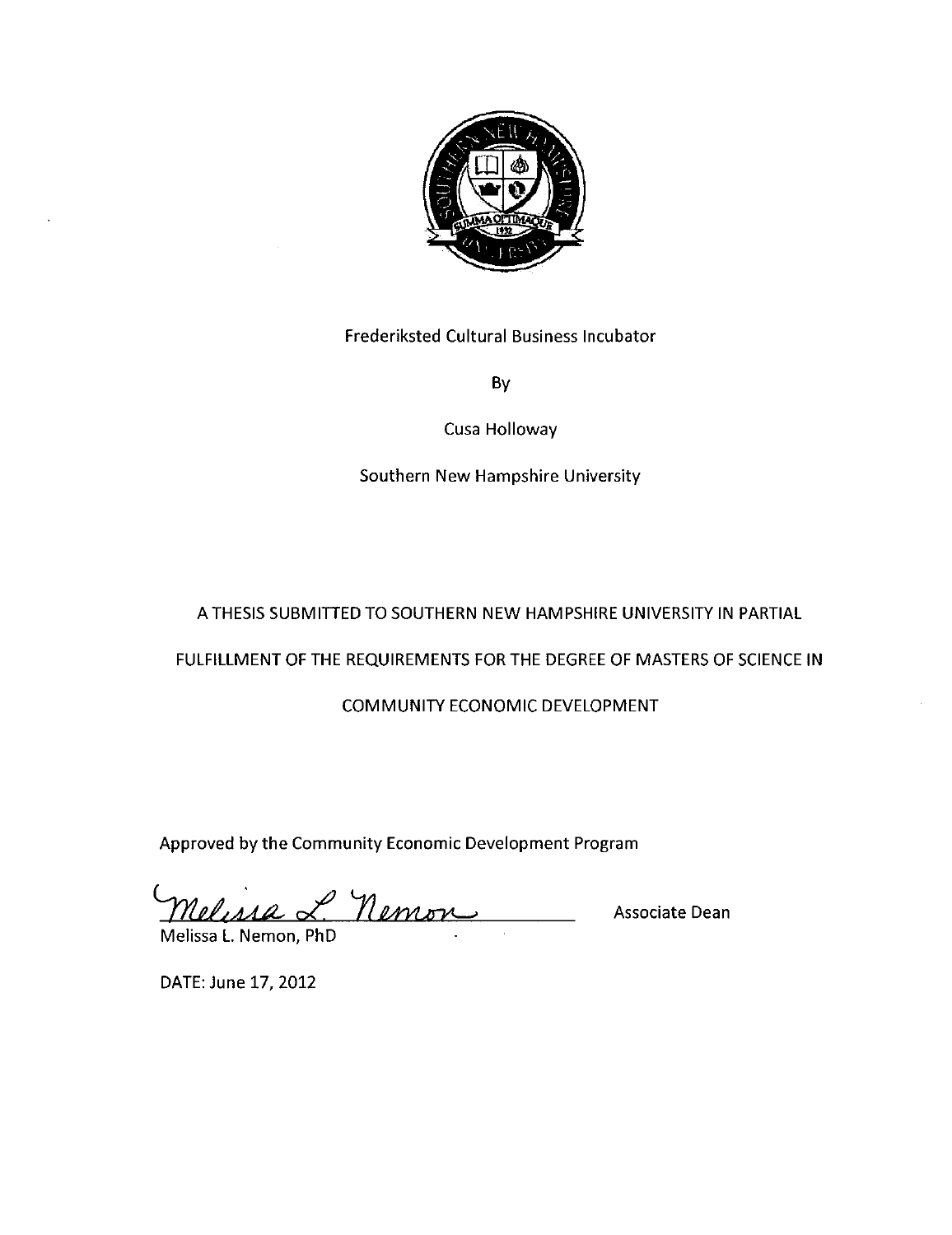#### ACKNOWLEDGEMENTS

The submission of my Master's Thesis would not be complete with thanking the individuals that have helped me along the way. First, I would like to thank God for placing a guiding hand on my shoulder, while working through this process. My children Chelsey and Tyler thank you for loving me and being so understanding. To my grandparents Kenneth and Andrea Walcott, I owe everything I am to you, thank you for pushing and supporting me in the pursuit of my dreams. The following individuals have supported and spoke encouraging words to keep me motivated through this process, The Walcott family, Raymond McIntosh, Nadine Marchena Kean, Chelica Brown, Kisha Williams, Monique Samuel, Dr. Melissa Nemon, Ph.D., the management and staff of United States Virgin Islands Economic Development Authority and the staff and faculty at Southern New Hampshire University.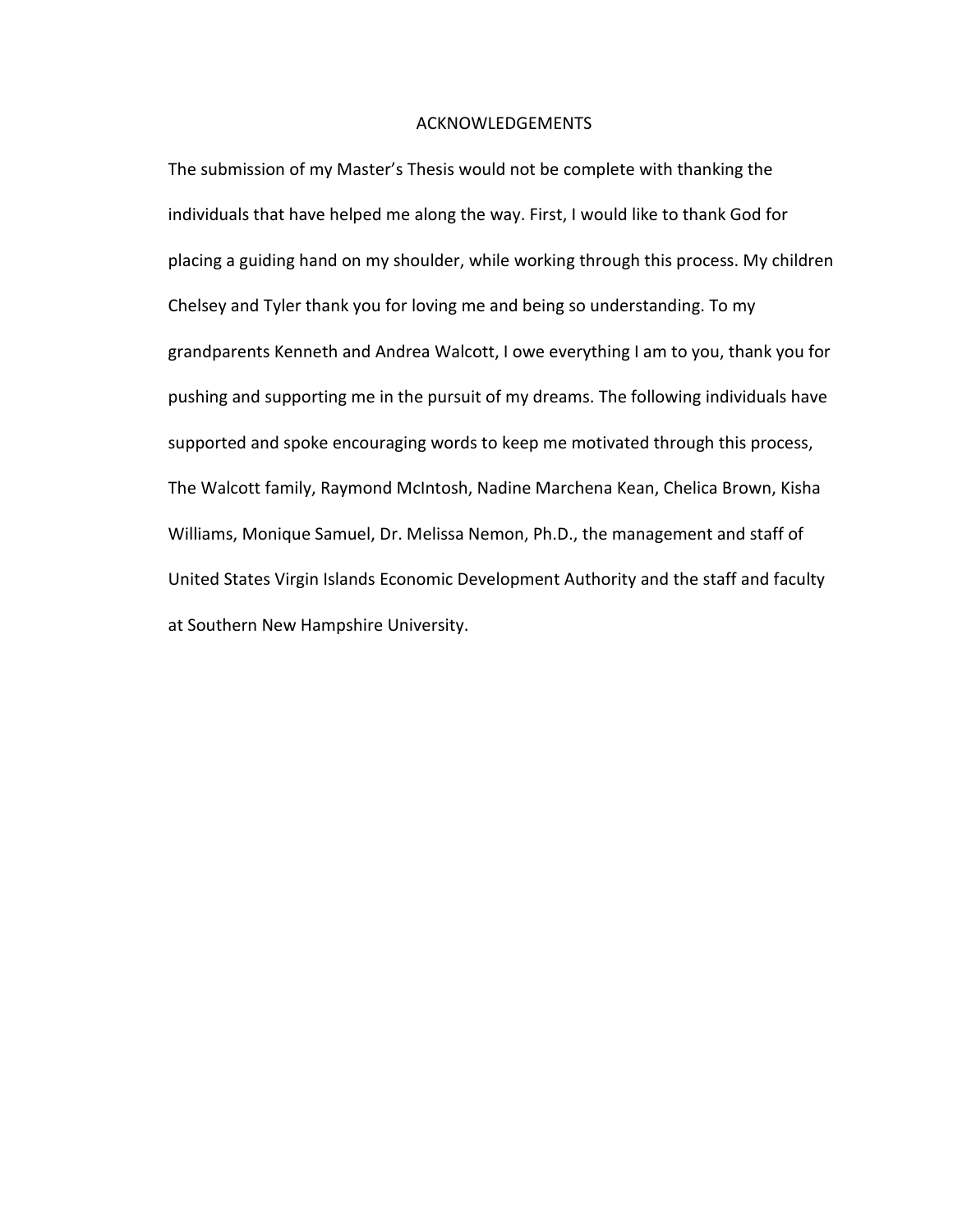# TABLE OF CONTENTS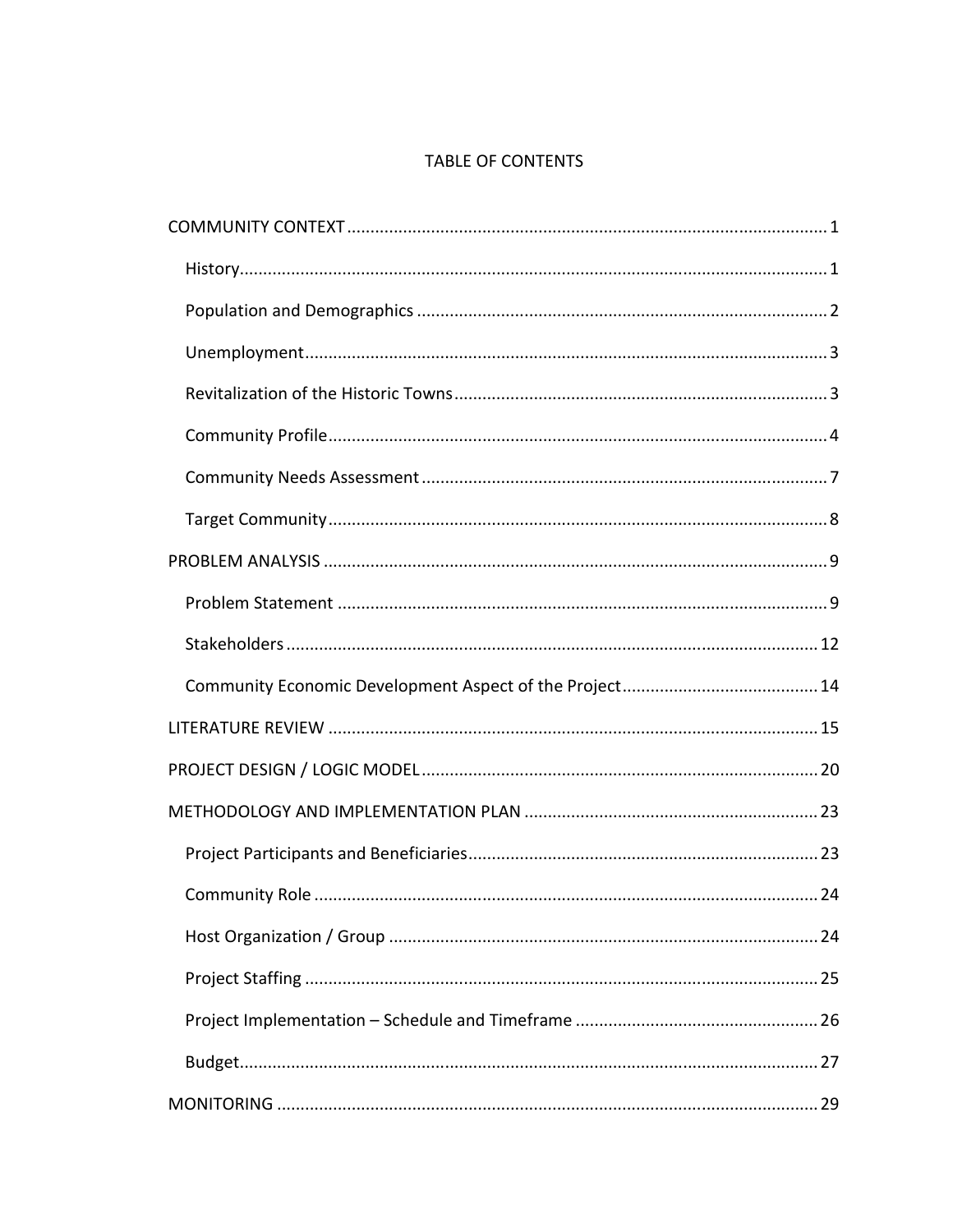| Prospects of Attaining Intermediate and Long-Term Outcomes  43 |  |
|----------------------------------------------------------------|--|
|                                                                |  |
|                                                                |  |
|                                                                |  |
|                                                                |  |
|                                                                |  |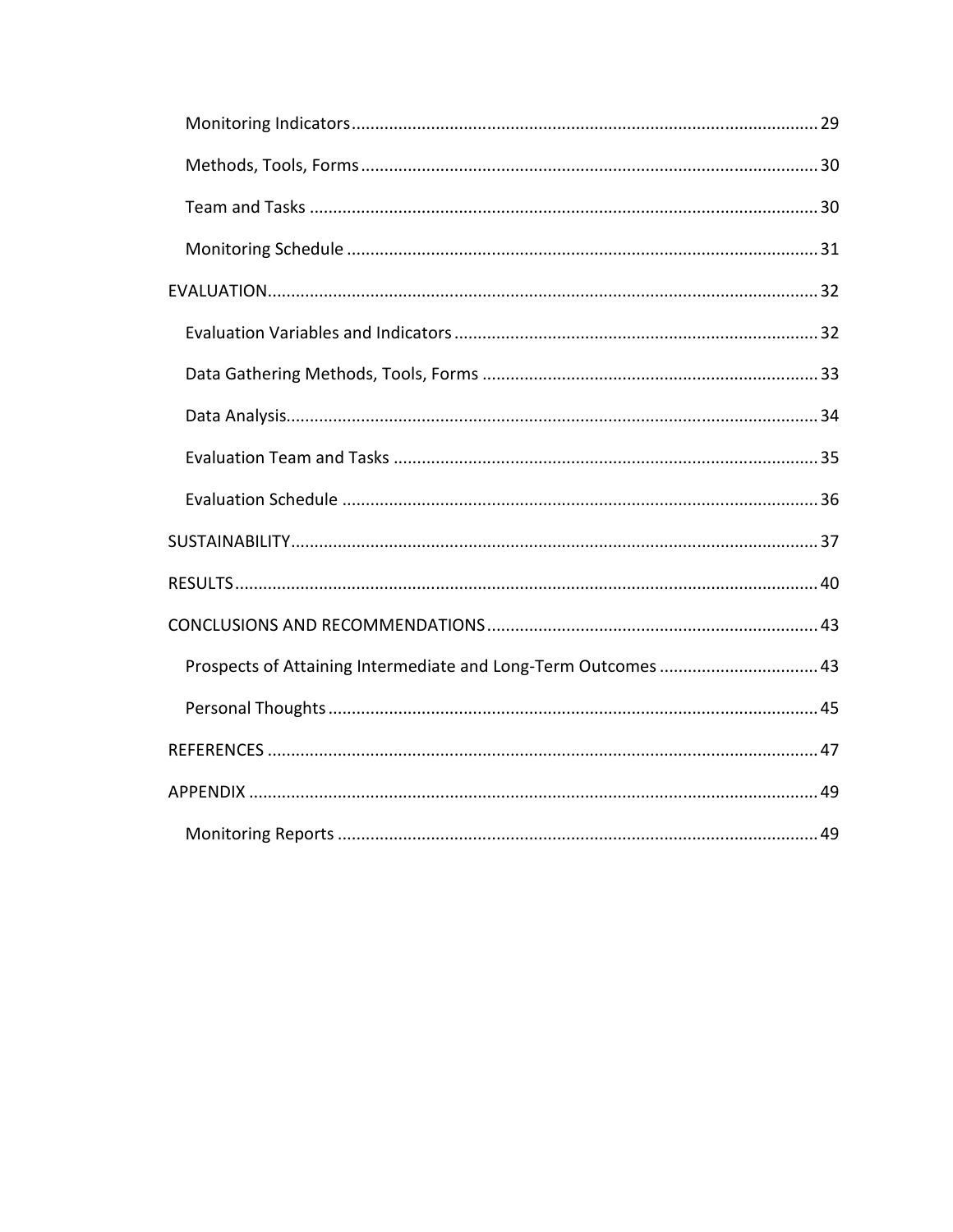#### ABSTRACT

The economic viability of the historic town of Frederiksted has been on a decline for many years. Reinvigorating the entrepreneurial spirit within the residents of this community is one way to create an avenue to spark economic viability and sustainability. The implementation of the incubator will specialize in preparing entrepreneurs to retail their locally made products, which can lay the foundation of enticing businesses and residents to migrate back to the historic town. The Frederiksted Cultural Business Incubator will serve as a year-long informal business university mentoring the entrepreneurs through the process of launching a new business. The incubator serves to provide seminars, options to raise start-up capital and technical assistance. By presenting the entrepreneurs with readily available services and programs, they will be able to launch sustainable businesses and empower the rest the community to start taking an interest in rebuilding the historic town to showcase the rich history and culture of the Virgin Islands.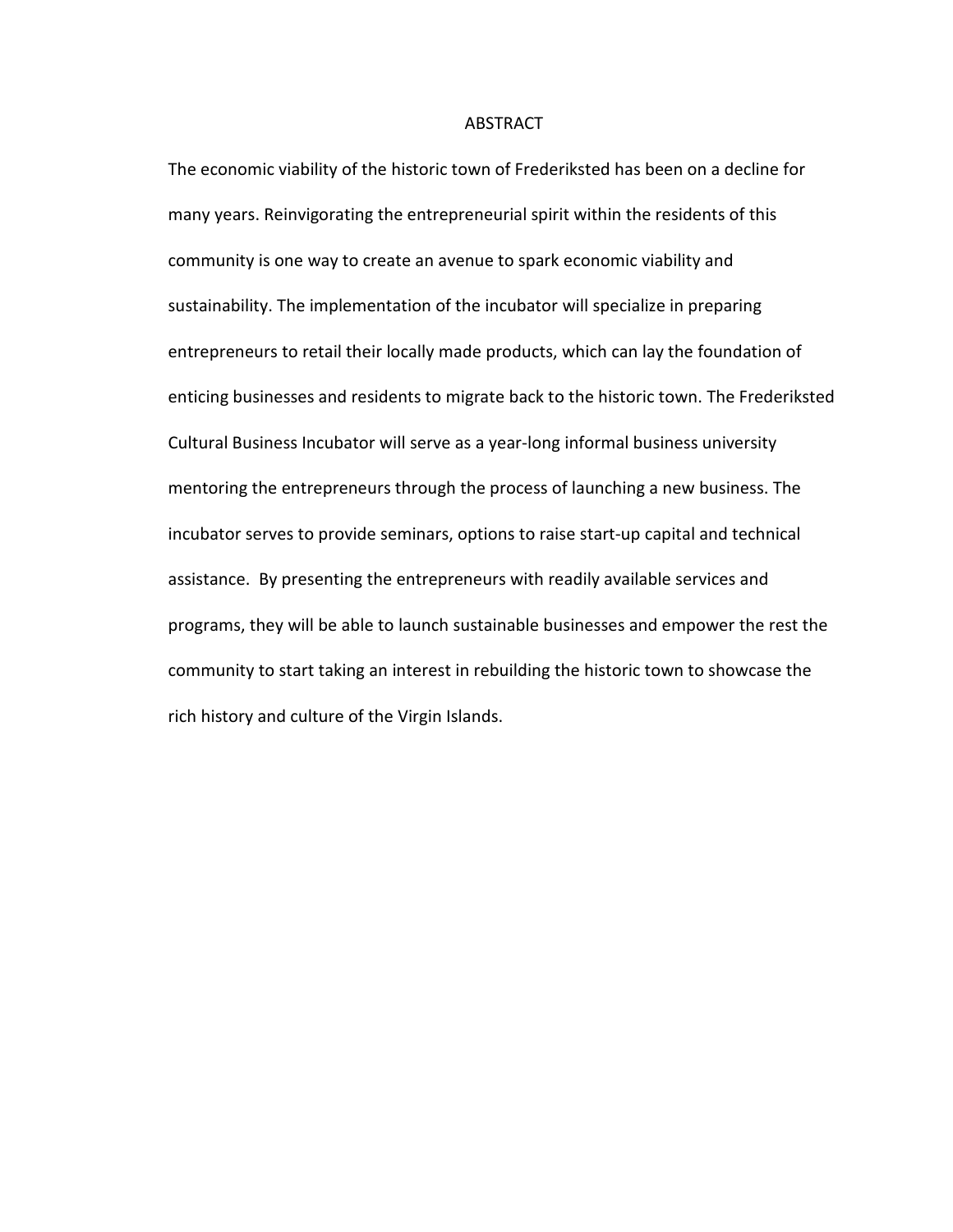#### COMMUNITY CONTEXT

#### *History*

The island of St. Croix is part of the United States Virgin Islands (USVI). The USVI is comprised of three islands, St. Croix, St. Thomas and St. John. As the largest of the three islands, St. Croix or Santa Cruz as it was affectionately called by Christopher Columbus is 84 square miles. Christopher Columbus landed on St. Croix in 1493 (visitusvi.com). The bay that Christopher Columbus landed on is now called Salt River, it is the only documented site of his voyage to the New World (vinow.com). Seven flags have flown over the Virgin Islands, Spain, United Kingdom, The Netherlands, French, Knights of Malta, Denmark and the United States. St. Croix was added to the Danish colonies in 1733, and the export of sugar, produced from sugarcane was the gross domestic product of the island.

 In 1917 the United States purchased the Virgin Islands from Denmark for \$25 million in gold. The USVI Department of Tourism website states that "little was heard of the islands until World War I, when the United States realized their strategic position and negotiated the purchase of the islands from Denmark for \$25 million in gold." (visitusvi.com)

 Prior to the United States purchasing the Virgin Islands, Governor Peter von Scholten on July 3, 1848 put an end to slavery within the territory. Adam C'DeBaca, a graduate student from Syracuse university, who spent two years in the Virgin Islands tutoring public and private school students wrote that "After emancipation, another repressive system of exploitation was introduced which in essence matched the prior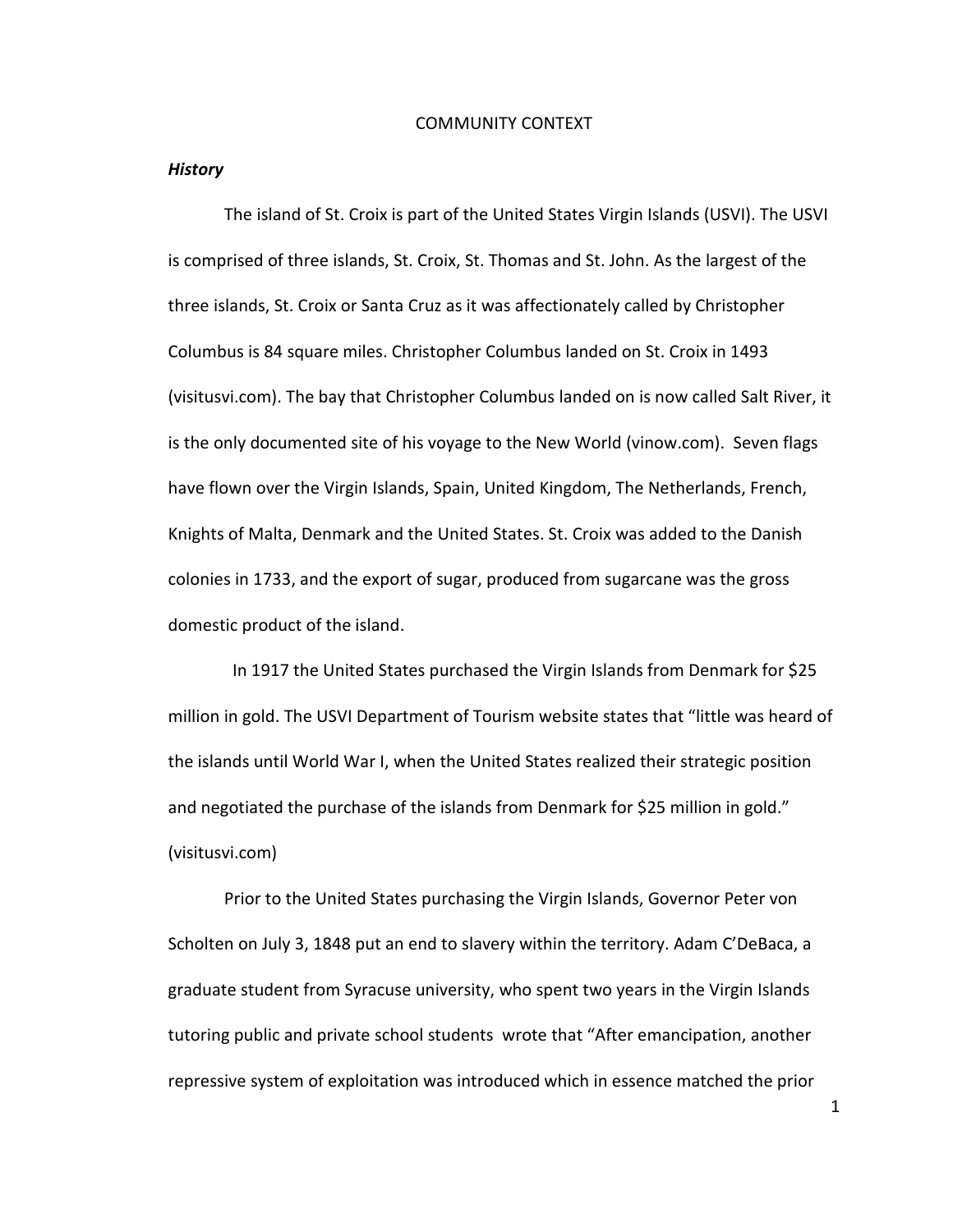servitude of the slave economy. The former slaves were now paid for their work, but their salaries depended on an almost feudal subsistence of labor that bound them to the owners wherewithal in stipulated contracts. These contracts dictated the amount of time employed, the conditions of housing, and, effectively, the freedom of movement or advancement." The slaves thought that once they were granted freedom they were able to do as they wished without the effects of oppression. Due to these conditions the slaves decided that they had enough and decided to lead a rebellion.

The Emancipation of 1848, which freed the slaves, helped to usher in the decline of agriculture and sugar cane production. Though slaves were free they were still paid below wages for work performed and were still treated unfairly. Prior to the emancipation of slaves, St. Croix was the agriculture epicenter of the Caribbean.

On October 1, 1878, the freed slaves led a revolt in the town of Frederiksted and demanded their ultimate freedom and fair wages. This event was later called the Fireburn of 1878. The resident threw stones and lit fire to buildings in protest of the living and working conditions that they were subjected to. Today, the historic town of Frederiksted is called Freedom City, because the residents of Frederiksted fought for their freedom.

### *Population and Demographics*

Each year the Virgin Islands Bureau of Economic Research produces the Economic Indicators for the territory. This allows the government to follow trends in population, employment, housing and graduation rates. According to their latest study,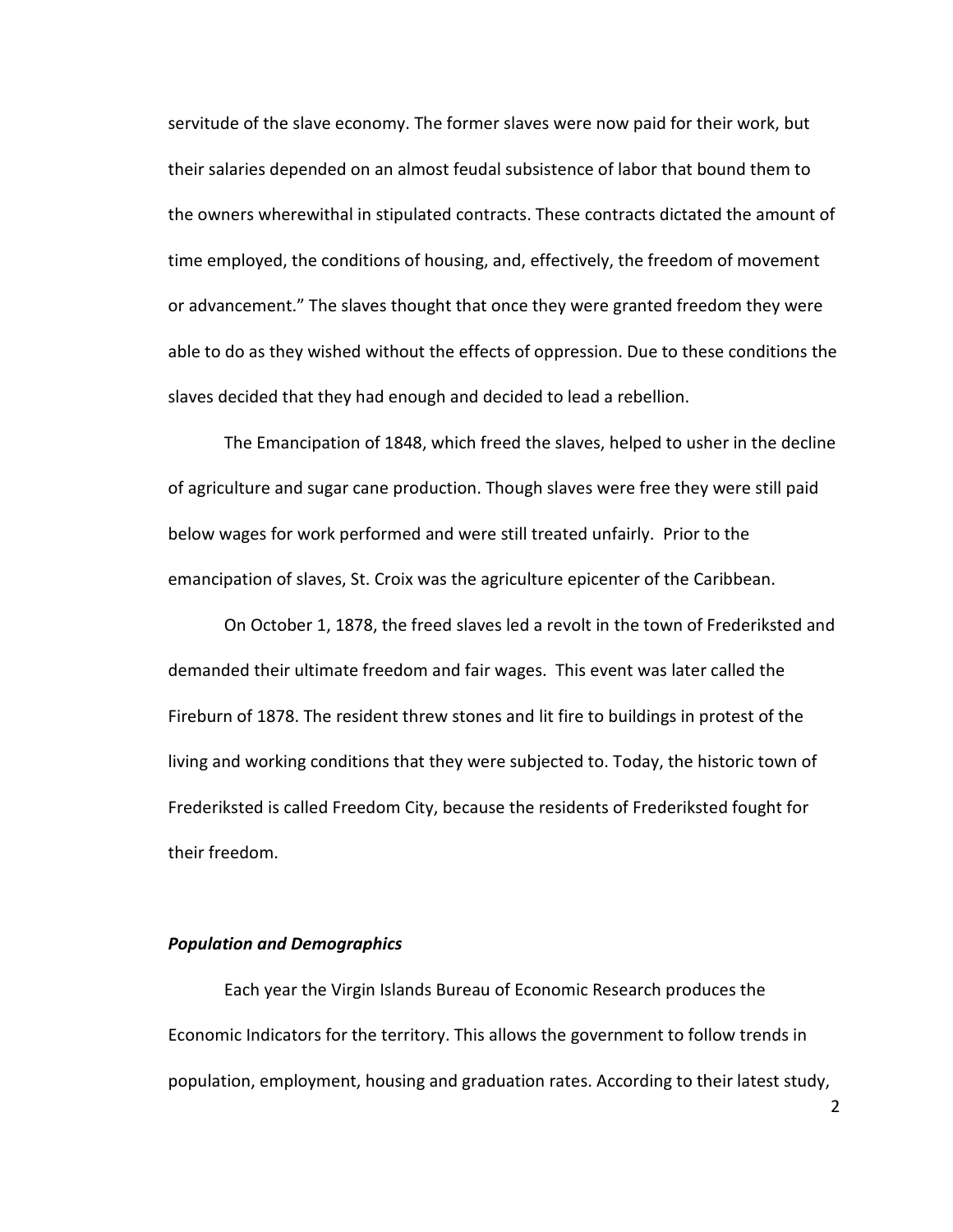which was published in 2009, the current total population in the United States Virgin Islands is 117,011 with the following breakdown; 57,531 on the island of St. Croix, 55,138 on the island of St. Thomas and 4,522 for the island of St. John (usviber.org).

The island of St. Croix is predominantly African-American with 73.3% of the residents indicating this as their race/ethnicity in the 2000 census, while 11.6% residents are Caucasian and 10.7% of the residents are of other races.

#### *Unemployment*

According to the Virgin Islands Department of Labor, the unemployment rate for the month of February 2012 is 8.5%, which lower than current U.S. national average (vidol.gov). Even though the territories average is 8.5%, the island of St. Croix rate is slightly higher. In contrast to the United States mainland, the island's unemployment rate is lower than the national average, which is 9% over the same time period (Bureau of Labor Statistics, 2012).

 The recent economic recession has affected St. Croix adversely with the closure of several industrial companies and the additional layoffs, which has left many without gainful employment especially within the historic towns. With residents already feeling the pinch of the recession, any loss of employment is a detriment to their way of life.

#### *Revitalization of the Historic Towns*

The town of Frederiksted has been through a tough time, which has lasted over 40 years. Frederiksted, revered for its beautiful port and easy going way of life, has been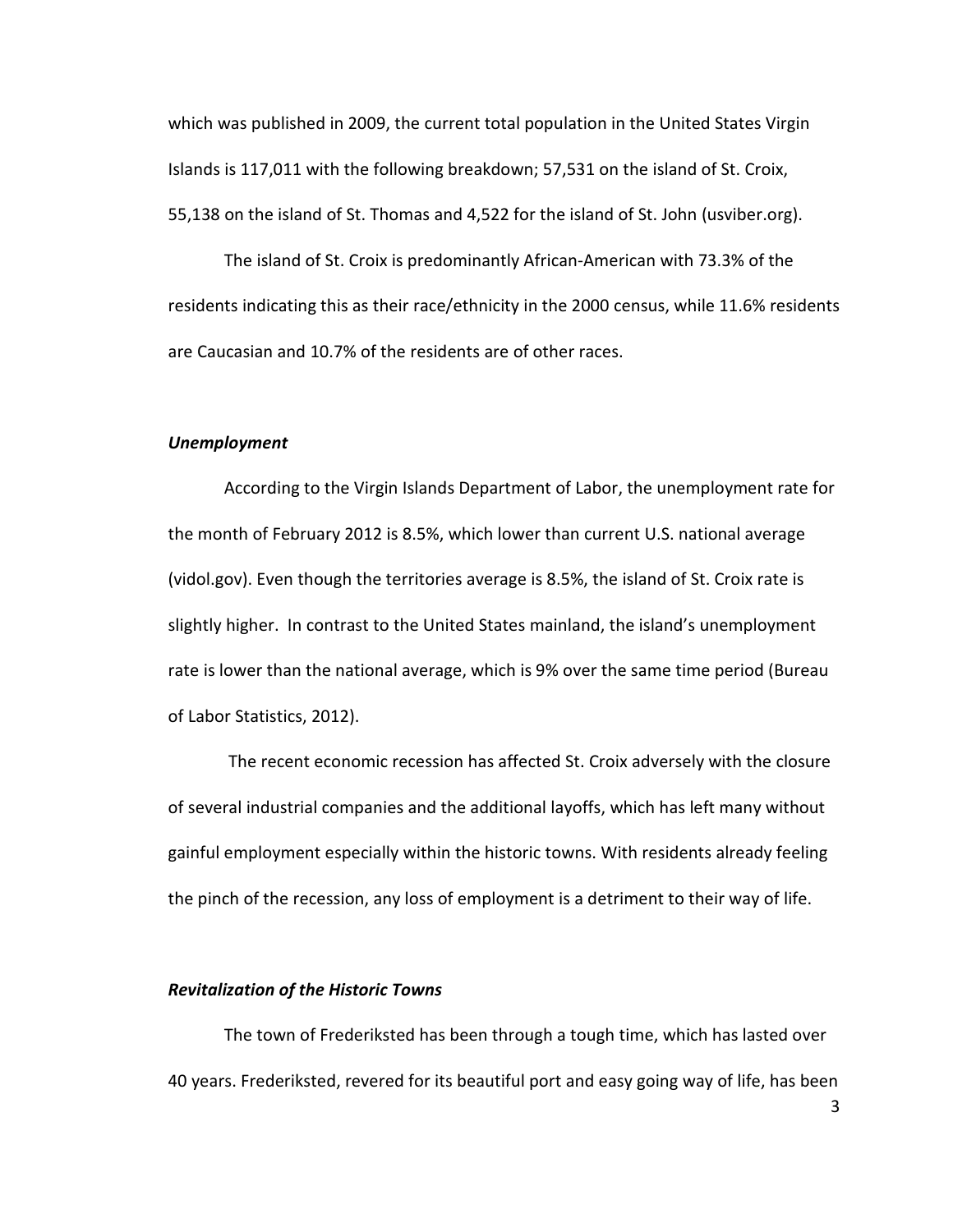economical depressed and neglected for many years. Frederiksted always appears that is on the cusp of a revitalization effort that will bring back the economic viability of the town, but something comes along to derail the progress. Events such as Fireburn of 1878, Hurricane Hugo of 1989, and the recent recession of 2008 have added to the decline of the area. With the return of cruise ships to the island of St. Croix (the cruise ship pier is in Frederiksted), there is an urgency to rebuild the town of Frederiksted to its past glory, not only for the tourist, but for the residents as well. In addition to commercial tourism and economic benefits, the urgency to rebuild the town is also based on a need to preserve the history and culture for future generations. In order to rebuild the town, Frederiksted needs an economic push in small business development.

## *Community Profile*

The Enterprise Zone Commission (EZC) has been joined community stakeholders in the fight to rebuild Frederiksted. The EZC is charge with the revitalization of the historic towns of the USVI. There is a special interest in Frederiksted (Marchena, 2007). Based upon information found in the 2000 census, the EZC in their strategic plan compiled demographic information on Frederiksted that stated the town has the highest number of residents who live below the poverty level, the lowest achievement of a high school diploma, and the lowest median income in St. Croix (Marchena, 2007). The graphs below highlight some of the demographic information for the territory (Census, 2000).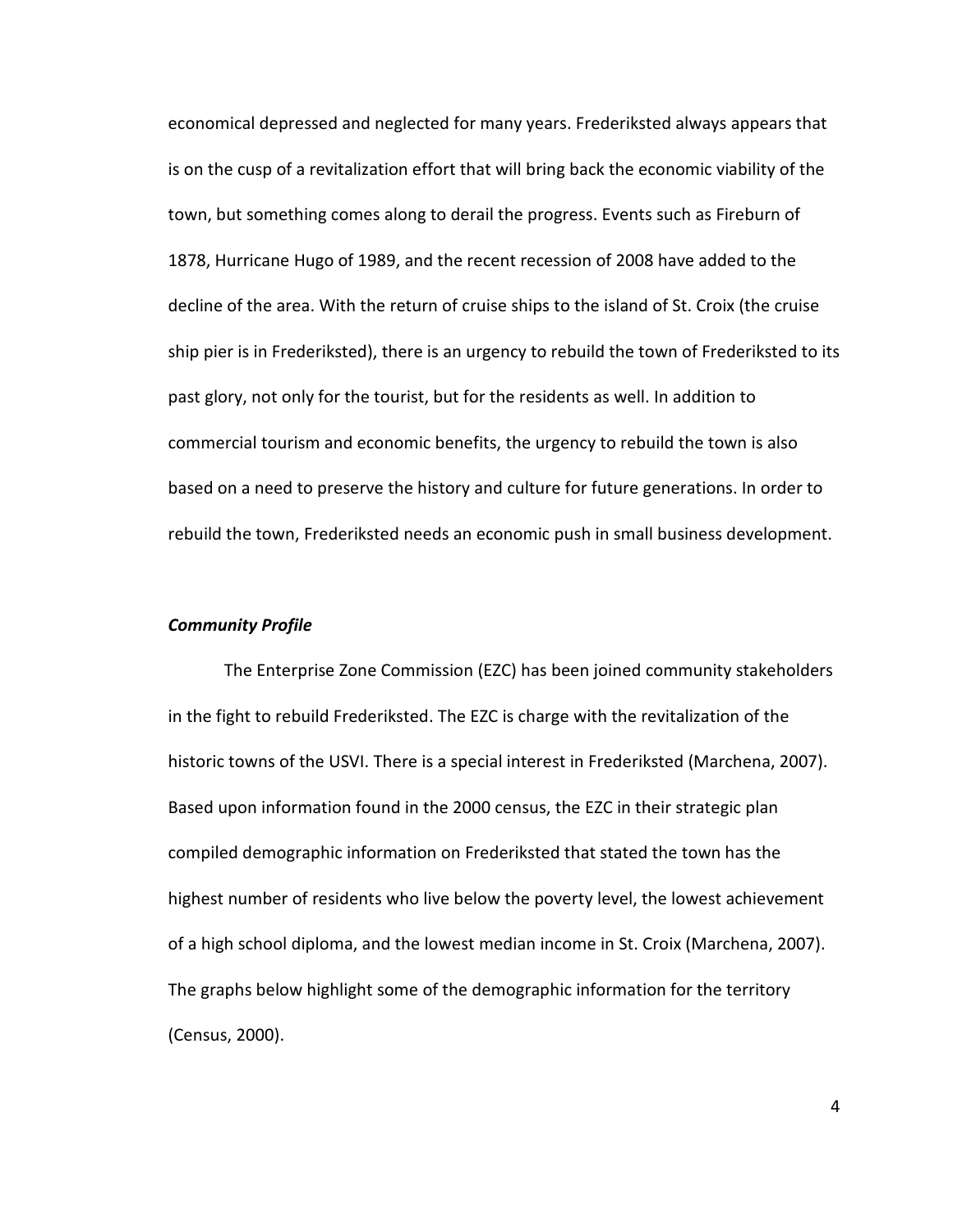

# *Graph One: Educational Attainment, 2000*

*Graph Two: Income Levels, 2000* 

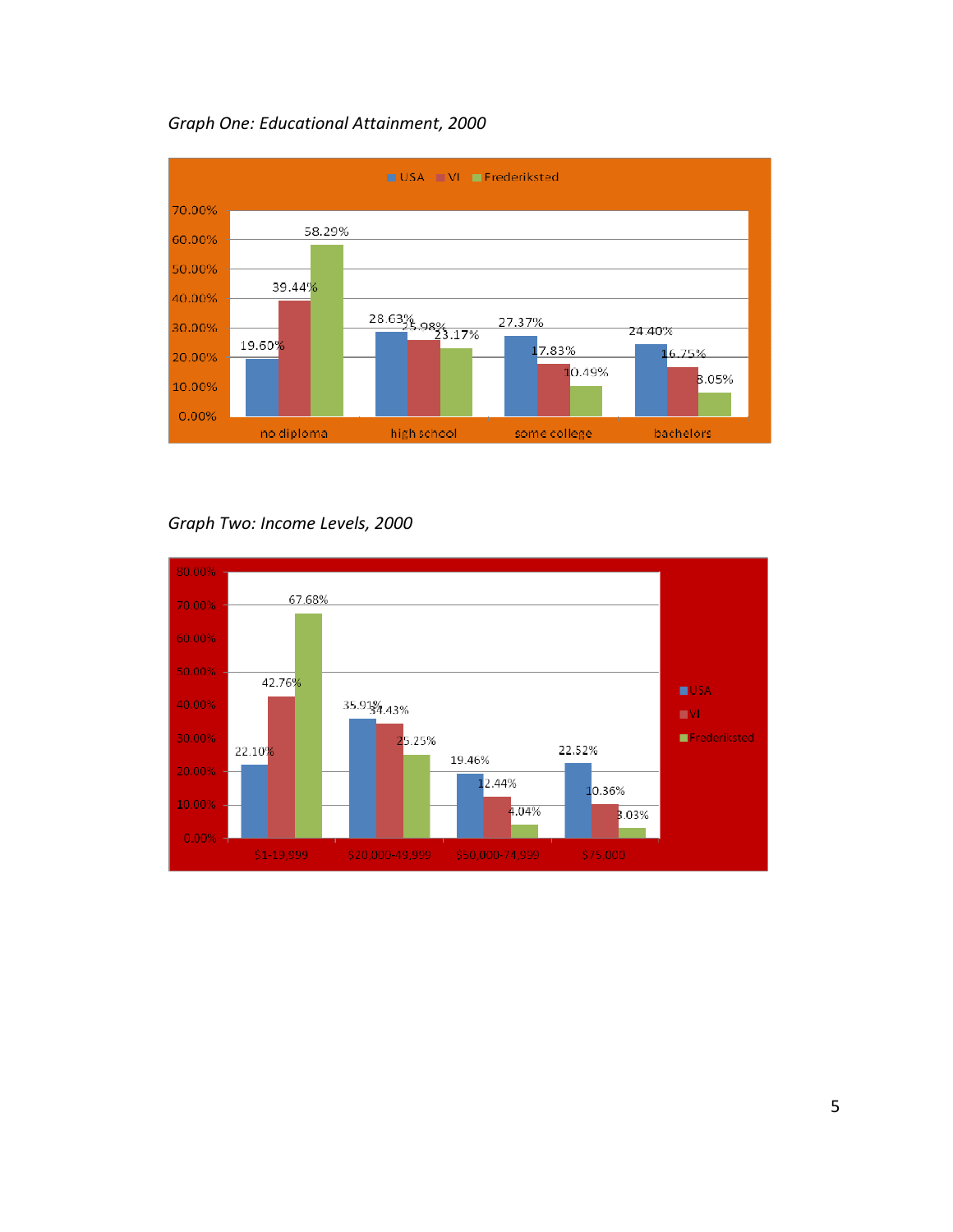

*Graph Three: Individuals Living Below Poverty Status* 

The United States Census (2000) states that the male population accounts for 47.8% of the population and the females account for 52.2% of the population. The median income for a household in the territory was \$24,704, and the median income for a family was \$28,553. (Census, 2000) Males had a median income of \$28,309 versus \$22,601 for females. (Census, 2000) The per capita income for the territory was \$13,139. It has been stated that in the territory we have 35.3% of families were living below the poverty line (usviber.org).

The United States Economic Development Authority Enterprise Zone Commission prepared results from the United States Census for the historic town of Frederiksted. In their analysis they found that 720 residents reside in Frederiksted and of those residents at least 58.59% do not possess a high school diploma (Marchena, 2007) In their Strategic plan they state, "Similarly with regard to household income 22.10% of the nation's households made less than \$20,000, compared to 42.76% of the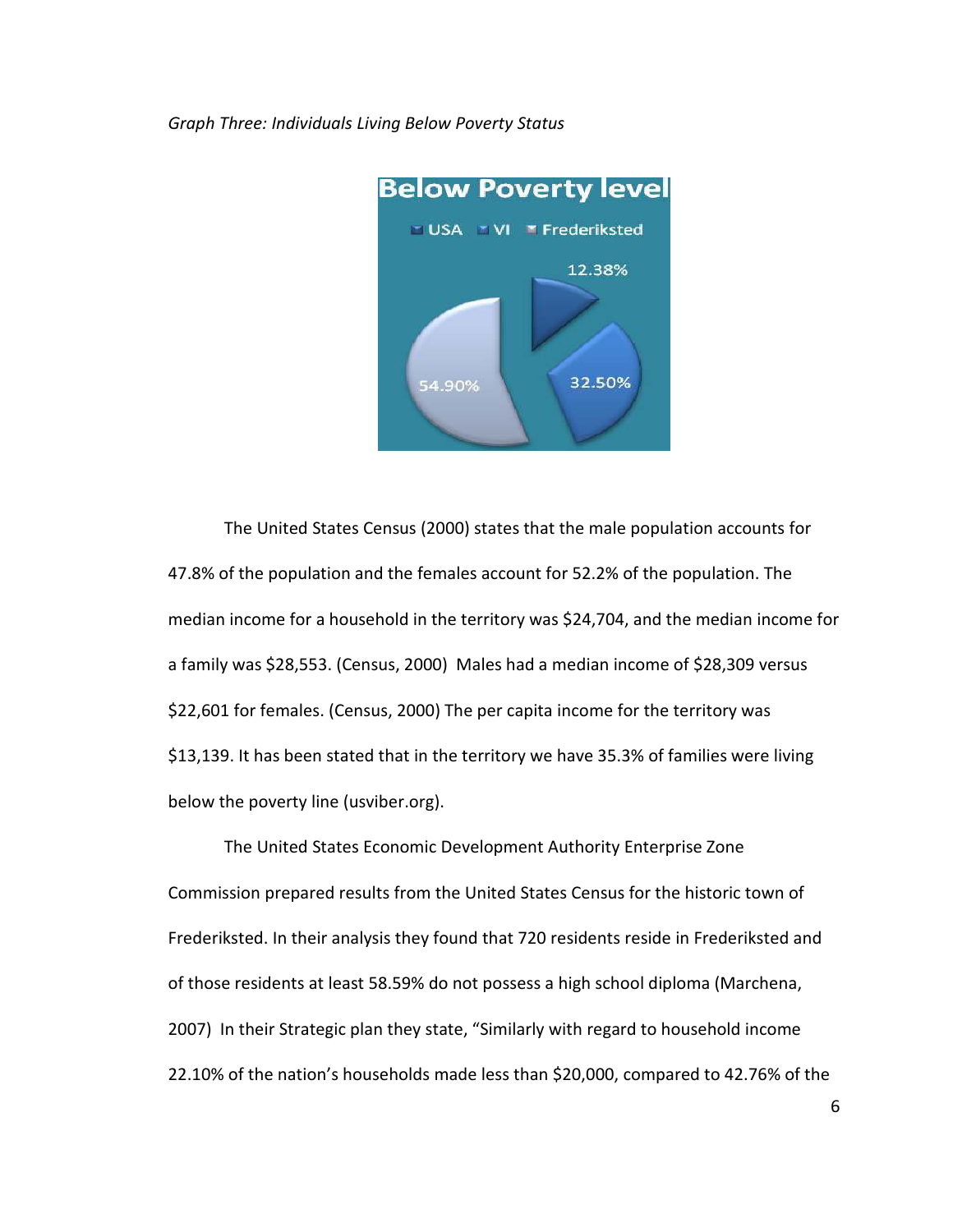Virgin Islands' households. Within the zones almost 2/3 of the households make less than \$20,000" (Marchena, 2007).

#### *Community Needs Assessment*

The Enterprise Zone Commission (EZC) 2007 Strategic Plan and the Frederiksted Economic Revitalization Project provided an idea of what elements the community felt were relevant to the revitalization of Frederiksted.

The EZC Strategic Plan captured the goals of the town and placed a focus more on demographic and property information. They also identified ways the plan could improve these areas. The residents of Frederiksted based on the information provided by the Census and surveys, presented the EZC with an analysis of the residents as those who needed the most assistance to find employment, safe affordable housing and economic opportunities. According to the 2000 Census they are more residents living below the poverty level in the town of Frederiksted than within any other area in the Virgin Islands. The community has stressed the importance of feeling segregated from the rest of the island and the distance that they have to travel to receive services or patronize shopping outlets. Their view of the town is that it is forgotten by the local government and they are left with decaying buildings and inadequate services.

The Frederiksted Economic Revitalization Project was based on the revitalization of Frederiksted through the rebuilding of infrastructure, such as the Ann Abramson Pier (cruise ship pier), Vincent Mason Pool and other public spaces. The plan provided for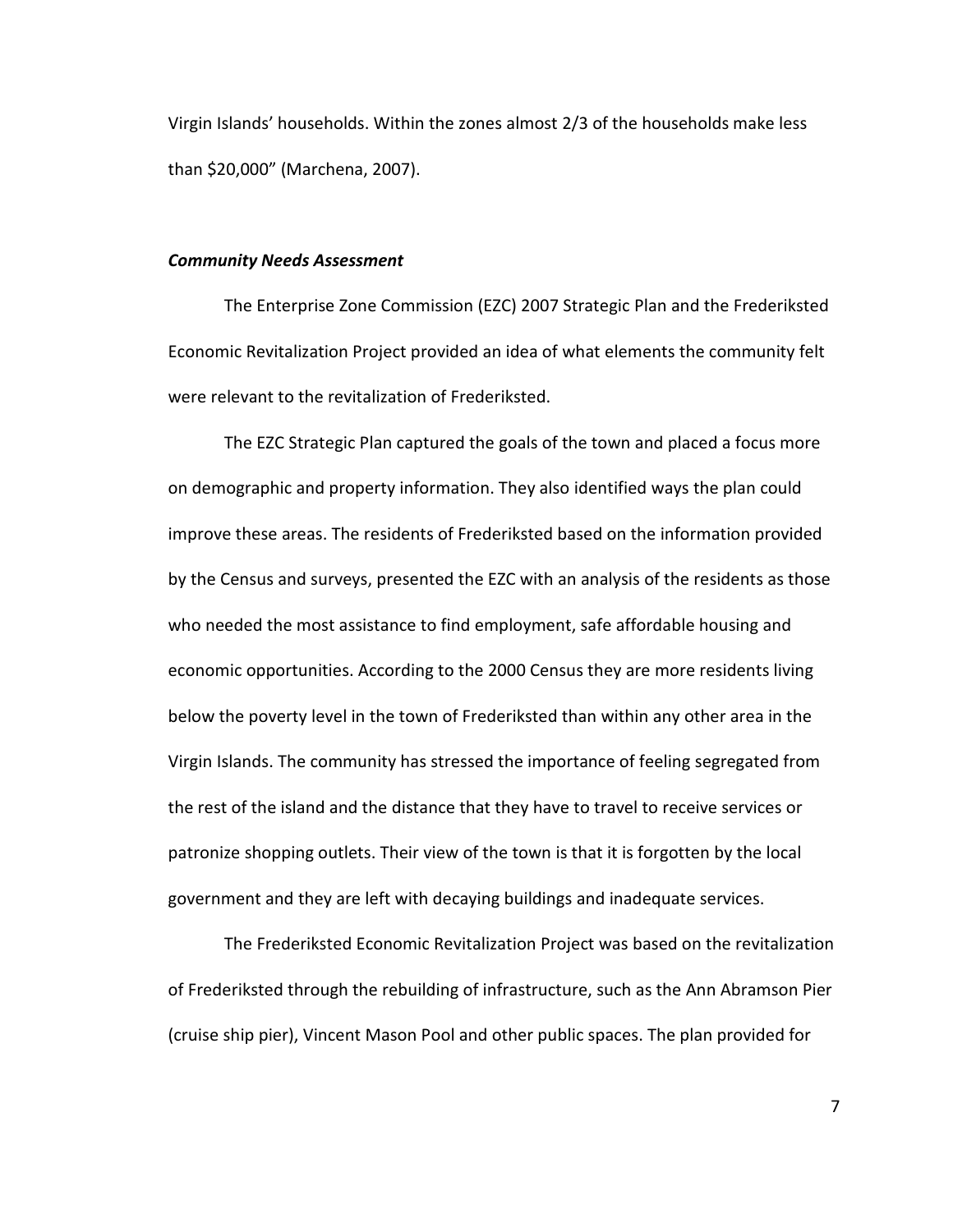the community residents to participate in a series of town planning charrettes. The plan initiatives also included the rich culture and history of Frederiksted.

## *Target Community*

The residents of Frederiksted have been chosen as the target community for the incubator based on the statistical data available through the US Census and also the apparent need for the community to be revitalized. Based on the statistical data, the residents of Frederiksted are the ones that are in the most need of assistance to help with revitalization of their town. Many residents are living below the national povertylevel and are not fulfilling the basic educational attainment of a high school diploma. The creation of several committees has produced multiple town plans, while the effort to implement the town plans have been slow, but they are willing to do whatever it takes to revitalize their town to provide job opportunities and economic stability within Frederiksted.

The EZC has been able to analyze the various towns plan and formed critical partnerships with stakeholders Our Town Frederiksted (OTF) and Frederiksted Economic Development Association (FEDA) to identify elements or goals within the plans that can be implemented to spur revitalization and build momentum for other initiatives.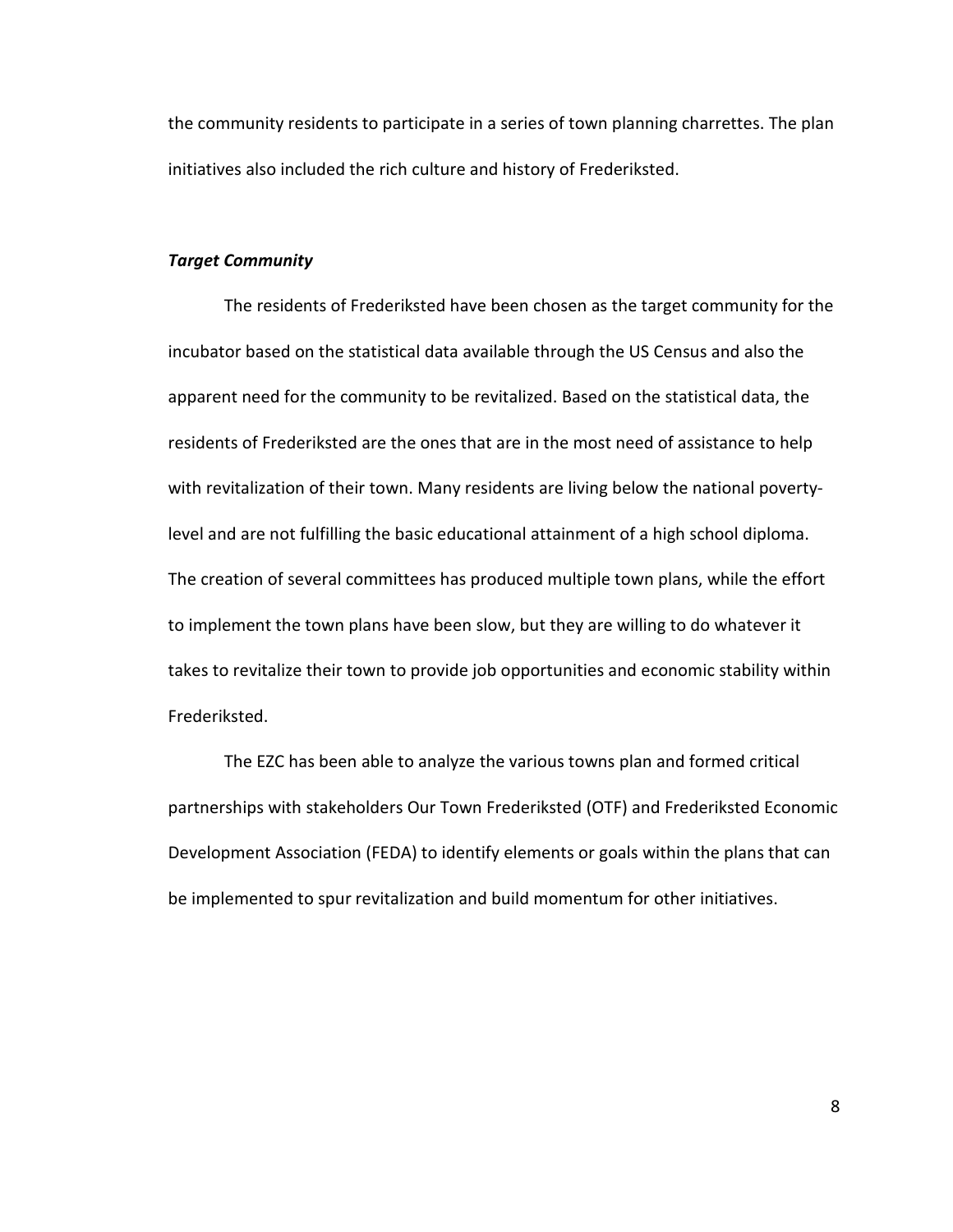#### PROBLEM ANALYSIS

#### *Problem Statement*

In the historic towns of the United States Virgin Islands, only 24% of the buildings are used for commercial purposes, which are limiting the economic opportunities of the affected areas. In the community needs assessments that were performed by the Virgin Islands Economic Development Authority Enterprise Zone Commission (EZC) and the West End Economic Development Plan both identified the need for residents and businesses alike to move back into the historic towns.

To improve the economic climate of the historic town, the town will need to shift back to being a mixed-use community. In the past, the towns served as the epicenter of the islands, with businesses and residents sharing buildings. Buildings served a dual purpose, the first floor was for commercial purposes and the second or third floor was for residential occupancy. Creating a mixed-use environment that showcases the town of Frederiksted as a vibrant and culturally immersed entity.

Migration of businesses to other urban areas on the island has left the towns devoid of businesses for area residents to patronize. The businesses closed due to the migration of families to urban areas on the island, thus leaving the existing business with a smaller client base. Once families were able to purchase land in other areas besides the historic towns, they built homes in those areas and migrated their families to other areas, leaving the area void of residents.

Abandoned and dilapidated buildings are now plaguing the towns and creating public safety hazards to the community (Marchena, 2007). The migration of the families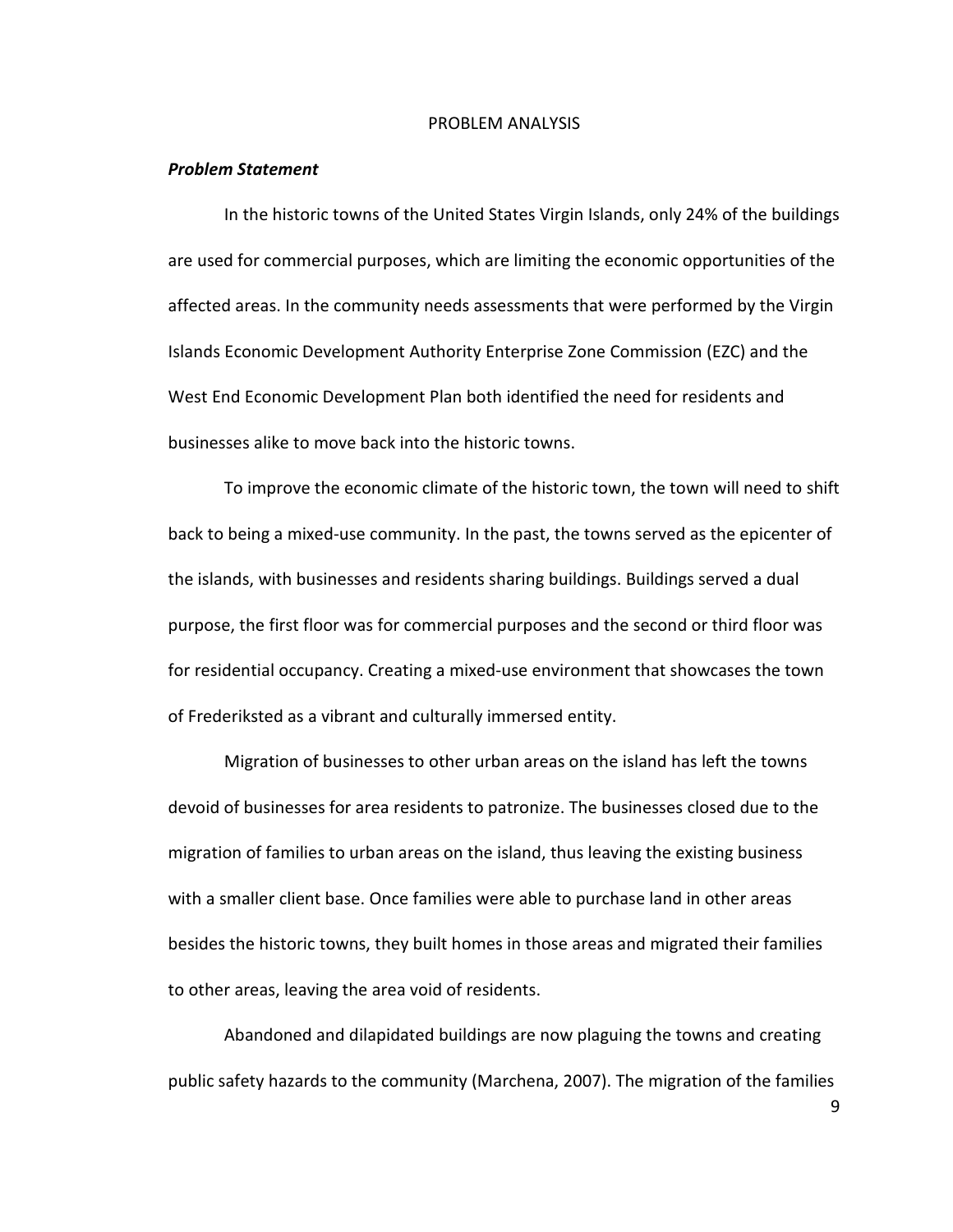out of the historic towns began the demise of the buildings. When families moved out of the historic towns, the historic buildings were left neglected. Further deterioration occurred when the owner's children left the island to pursue careers or education endeavors on the mainland United States. . Another reason that the residents of the Virgin Islands are being affected is because there is no transfer of culture to the next generation. The historic buildings tell a story of how residents lived in past years, with deterioration of the buildings we lose that transfer of culture and history. That left no follow-up generation to take the helm in preserving the historic structures, thus creating the abandoned and dilapidated issues that they are currently facing. The buildings that are not being taken cared of are creating growing public safety concerns. The concerns range from illegal activities (drug houses, gambling) and also squatters are using the buildings as personal dwellings, which create fire hazard concerns and public health issues (bodily fluids, diseases).

Other factors that are contributing to the abandoned buildings issue is the inability to acquire necessary funding for the repairs and rehabilitation. Banks in the Virgin Islands are considered to be very conservative as it pertains to lending. The banks inability to loosen their lending belt has hindered the building owners from repairing their buildings. Without the necessary funding being provided through the banks it is nearly impossible to renovate a historic building, which may need at least a \$100,000 in repairs. Also the banks are unwilling to fulfill their mandate of community reinvestment, through the Community Reinvestment Act, which is part of the Virgin Islands code. No one knows why there is a reluctance to invest in the historic town.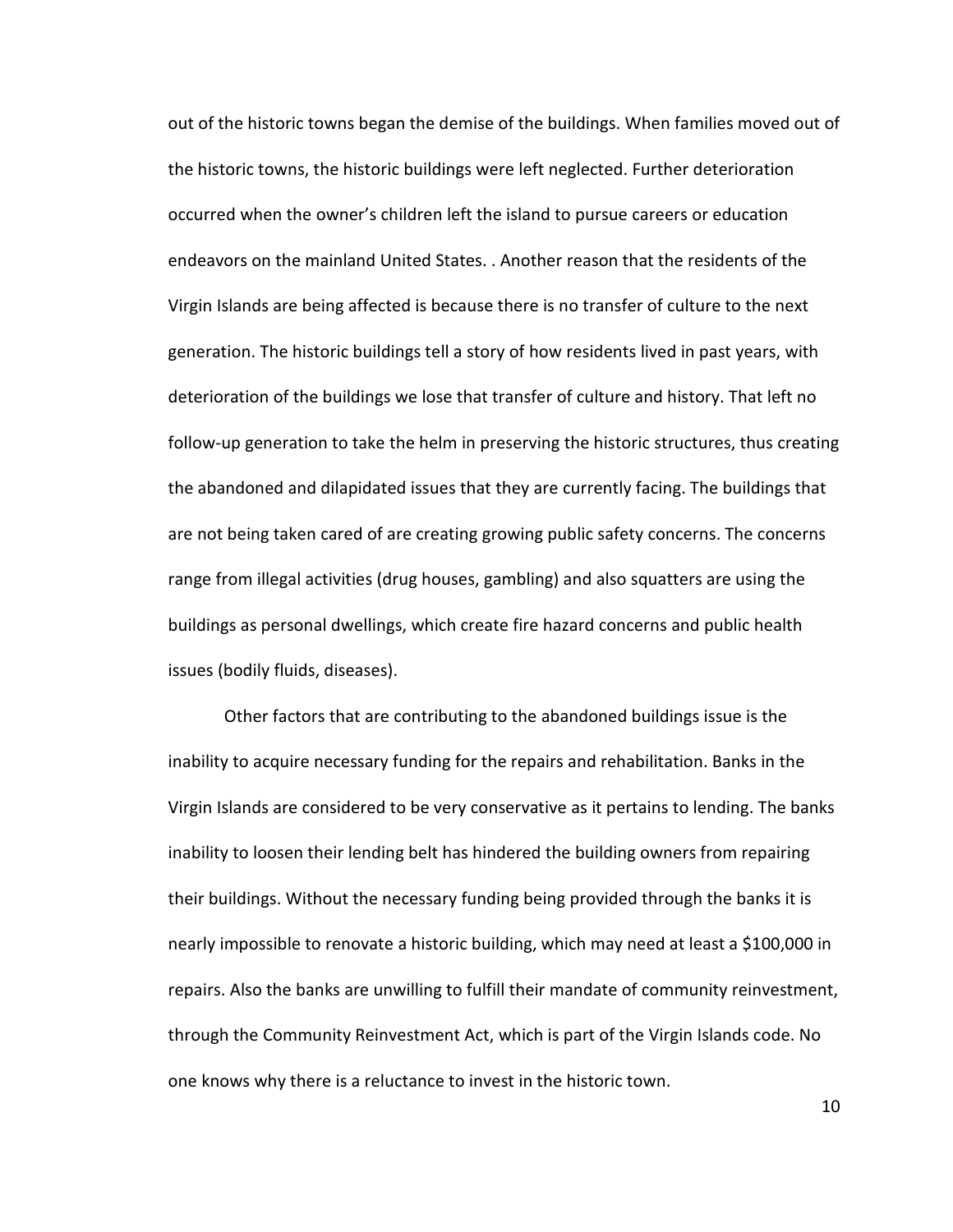Residents that have decided to stay within the historic towns have been affected by the lack of businesses within the historic town. The migration of businesses to other areas on the island has left residents with no choice but to travel out of the towns to purchase essential items such as food, medicines and toiletries.

The Enterprise Zone Commission (EZC) was created in 1999 to address the deterioration of our historic towns (Marchena, 2007). The agency is charged with empowering the residents, assisting the business community and creating an environment that is inviting for residents and businesses to thrive. Within the plan are several goals that are directly responsible for the revitalization of the historic towns (Marchena, 2007):

- Goal I: Aesthetics-Enhance the general appearance of the Enterprise Zones.
- Goal II: Public Safety & Crime Prevention: Create an environment safe for businesses and residents to work and play.
- Goal III: Education, Job training and Entrepreneurship-Expand and improve access to education and training opportunities for residents of the Enterprise Zone.
- Goal IV: Funding-Assist the business and residents with capital to rehabilitate the zones.
- Goal V: Infrastructure, Housing & Neighborhood Development-Improve public Infrastructure to support business development and to create an active, vital community. Enhance housing opportunities in the Enterprise Zone.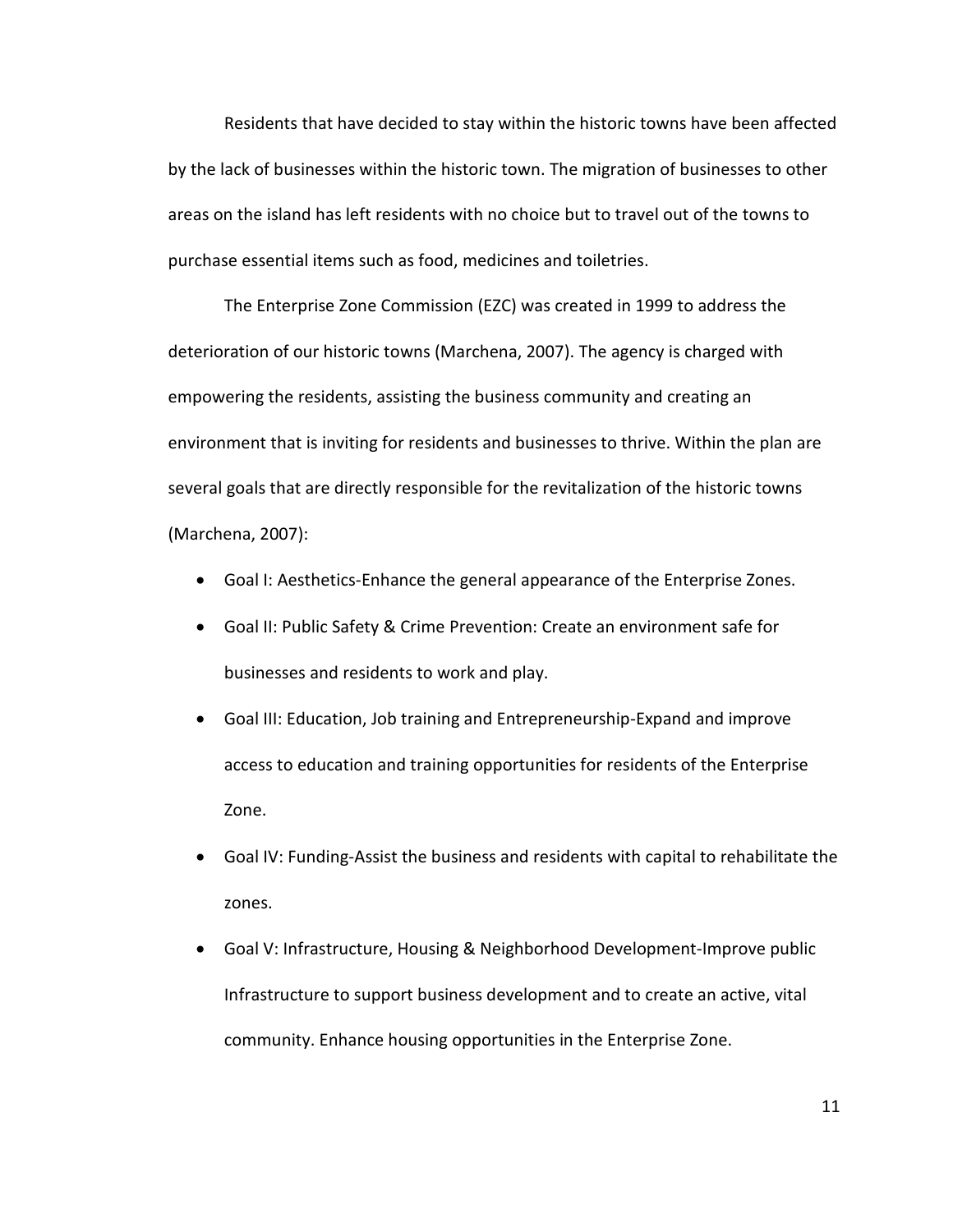- Goal VI: Business Development-Develop, recruit, retain and/or expand businesses that create living wage jobs in the Enterprise Zone.
- Goal VII: Federal Designation-Seek federal designation as an empowerment zone or enterprise community to gain funding, technical and other support.

 The goal set forth by the EZC is a clear indication of the sustainable development that should be executed in the town Frederiksted and why they are the agency to manage the Frederiksted Cultural Business Incubator.

## *Stakeholders*

The major stakeholders in the revitalization efforts include community stakeholder organizations such as Our Town Frederiksted (OTF), Frederiksted Economic Development Association (FEDA), The University of the Virgin Islands-Small Business Development Center (UVI-SBDC), Economic Development Authority-Small Business Development Agency and Government Development Bank (EDA-SBDA & GDB). This collaborative effort along with other minor stakeholders such as Department of Licensing and Consumer Affairs (DLCA), Department of Tourism and potential entrepreneurs will hopefully increase the amount of businesses that are in the historic towns.

The above-mentioned stakeholders will provide much needed assistance for the proposed cultural incubator. The EZC is proposing a cultural business incubator program to help businesses open in the historic town of Frederiksted and provide the much needed economic boost the area needs. The goal is to have entrepreneurs open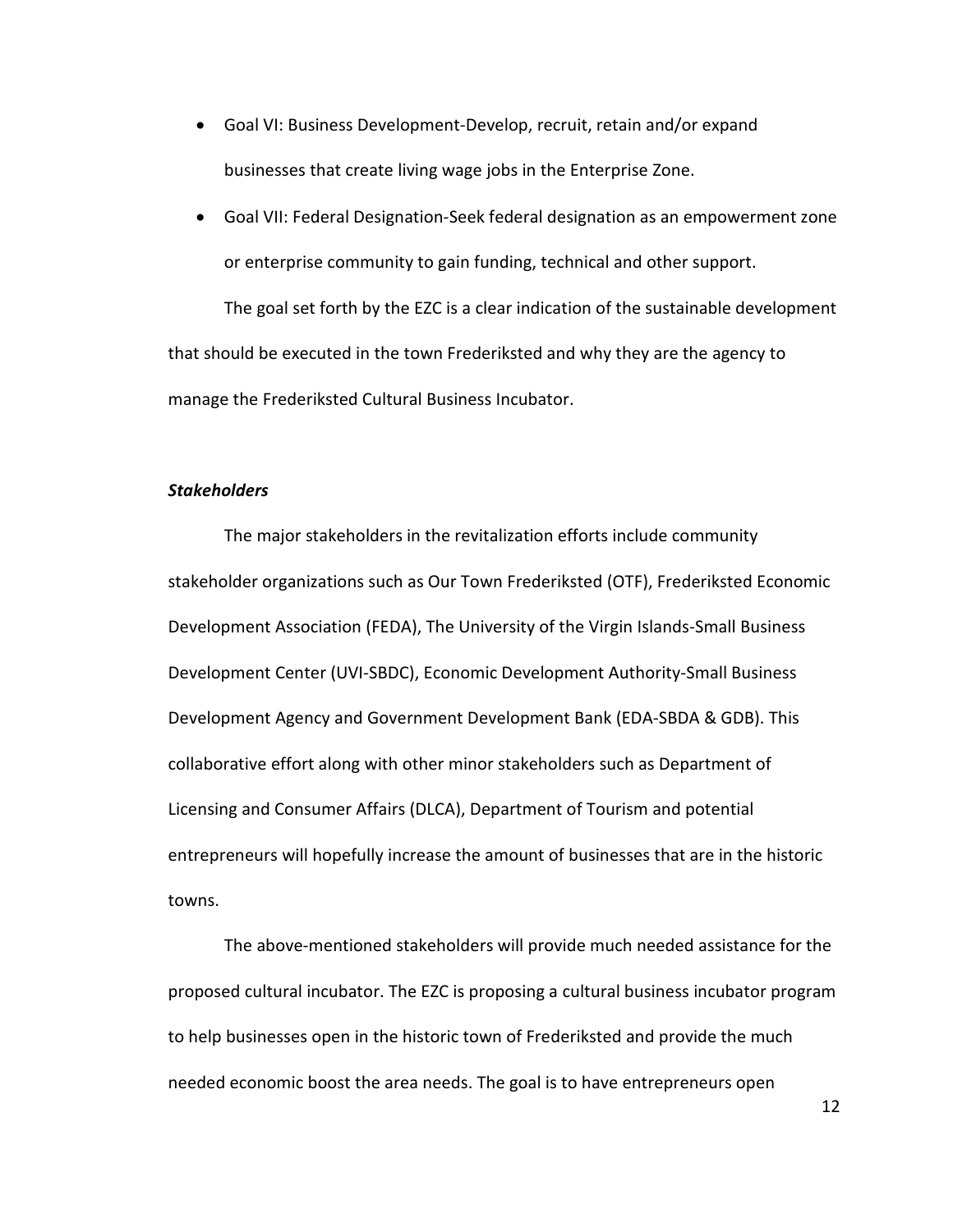businesses in the town of Frederiksted through the Frederiksted Cultural Business Incubator.

 The incubator partners will provide the necessary expertise and guidance that the businesses will require. The stakeholders will provide the following assistance to the potential entrepreneurs:

- 1. Assistance in preparation of business plans and financial documentation.
- 2. Access to the capital funding for an existing or new business.
- 3. Access to available marketing avenues and inclusion in tourism ventures.
- 4. Assist the entrepreneurs with acquiring the necessary documentation from other agencies such as Department of Licensing and Consumer Affairs (DCLA).
- 5. Technical assistance for regulatory licensures and documents.

 Upon completion of our Strength, Weaknesses, Opportunities and Threats (SWOT) Analysis, it was identified that EZC would have very minimal interference in administering the cultural incubator program. Once each stakeholder is assigned an area of focus, it is believed that the program that will stay on course and truly benefit the residents and the community. The strength of the program is the inclusion of stakeholders who are experts in their respective fields and will provide the necessary technical assistance. A weakness of the program is that certain stakeholders may want to take full credit for the program instead of sharing in the success. Opportunities that will come out of this program are the increased viability of potential businesses and the creation of economic impact throughout the town. The threats has been identified is that a stakeholder, St. Croix Foundation, already created an incubator program about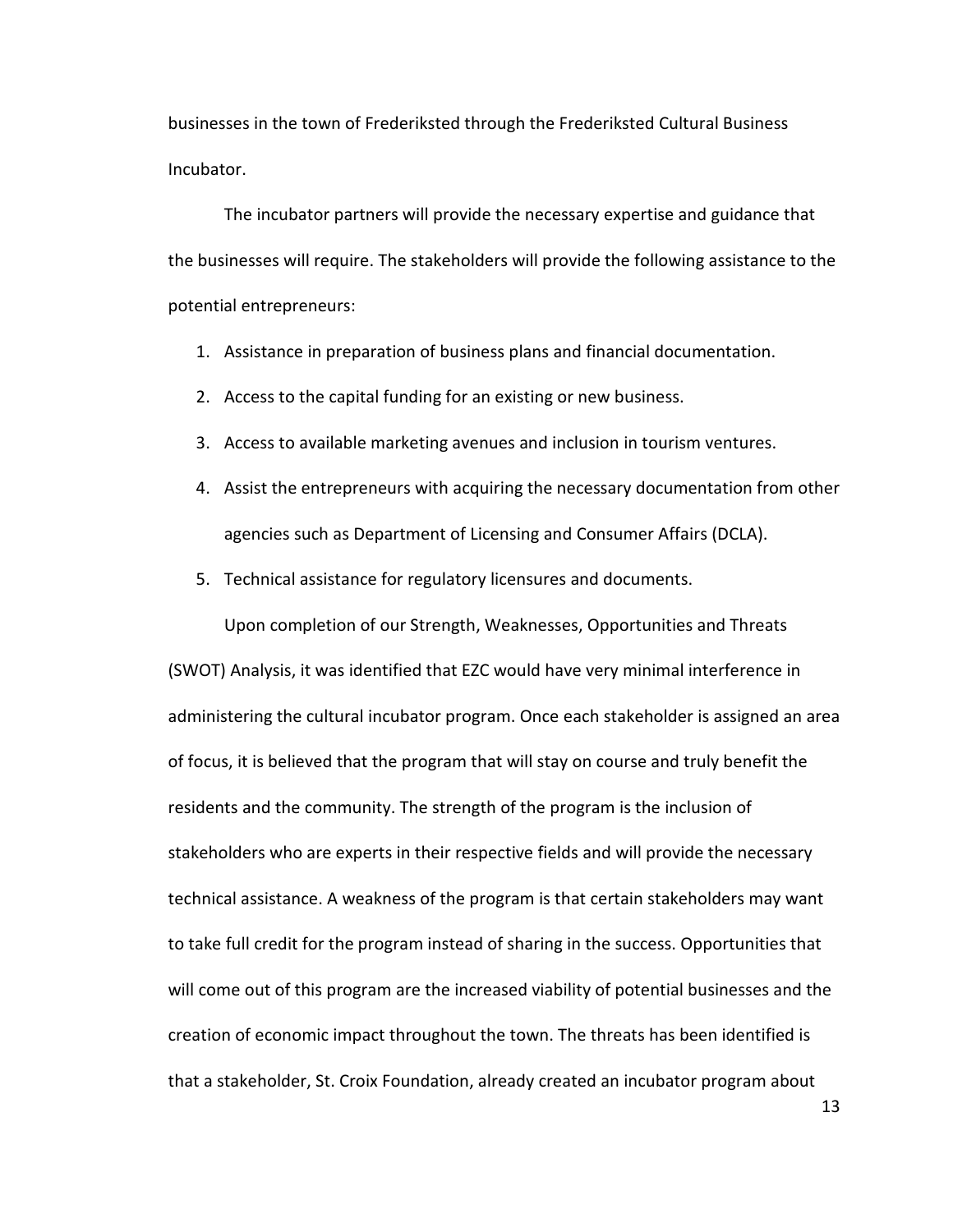two years ago and has yet to experience any real growth with their incubator. The Frederiksted Cultural Business Incubator is slightly different with a value added component, whereas the other incubator is a real estate incubator, which provides economical rental space. Although the two programs at first may appear redundant, the Frederiksted program is culturally-based and is focused in a different town. This is an area that will need to be monitored in order to keep the program running smoothly with minimal interruption.

### *Community Economic Development Aspect of the Project*

 The economic impact of this program is to assist cultural based businesses to open within the historic towns of Frederikted. The program seeks to bring businesses back to the town and create that economic impact for the town. Outcomes for the program are to effectively incorporate all the existing resources into one area that is easily accessible to potential entrepreneurs, for the businesses to increase their inventory and become sustainable and for the established businesses to move out of the incubator into their own building or leased space, thus providing room for new entrepreneurs to utilize the incubator.

 The goal of the incubator is to renew an interest within the business community to open businesses in Frederiksted. If this can be accomplished, this could provide the much needed infusion of economic development into the area.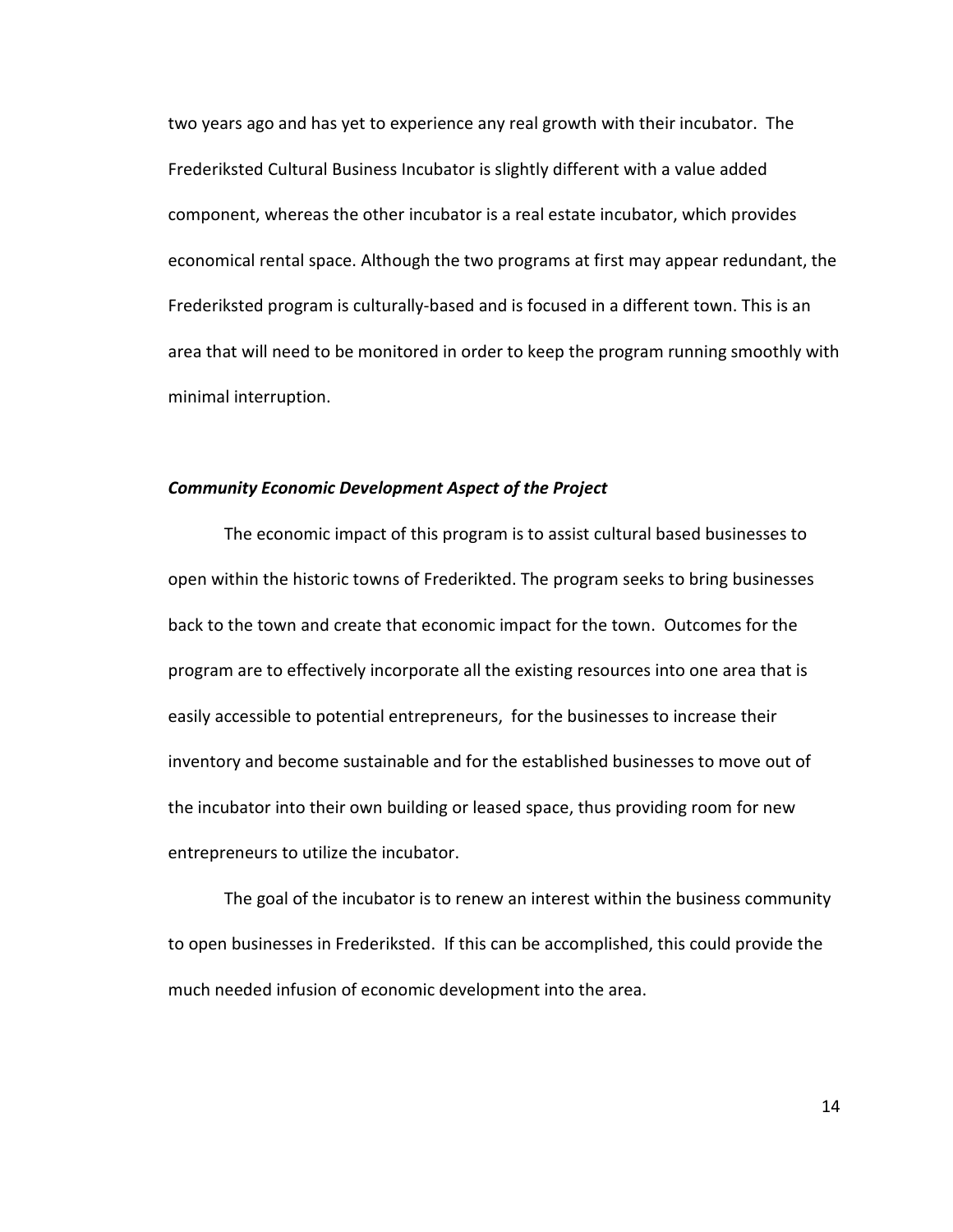#### LITERATURE REVIEW

There has been significant research on the impact of incubator programs in a community. The research of some of the studies has helped to define the main components of the Cultural Business Incubator program that is proposed for the historic town of Frederiksted. The series of studies that are presented solidify the purpose and proposed outcome of a business incubator.

 The *Marinette Incubator Feasibility Study* performed by Dr. Daniel J. Ward, Ph.D. of NorthStar Economics Inc., seeks to provide information on the desirability of an incubator program in the Marinette, Wisconsin and the Menominee, Michigan area. These connecting counties share a border and are very similar in the community demographic. The study interviewed individuals such as realtors, government officials, incubator managers, bankers, accountants and SBDC officials (Ward, 2005). Some of the principles and ideas that came out of the study were to begin incubator operations without capital debt (Ward, 2005). Building the incubator from a positive cash flow position leads to the incubator being able to operate without placing burden of operational cost onto the entrepreneurs. Have professional staff that can manage the incubator in the terms of management, financial records/ accounting, tenant management and professional assistance to clients (Ward, 2005). Establish a profile of business tenants and select clients according to these criteria (Ward, 2005). Creating a profile of the type of businesses that the incubator would like to attract, helps to focus the type of assistance the incubator will offer. Establish a tenant client process (Ward,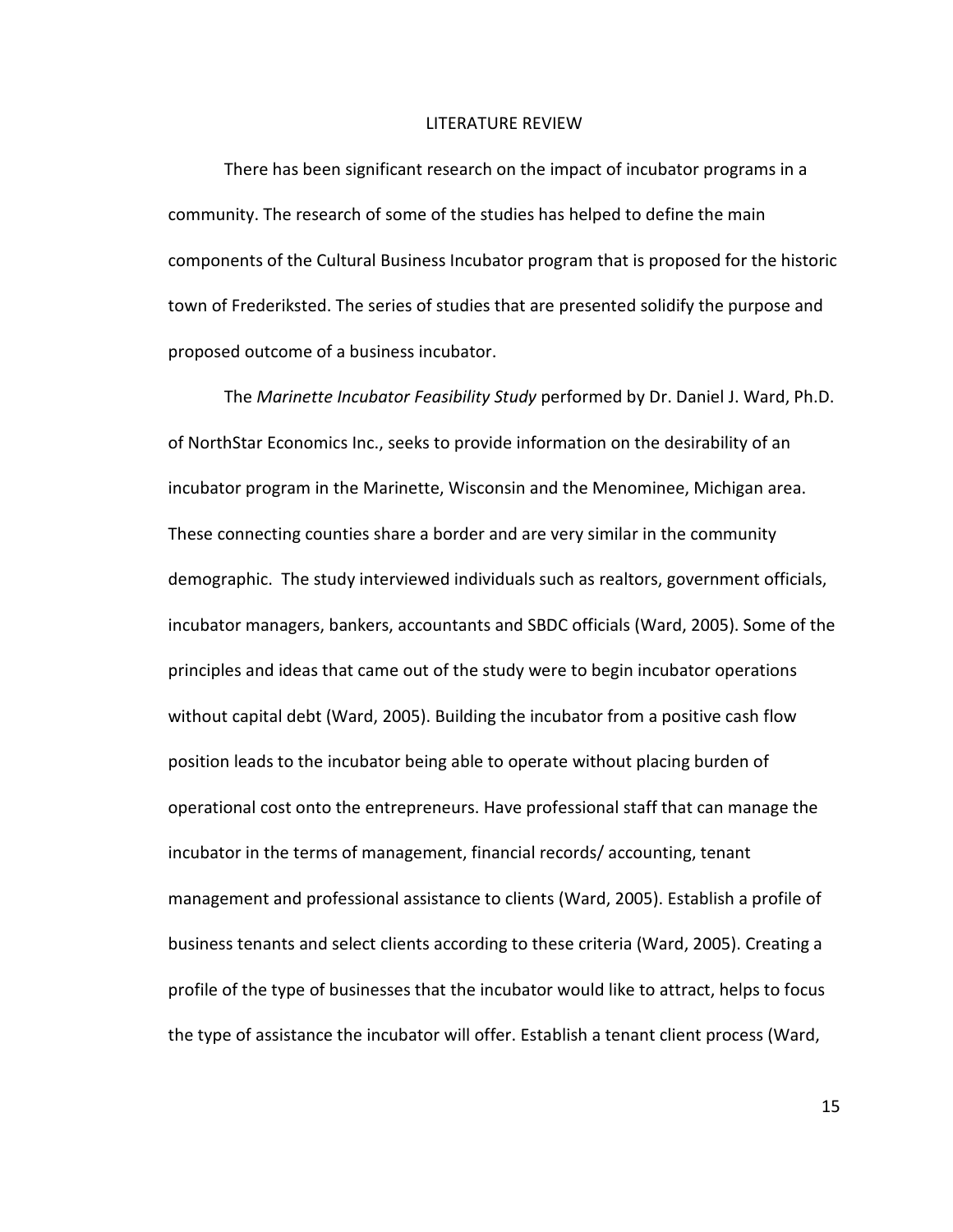2005). By establishing guidelines and procedures it creates an area of understanding for the tenant and the client to follow to gain the most out of the incubator experience.

The study also discusses whether it is better to construct a new building or utilize an existing building. "The consensus of the experienced incubator operators was that new space was preferable to renovating old space" (Ward, 2005). The reasons they gave for this statement was that it was easier to design new space around the planned use than to have the entrepreneur try to reconfigure the space of an existing building (Ward, 2005).

The second study reviewed was by Grant Thorton, LLP and ASR Analytics, LLC for the United States Department of Commerce, Economic Development Administration. The name of the study is *Construction Grants Program Impact Study Report* and it builds upon an earlier study performed by Rutgers and Princeton's University economists in 2007 (Construction Grants Program, 2008). The study specifically identified areas where it may be beneficial such as EDA investments in rural areas have a significant impact on the employment levels in the communities in which they are made, generating 2.2 and 5.0 jobs per \$10,000 in incremental EDA funding, at a cost per job per job of between \$2,001 and \$4,611 (Construction Grants Program, 2008). Also EDA's strategic focus on innovation and entrepreneurship makes sense, in that investments in business incubators generate significantly greater impacts in the communities in which they are made than do other projects types (Construction Grants Program, 2008). The construction grants were divided into three categories, Proactive, Reactive and Special Needs (Construction Grants Program, 2008). Proactive grants are awarded under the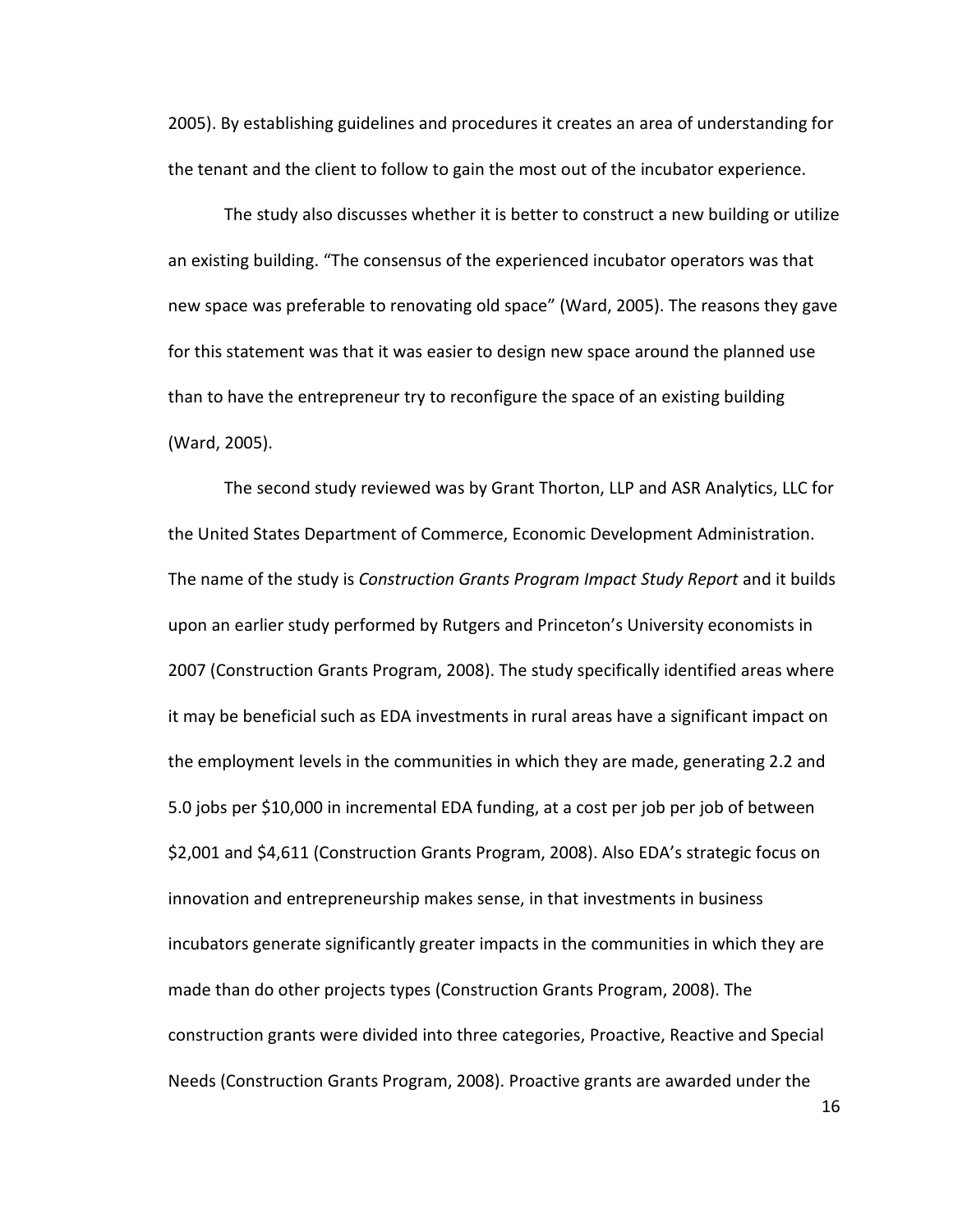Public Works program that helps communities compete internationally. Reactive grants are administered to address the economic distresses within a community. Special Needs are based on (military) relocation or manufacturing closure (Construction Grants Program, 2008).

 The results of the study identified that business incubators were more effective than building highways in the amount of jobs created (Construction Grants Program, 2008). It also suggested that communities should use other alternatives to create economic growth such as tax incentives or setting up enterprise zones.

The State Science and Technology Institute (SSTI) performed a study for the U.S. Department of Commerce Economic Development Administration titled *A Resource Guide for Technology-Based Economic Development: Positioning Universities as Drivers,*  Fostering Entrepreneurship and Increasing Access to Capital (2006). In the study it states that based on their interviews "an incubator should be created only if a clear need, a sufficient market, and adequate resources to support the incubator have first been identified. Also, they there are two different types of incubators, real-estate and valueadded. Real estate incubators are those that provide economical office or rental space. Value-added incubators, like the Frederiksted Cultural Business Incubator, are based on providing coordinated continuous services to the entrepreneurs. (SSTI, 2006)

 The incubator should encompass a mentoring or coaching element for the entrepreneurs. Interviewees for the study said "their programs included some sort of mentoring/coaching/technical assistance component, whether provided by an incubator or commercialization center staff, entrepreneurs in residence, or volunteer teams of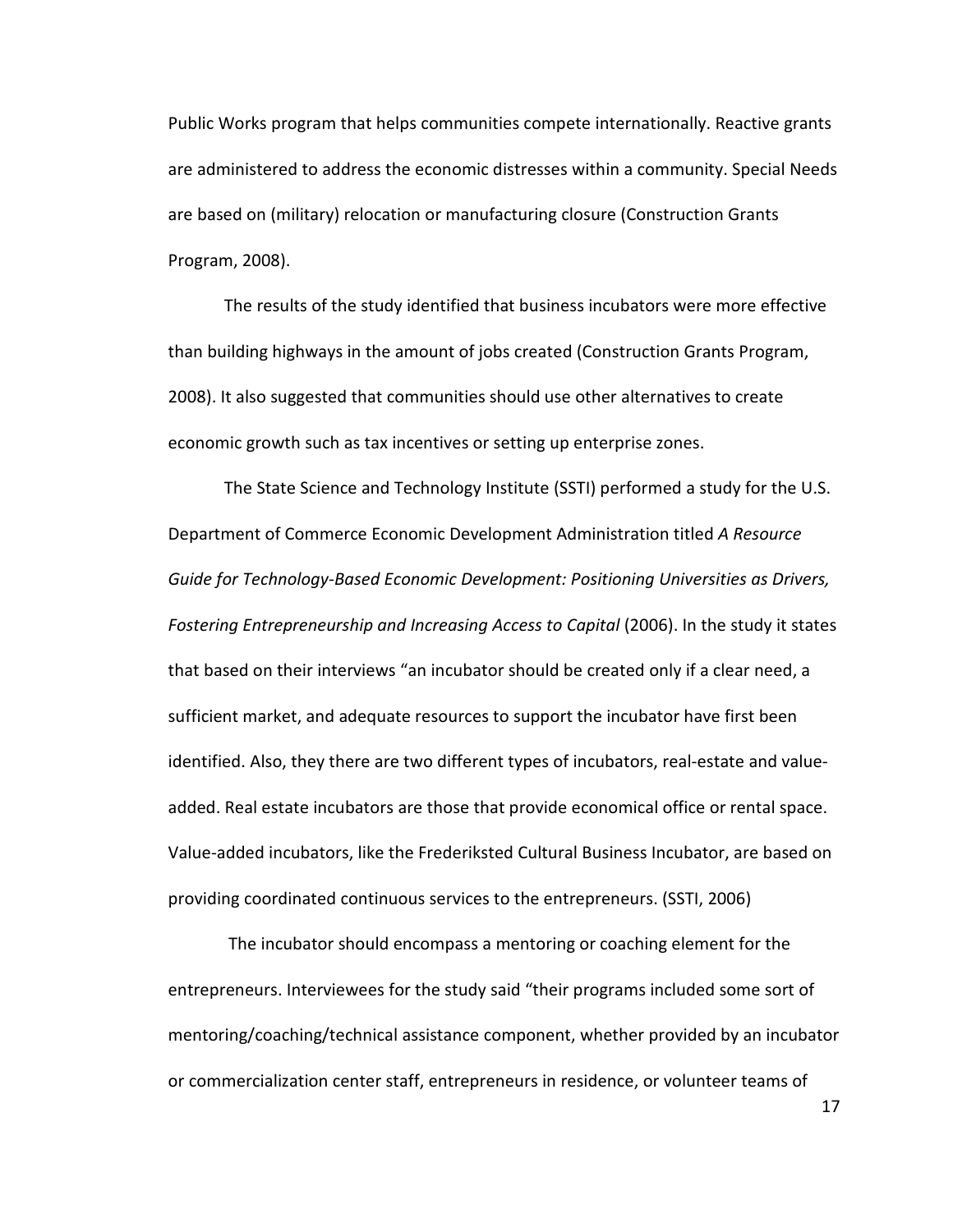experienced entrepreneurs, angel investors and business executives. This assistance was described as extremely important for new start-ups to help them succeed in securing private investment and avoid fatal pitfalls." (SSTI, 2006)

 The study states that they are five strategies that entrepreneurs my use to advance tech-based companies. Of the five strategies, there are three strategies that can be incorporated into the Frederiksted Cultural Business Incubator. The first strategy states "Practioners from different regions report that the shortage of available capital is the significant inhibitor of entrepreneurial growth" (SSTI, 2006). The need for available capital is prudent for entrepreneurial advancement. Without the available financial resources an entrepreneur may never be able to realize the businesses full potential. The second strategy in the study states "Networking opportunities take a variety of forms, from breakfasts to luncheons, to the daily casual interactions of entrepreneurs clustered together in an incubator or tech park" (SSTI, 2006). Networking is the best form of marketing for your business. The act of networking with individuals within the business sector or the community creates an opportunity for you to showcase your services and build partnerships. The third strategy states that "Practioners also find that it is better to invest their resources "in services and funding programs" than in physical space (SSTI, 2006). This strategy makes a good argument for the implementation of value-added incubators to assist entrepreneurs to locate affordable space to develop their business.

 The studies demonstrated that there are many ways to incorporate a successful incubator program into the community and they are a valid and proven way to incite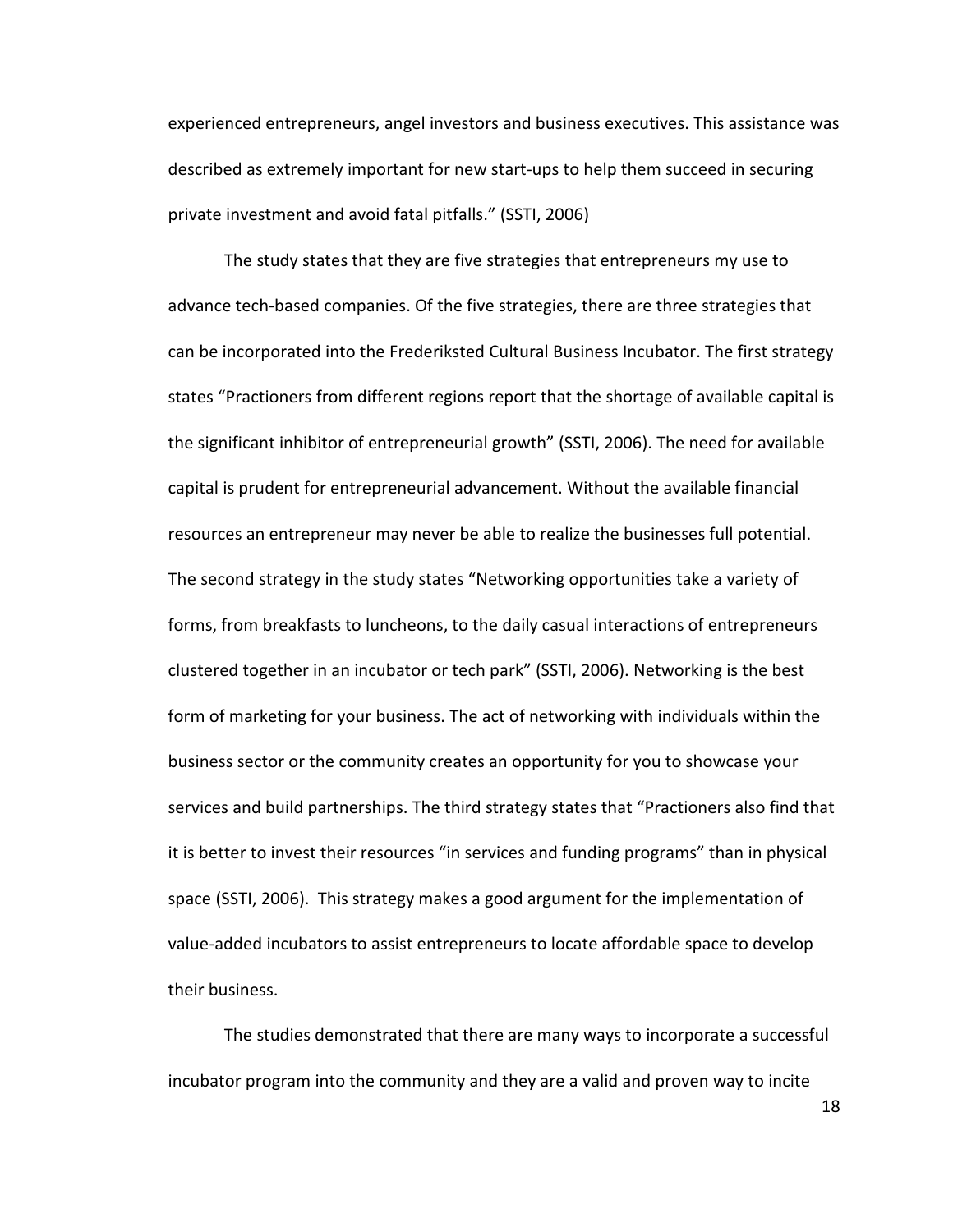employment and economic growth. In some cases, they also produce a better return on investment than other revitalization efforts. It is important to note that all of these studies pointed out various challenges such as funding, finding expert management professionals and affordable space to house the incubator.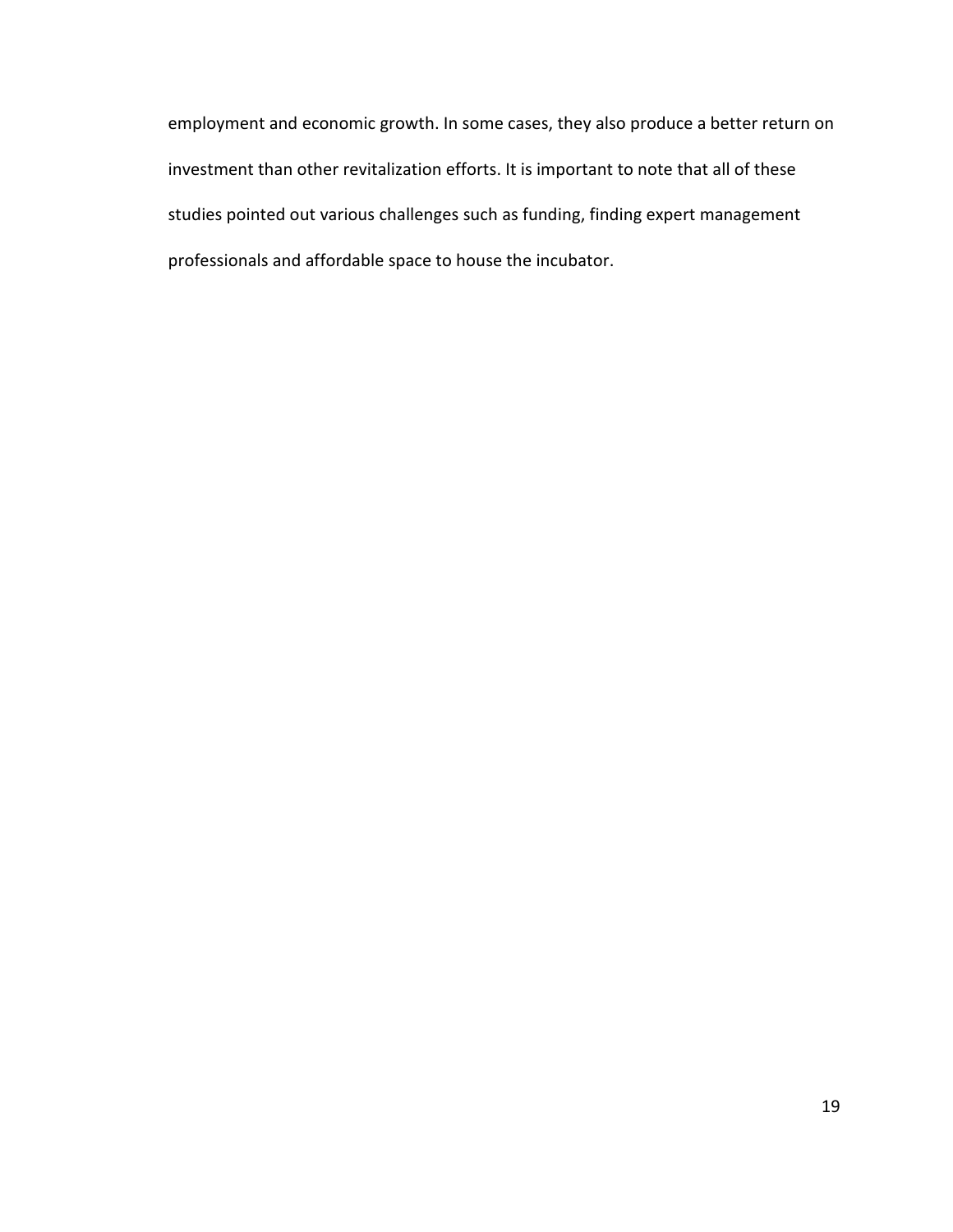# PROJECT DESIGN / LOGIC MODEL

 The outcomes that are anticipated from this project are based on providing economic stability through culturally, sustainable businesses. The intent is that businesses will be around for years to come, not just surviving but adding economic value to the town of Frederiksted. The prospect of being able to increase the number of jobs that will be available to the residents is paramount to revitalizing the historic town of Frederiksted. Providing jobs within the community creates economic impacts, which will also ignite the interest in preserving our culture and history. This will also help to bridge the gap of passing traditions down from one generation to the next. The passing of recipes, culture and history creates that social fabric that St. Croix does not want to lose. The towns were once the vibrant, bustling epicenter of the islands and Frederiksted is seeking to recapture that charm.

| <b>TITLE</b>                             |                    |                                                                          |                                                                       |  |                 |  |
|------------------------------------------|--------------------|--------------------------------------------------------------------------|-----------------------------------------------------------------------|--|-----------------|--|
| Frederiksted Cultural Business Incubator |                    |                                                                          |                                                                       |  |                 |  |
| LONG TERM                                | $\bullet$          |                                                                          | Provide economic stability through sustainable businesses.            |  |                 |  |
| <b>OUTCOME</b>                           | $\bullet$          |                                                                          | Increase the numbers of jobs available for area residents.            |  |                 |  |
|                                          | $\bullet$          |                                                                          | Preservation of our history and culture of the Virgin Islands.        |  |                 |  |
|                                          | $\bullet$          |                                                                          | Revitalize a town to being vibrant with families and businesses.      |  |                 |  |
| <b>INTERMEDIATE</b>                      | ٠                  |                                                                          | To create culturally sustainable businesses within the town of        |  |                 |  |
| <b>OUTCOME</b>                           | Frederiksted.      |                                                                          |                                                                       |  |                 |  |
|                                          | ٠                  |                                                                          | Creation of sound businesses that will continue to grow and avoid the |  |                 |  |
|                                          |                    | pitfalls of failure.                                                     |                                                                       |  |                 |  |
|                                          | ٠                  | Building owners will start to repair dilapidated or abandoned buildings. |                                                                       |  |                 |  |
|                                          | ٠                  | Increase residential occupancy                                           |                                                                       |  |                 |  |
| <b>SHORT TERM</b>                        | Effective<br>٠     |                                                                          | Educate                                                               |  | To generate     |  |
| <b>OUTCOMES</b>                          | utilization of     |                                                                          | potential                                                             |  | interest in     |  |
|                                          | existing           |                                                                          | entrepreneurs                                                         |  | opening a       |  |
|                                          | programs to        |                                                                          | about owning                                                          |  | business in the |  |
|                                          | assist small       |                                                                          | and running a                                                         |  | historic town.  |  |
|                                          | businesses.        |                                                                          | small business.                                                       |  |                 |  |
| <b>OUTPUTS</b>                           | 20 culturally<br>٠ |                                                                          | 30% Increase in<br>٠                                                  |  | 20 MOU to be    |  |
|                                          | based              |                                                                          | the use of                                                            |  | signed for      |  |
|                                          |                    | businesses to be                                                         | existing                                                              |  | access to       |  |
|                                          |                    | set up within the                                                        | services that                                                         |  | affordable      |  |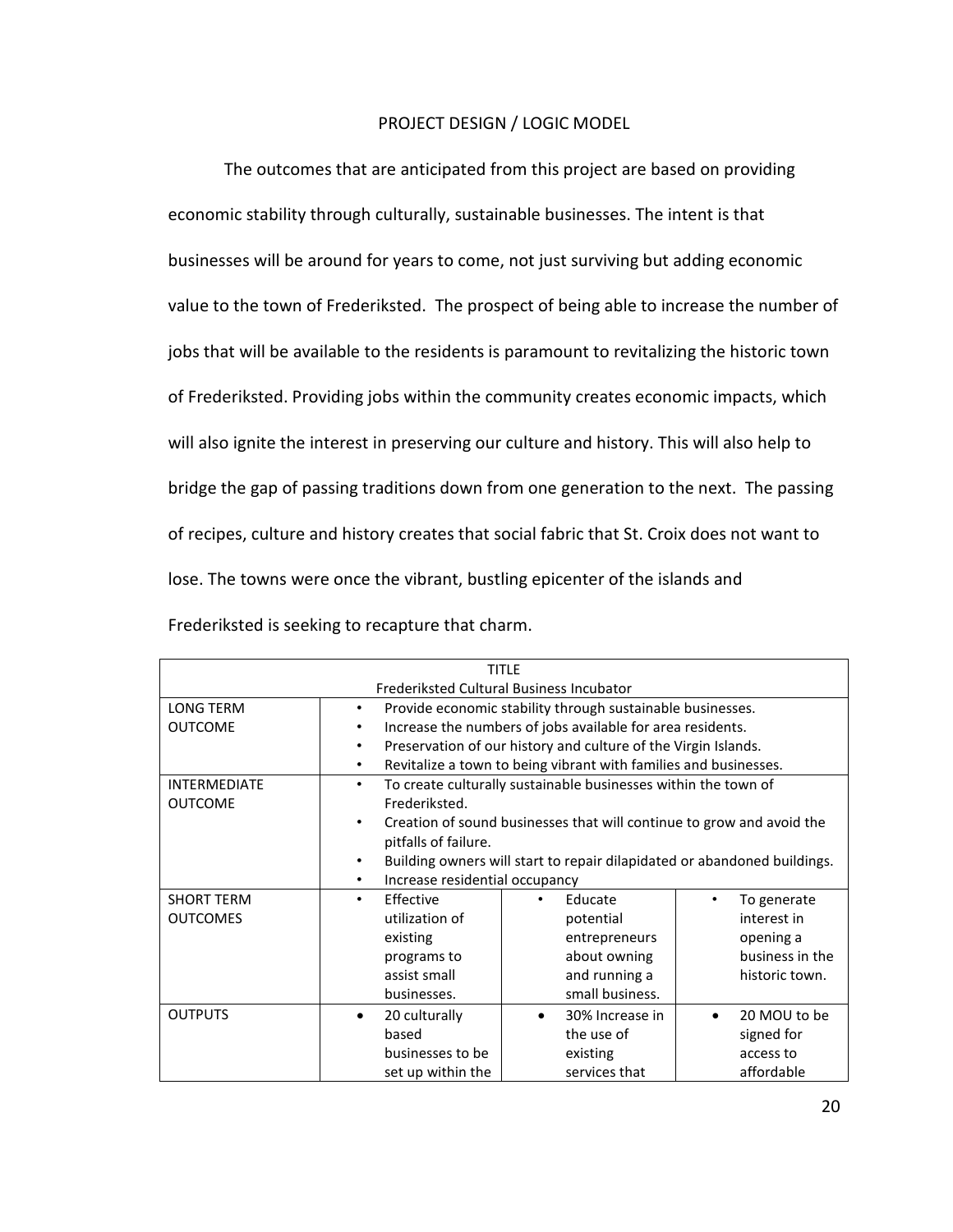|                   | first 3 years of            | will provide               | space for lease.    |
|-------------------|-----------------------------|----------------------------|---------------------|
|                   | incubator                   | ongoing                    |                     |
|                   | program                     | mentoring and              |                     |
|                   |                             | technical                  |                     |
|                   |                             | assistance to              |                     |
|                   |                             | the new                    |                     |
|                   |                             | businesses.                |                     |
| <b>ACTIVITIES</b> | Provide a one-<br>$\bullet$ | Sign MOU with<br>$\bullet$ | MOU to<br>$\bullet$ |
|                   | stop business               | participating              | building            |
|                   | fair to assess the          | agencies                   | owners that         |
|                   | needs of the                | Bring in local             | will allow          |
|                   | potential                   | business                   | businesses to       |
|                   | business                    | owners to act              | operate under       |
|                   | community.                  | as mentors                 | a reduced lease     |
|                   | Coordinate with             | through the                | price for the       |
|                   | the University to           | incubator                  | first two years.    |
|                   | provide free                | process.                   | Provide tax         |
|                   | computer                    | Provide free               | incentives for      |
|                   | classes.                    | entrepreneurial            | the building        |
|                   | <b>Businesses can</b>       | classes to                 | owners to           |
|                   | be included in              | businesses                 | rehab the           |
|                   |                             |                            | building and        |
|                   | the special                 | selected for the           | rent to our         |
|                   | listing of EDC              | program.                   |                     |
|                   | Qualified                   |                            | participants.       |
|                   | Supplier List.              |                            | Meet with the       |
|                   |                             |                            | Chamber of          |
|                   |                             |                            | Commerce to         |
|                   |                             |                            | assist the          |
|                   |                             |                            | businesses with     |
|                   |                             |                            | professional        |
|                   |                             |                            | affiliation.        |
| <b>INPUTS</b>     | <b>Workshop Facility</b>    | MOU                        | Affordable building |
|                   | <b>Books</b>                | <b>Meeting facilities</b>  | space.              |
|                   | Computers                   | Program Staff              | <b>MOU</b>          |
|                   | Staff                       | <b>Trainers</b>            | Certificates        |
|                   | MOU                         |                            | <b>Tax Credits</b>  |
|                   | <b>Printed Material</b>     |                            |                     |
|                   | Marketing                   |                            |                     |
|                   | <b>Trainers</b>             |                            |                     |

The short term outcomes for this project are to have entrepreneurs utilize the

existing programs and resources, assist entrepreneurs about owning successful business

and to generate interest in businesses opening within our historic towns.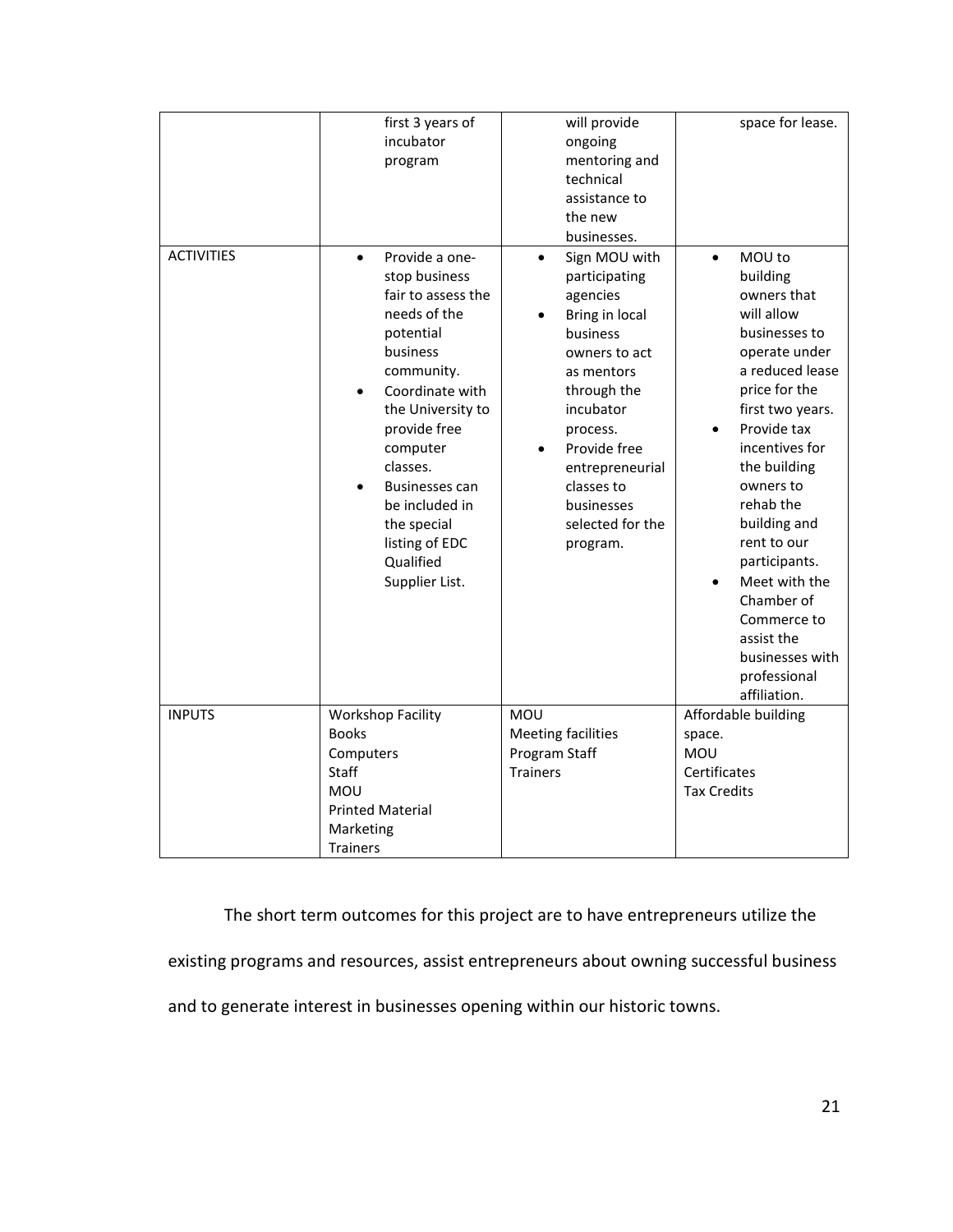The Virgin Islands has existing programs and resources that are currently under utilized. Either individuals do not know about these programs or they believe that the program cannot help them, but to counter this misconception there will be a Small Business Workshop to introduce the business community the resources. The workshop will help identify potential culturally based businesses to bring into the incubator program.

 A part of operating a business is continuing to educate yourself with the necessary skill set to have your business continually grow. Entrepreneurs should take classes or seminars to keep abreast of new innovations to sustain their business. Seminars will include human resources, marketing, taxes, licensure, capital funding, cash flow and business strategies. The seminars will be developed over time, but it will serve as a starting point to educate the entrepreneurs on how to operate a business.

Brining the focus back to the historic town is crucial to its survival. By basing the incubator in the historic town we are building a community client base for the businesses and hopefully changing the economic climate in the town.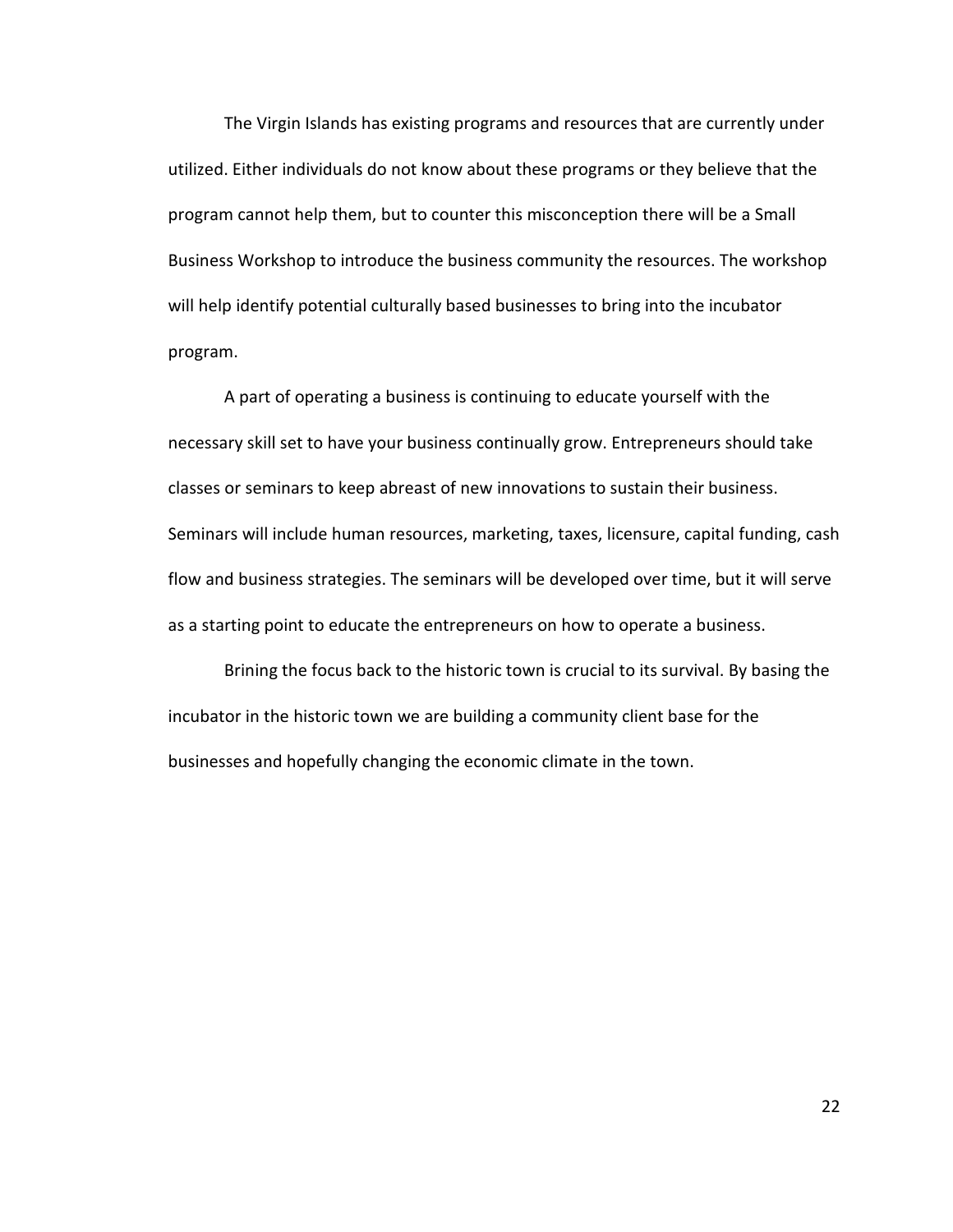#### METHODOLOGY AND IMPLEMENTATION PLAN

 The Frederiksted Cultural Business Incubator will serve as an informal business university for local entrepreneurs. This process will allow the entrepreneurs to work alongside business professionals and receive guidance on all aspects of opening a business. Taking the entrepreneurs through a series of seminars that will highlight areas that they can change or enhance within the business to create sustainability. Each entrepreneur will be assigned a mentor. The mentor will be chosen from local community entrepreneurs that have sustainable businesses and can impart their business knowledge with the new entrepreneurs.

#### *Project Participants and Beneficiaries*

Participants in the Frederiksted Cultural Business Incubator will be selected from the Frederiksted area first and then other areas of the island. Residents of Frederiksted will be given priority into the incubator since the goal of the incubator is to create an economic impact. In order to create an economic impact, it is best to start with residents that currently reside in the area. Once we have fulfilled that requirement, we will allow other residents from other areas on the island participate in the program.

The kick-off event will be a Small Business Workshop. At this workshop potential entrepreneurs will be able to present their proposed business plan and concept for participation in the incubator. A media junket to radio programs and different public access channels to provide public service announcements. Flyers will be placed throughout the Frederiksted community and at other areas on the island.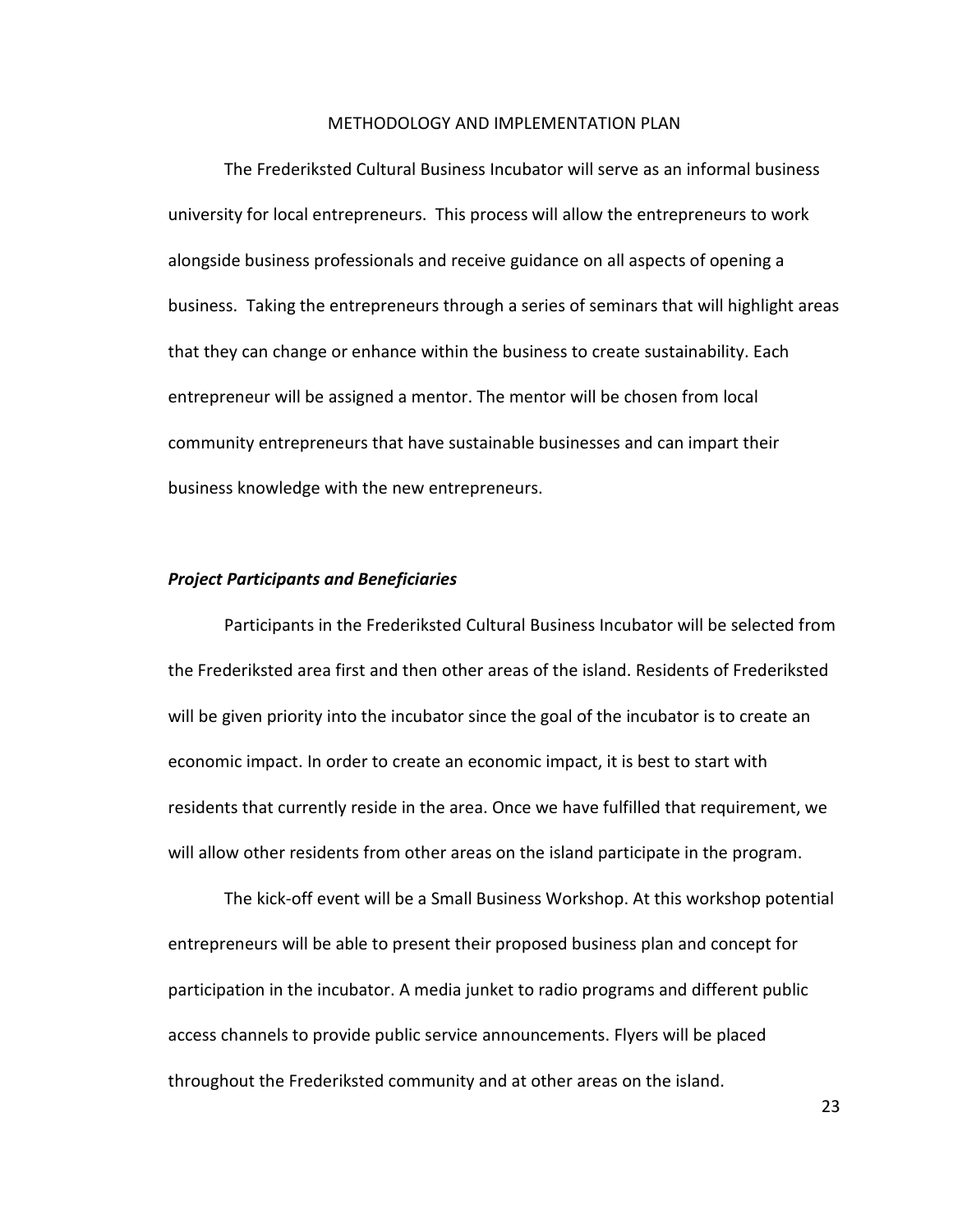#### *Community Role*

The community will play a major role in the success of the Frederiksted Cultural Business Incubator. The proposed businesses will not be able to survive without the support of the Frederiksted and surrounding communities. The residents will be involved in the initial kick-off event, which will be a Small Business workshop. The goal is to present the information to the community and have residents from the Frederiksted area show interest in opening their own business and becoming entrepreneurs. Once the businesses have been established, they will serve as employment opportunities for residents and economic stabilizers.

The involvement of community stakeholders will play a major role as they will also have a stake in the incubator. The inclusion of community partners sends a message to the community that this is a group effort and there are numerous areas for to receive support.

## *Host Organization / Group*

The United States Virgin Islands Economic Development Authority -Enterprise Zone Commission (EZC) will lead the Frederiksted Cultural Business Incubator. The EZC has earned a reputation as an agency that is performance based, results driven. They have successfully implemented the Community Development Block Grant (CDBG) funded Scrape, Paint and Rejuvenate program, which sought to improve the aesthetics of Frederiksted by providing minor exterior repairs to low-income residents and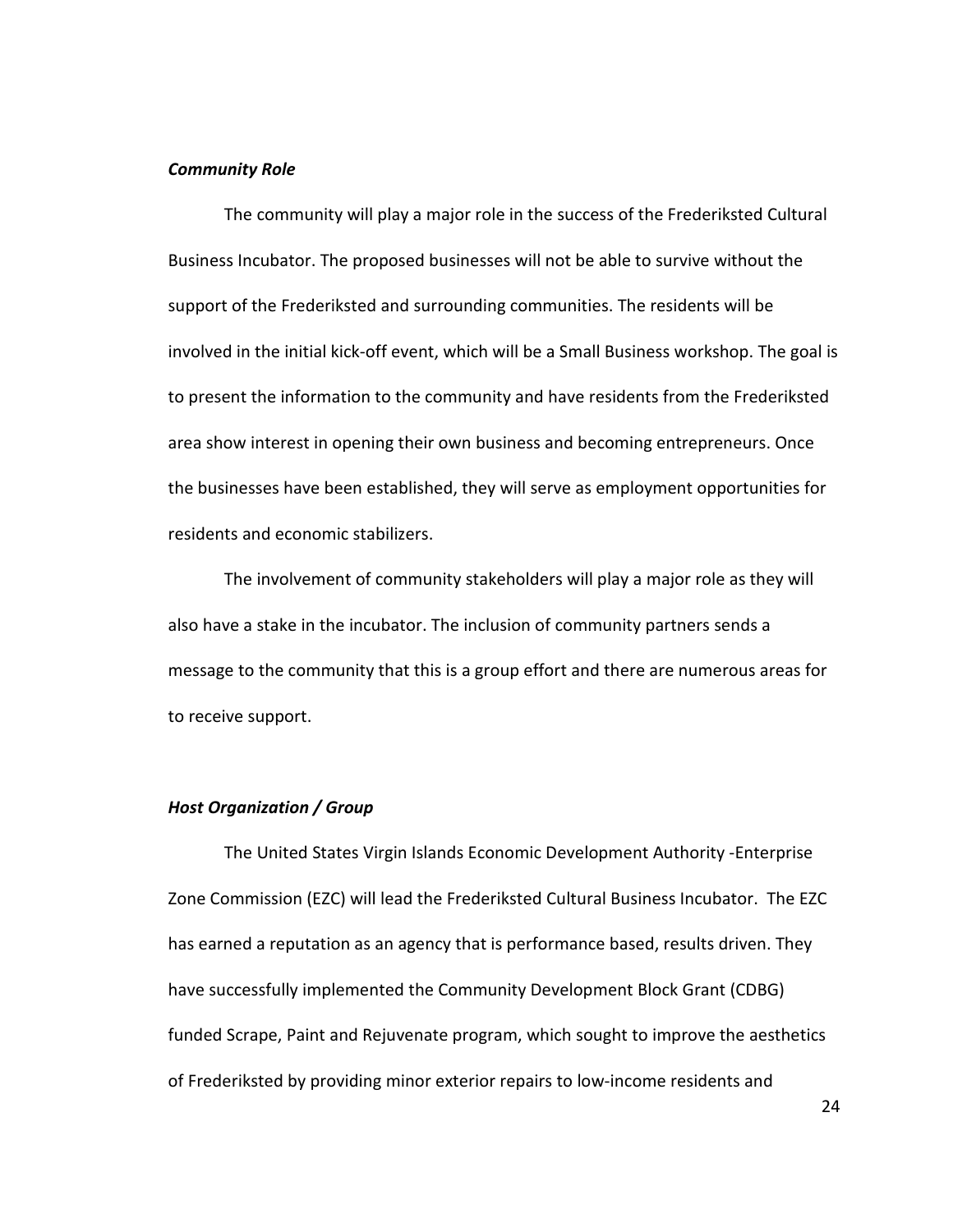commercial buildings. They have also been successful in having the governor approve an expansion of the Frederiksted Enterprise Zone to include a larger area. This action allows those businesses within the expanded zone to take advantage of the EZC tax credit program for small businesses. As the agency directing the incubator, all communication will be carried out by the EZC. The proposed communication plan for the incubator will be as follows:

- The Enterprise Zone Commission (EZC) will be leading the program, thus we will be in charge of all external communications for the program.
- Each stakeholder will handle their respective areas with coordination from the EZC. An example is the Small Business Development Center will oversee the development of business plans, but they will provide the EZC with monthly reports and weekly check-ins to assure compliance with the program.
- The monthly reports will be used to assess benchmarks in the program and also to be used as a guide for areas that we will need to work on for the next cycle.

The goal of the communication plan is to create a dialogue between the proposed entrepreneurs, stakeholders and the EZC to continue to foster programs to benefit the small business community. The reports will also be used to identify areas that are of major concern for small business owners, such as capital and marketing of their product.

## *Project Staffing*

The roles and responsibilities of each stakeholder will be: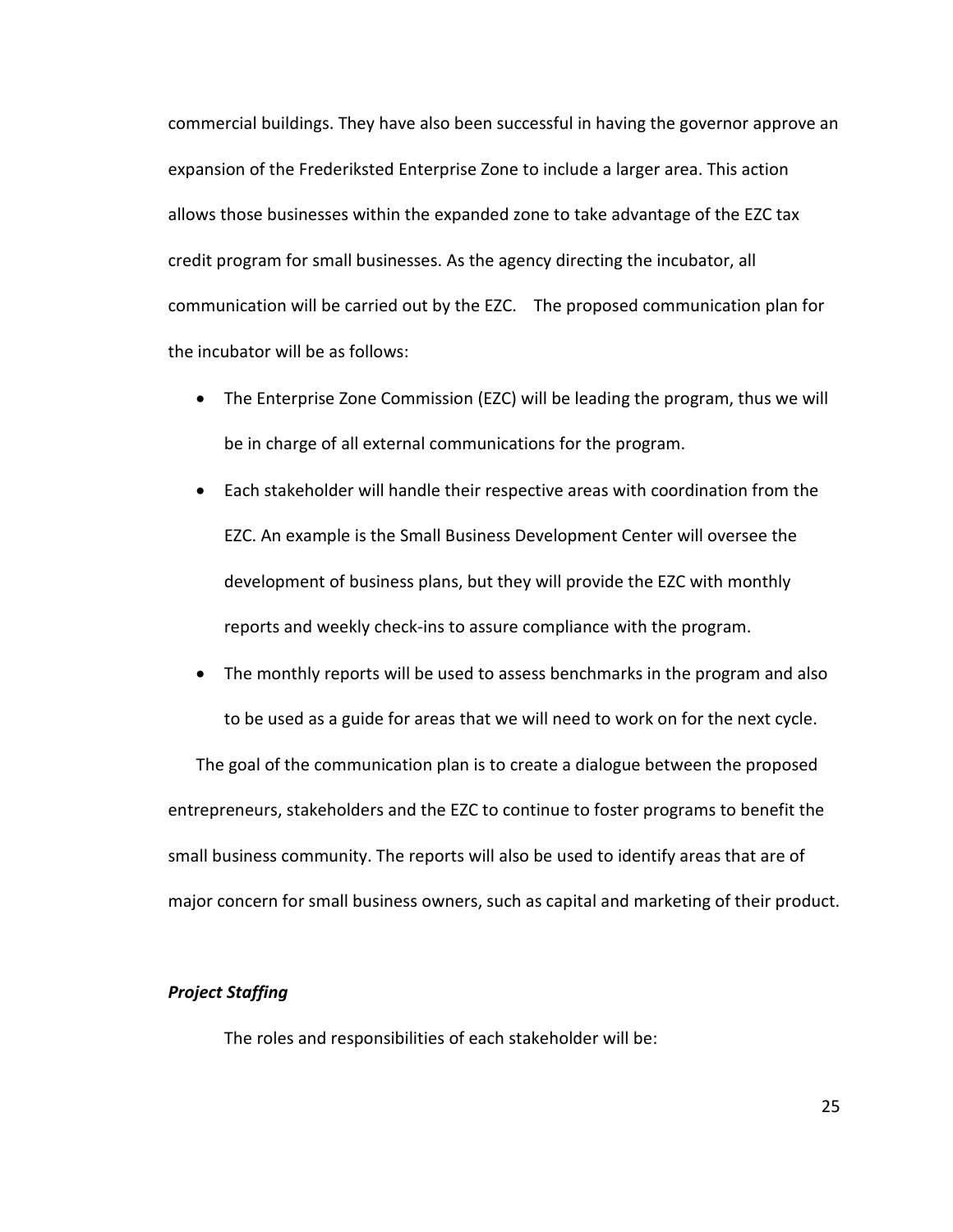| <b>Enterprise Zone Commission (EZC)</b> | Will provide all marketing and assessments of        |
|-----------------------------------------|------------------------------------------------------|
|                                         | reports. Also providing technical assistance as      |
|                                         | needed, such as helping entrepreneurs filling out    |
|                                         | forms and applications                               |
| <b>Small Business Development</b>       | Will provide assistance with development of the      |
| Center (SBDC)                           | proposed business plan.                              |
| <b>Small Business Development</b>       | Will provide assistance to apply for available local |
| <b>Agency (SBDA)</b>                    | funding.                                             |
| <b>Small Business Administration</b>    | Will provide assistance and guidance to apply for    |
| (SBA)                                   | available federal funding.                           |
| University of the Virgin Islands        | Will provide instructors for monthly business        |
| (UVI)                                   | seminars.                                            |

 Each stakeholder will manage their respective area, with oversight by the EZC staff. This creates a seamless operation and it doesn't require the overlapping of services, time and personnel.

# *Project Implementation – Schedule and Timeframe*

There will be specific timelines for completing each segment of the program; this

is in an effort to maximize the time entrepreneurs are in the program. The presentation

of deliverable task helps the entrepreneurs to stay focused on getting their business

operation prior to the Grand Opening of the Frederiksted Cultural Business Incubator.

| <b>Schedule of Activities</b>      |                   |                 |                 |            |  |  |  |  |
|------------------------------------|-------------------|-----------------|-----------------|------------|--|--|--|--|
|                                    |                   | <b>Duration</b> |                 |            |  |  |  |  |
| <b>Activities</b>                  | <b>Start Date</b> | (days)          | <b>End Date</b> | Completion |  |  |  |  |
| <b>Marketing of Small Business</b> |                   |                 |                 |            |  |  |  |  |
| Workshop                           | 9/12/2012         | 21              | 10/3/2012       | 0%         |  |  |  |  |
| Initial Fair & Assessment of       |                   |                 |                 |            |  |  |  |  |
| <b>Businesses</b>                  | 10/3/2012         |                 | 10/4/2012       | 0%         |  |  |  |  |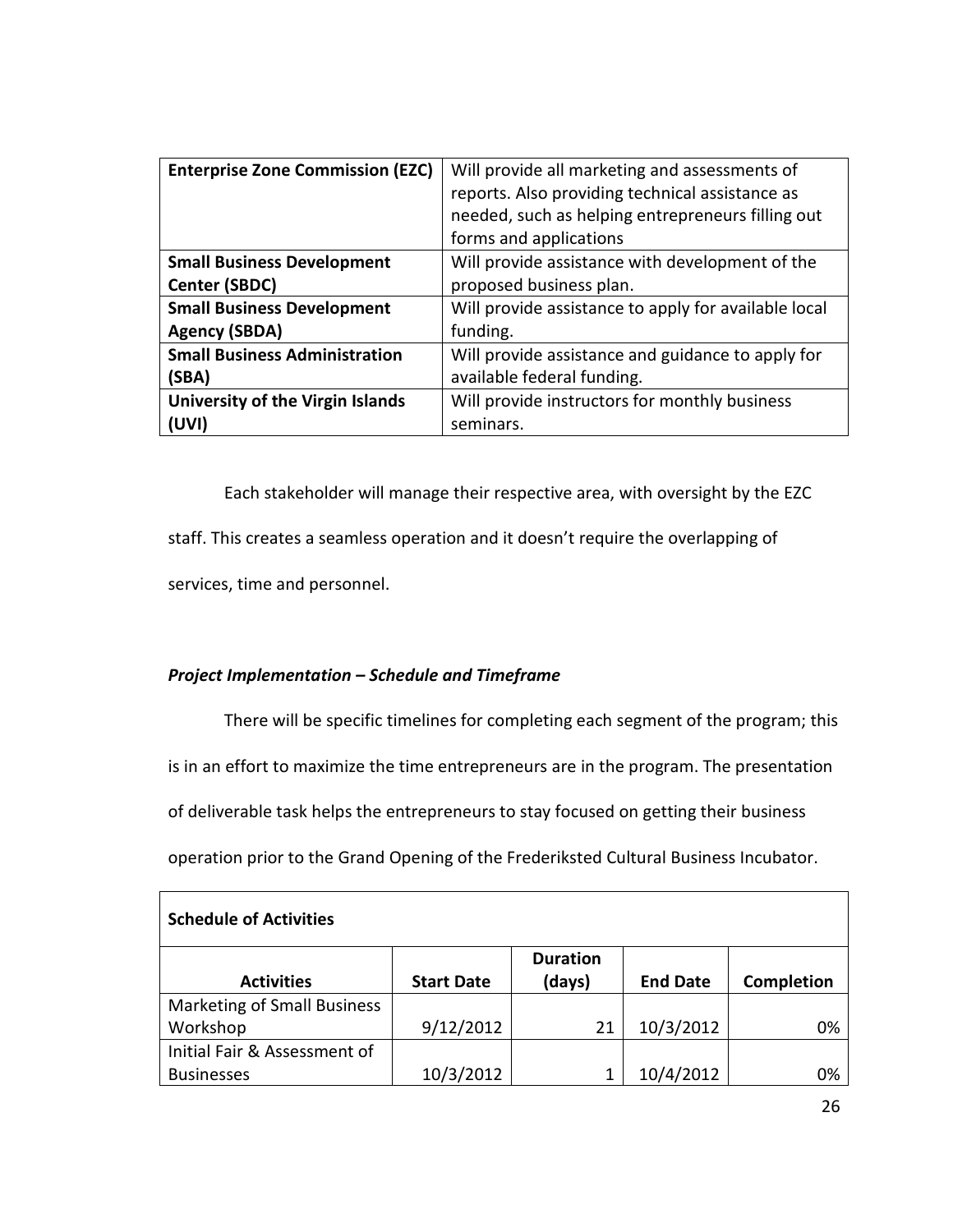| <b>Creation of Business Plan</b> | 10/10/2012 | 60  | 12/9/2012 | 0% |
|----------------------------------|------------|-----|-----------|----|
| Prepare loan/grant               |            |     |           |    |
| packages                         | 11/4/2012  | 60  | 1/3/2013  | 0% |
| <b>Business Seminars (bi-</b>    |            |     |           |    |
| weekly)                          | 11/10/2012 | 182 | 5/11/2013 | 0% |
| Build out of leased store        |            |     |           |    |
| front                            | 1/30/2013  | 60  | 3/31/2013 | 0% |
| <b>Business Move In</b>          | 4/2/2013   | 15  | 4/17/2013 | 0% |
| Creation of virtual mall         | 4/1/2013   | 30  | 5/1/2013  | 0% |
| Marketing of                     |            |     |           |    |
| Incubator/Grand Opening          | 4/1/2013   | 60  | 5/31/2013 | 0% |

 Although, none of the listed task has been completed, the initial marketing efforts are set to begin within a few months. The delay of tasks being completed was due to the lack of funding.

### *Budget*

The proposed budget for the Frederiksted Cultural Business Incubator is a direct reflection of the existing community support that will assist the incubator to start-up with very little start-up cost, thus creating an environment that the businesses will be sustainable and self-sufficient. The budget details the anticipated expenses related to operating the incubator. The cost of the incubator site will be minimal since the proposed site is being donated to the EZC and the building owner will provide reduce lease agreements for the entrepreneur. But just in case that partnership doesn't work out, there is another site that has been identified and it will require renovations in order to accommodate the potential business, this is why an expense has been included in the budget for repairs as a precaution. Even though we anticipate applying for grant from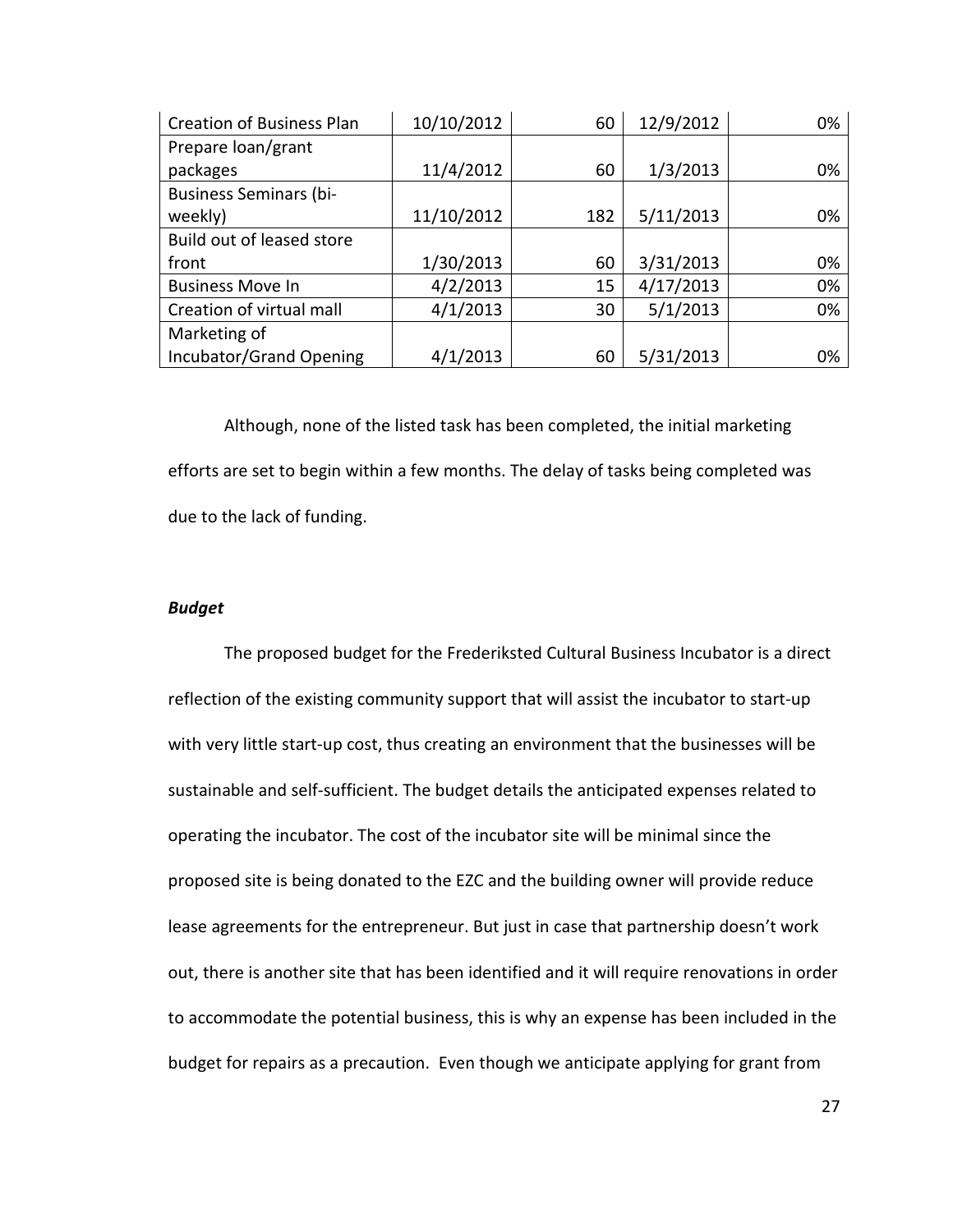the United States Small Business Administration, a significant portion of the proposed income will come in the form of in-kind donations.

| <b>Activities</b>                  |    | <b>Projected Income</b> | <b>Projected Expenses</b> |
|------------------------------------|----|-------------------------|---------------------------|
| <b>Earned Income (Rent)</b>        | \$ | 5,000.00                |                           |
| <b>Grants</b>                      | \$ | 100,000.00              |                           |
| <b>In-Kind Donations</b>           | \$ | 50,000.00               |                           |
| <b>Total Income</b>                | \$ | 150,000.00              |                           |
|                                    |    |                         |                           |
| <b>Expenses</b>                    |    |                         |                           |
| <b>Building</b>                    |    |                         |                           |
| Lease                              |    |                         | \$<br>10,000.00           |
| Repairs                            |    |                         | \$<br>40,000.00           |
| <i><b>Insurance</b></i>            |    |                         | \$<br>4,000.00            |
| <b>Total</b>                       |    |                         | \$<br>54,000.00           |
|                                    |    |                         |                           |
| <b>Marketing</b>                   |    |                         |                           |
| <b>Promotional Material</b>        |    |                         | \$<br>1,000.00            |
| Radio Advertising                  |    |                         | \$<br>1,000.00            |
| Entrepreneur Fair-Venue            |    |                         | \$<br>1,000.00            |
| Fair Refreshments                  |    |                         | \$<br>500.00              |
| Seminar Books/Materials            |    |                         | \$<br>2,000.00            |
| <b>Total</b>                       |    |                         | \$<br>5,500.00            |
|                                    |    |                         |                           |
| <b>Total Incubator Expenses</b>    |    |                         | \$<br>59,500.00           |
| <b>Total Income minus Expenses</b> | \$ | 90,500.00               |                           |

**Frederiksted Cultural Business Incubator-***Pro Forma Budget* 

Materials used in the program will be lecture notes, entrepreneurship books and

any information that handed out to the entrepreneur. Marketing for the program will include advertising in the newspaper, flyers, posters and any other media that will have a positive impact on the program.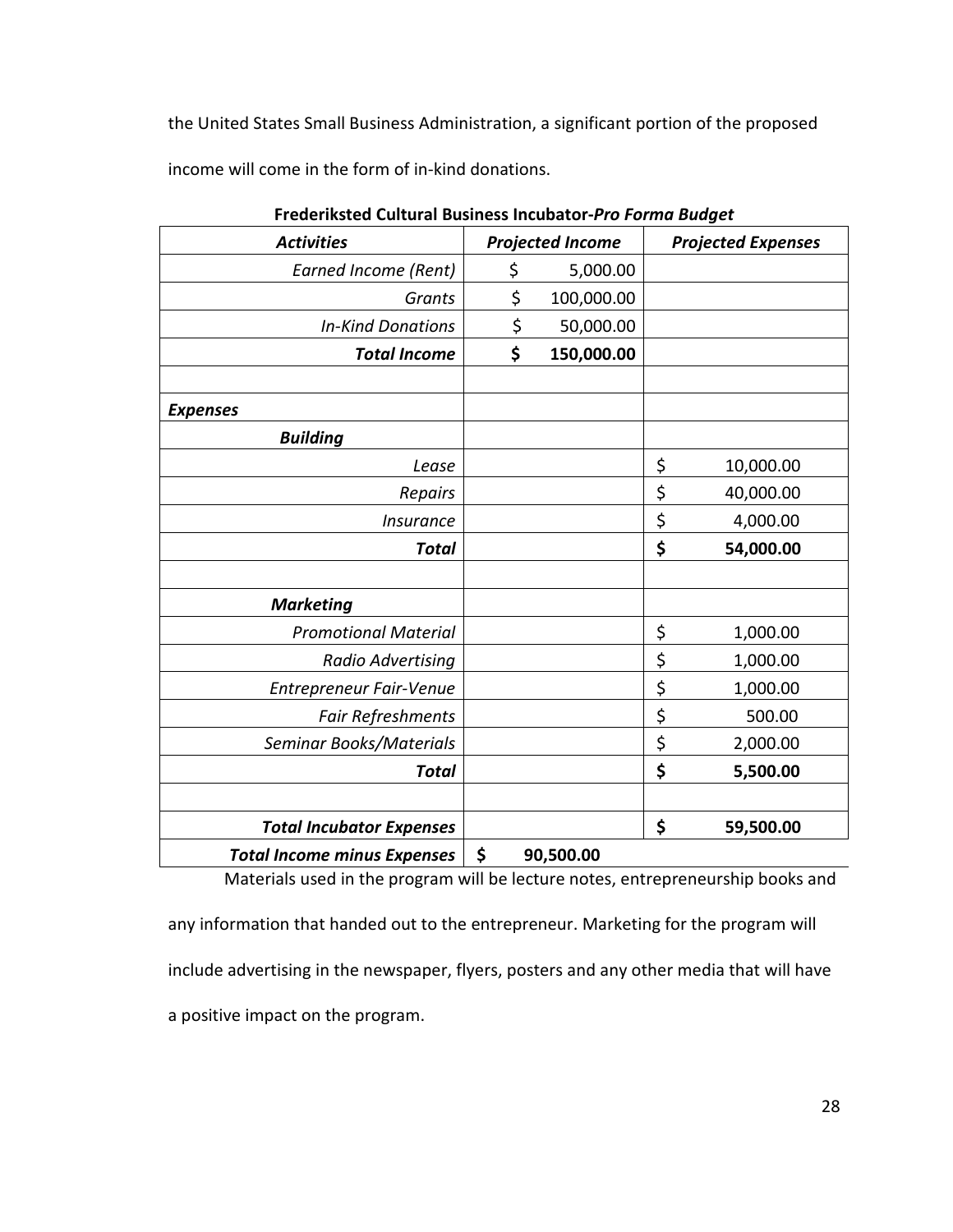#### MONITORING

Over the course of a year various measures will be monitored to present a clear analysis of the effectiveness of the program. The Gantt chart provides specific timelines to follow, as to when a specified activity's monitoring will begin and end.

## *Monitoring Indicators*

Monitoring will encompass the number of entrepreneurs that complete the yearlong program successfully. This is a major component since the EZC will be enlisting different agencies to assist the entrepreneurs. The amount of inventory sold over a specific period of time will be monitored. This will allows us to track the sales and also what areas the entrepreneurs may need to pay attention to, such as pricing or product retention. The Frederiksted Cultural Business Incubator will eventually become a starting point for the VIEDA incubator project with the entrepreneurs gaining the individualized attention and necessary services through the Frederiksted incubator first. Once the entrepreneurs move into the other incubator the number of entrepreneurs will be traced to show the progression of the entrepreneurs. The number of residents that open businesses that live within the town of Frederiksted will be monitored. The outputs are to create at least twenty (20) sustainable businesses within three (3) years of the incubator opening and also to have thirty (30%) percent increase in the use of the existing services and assistance.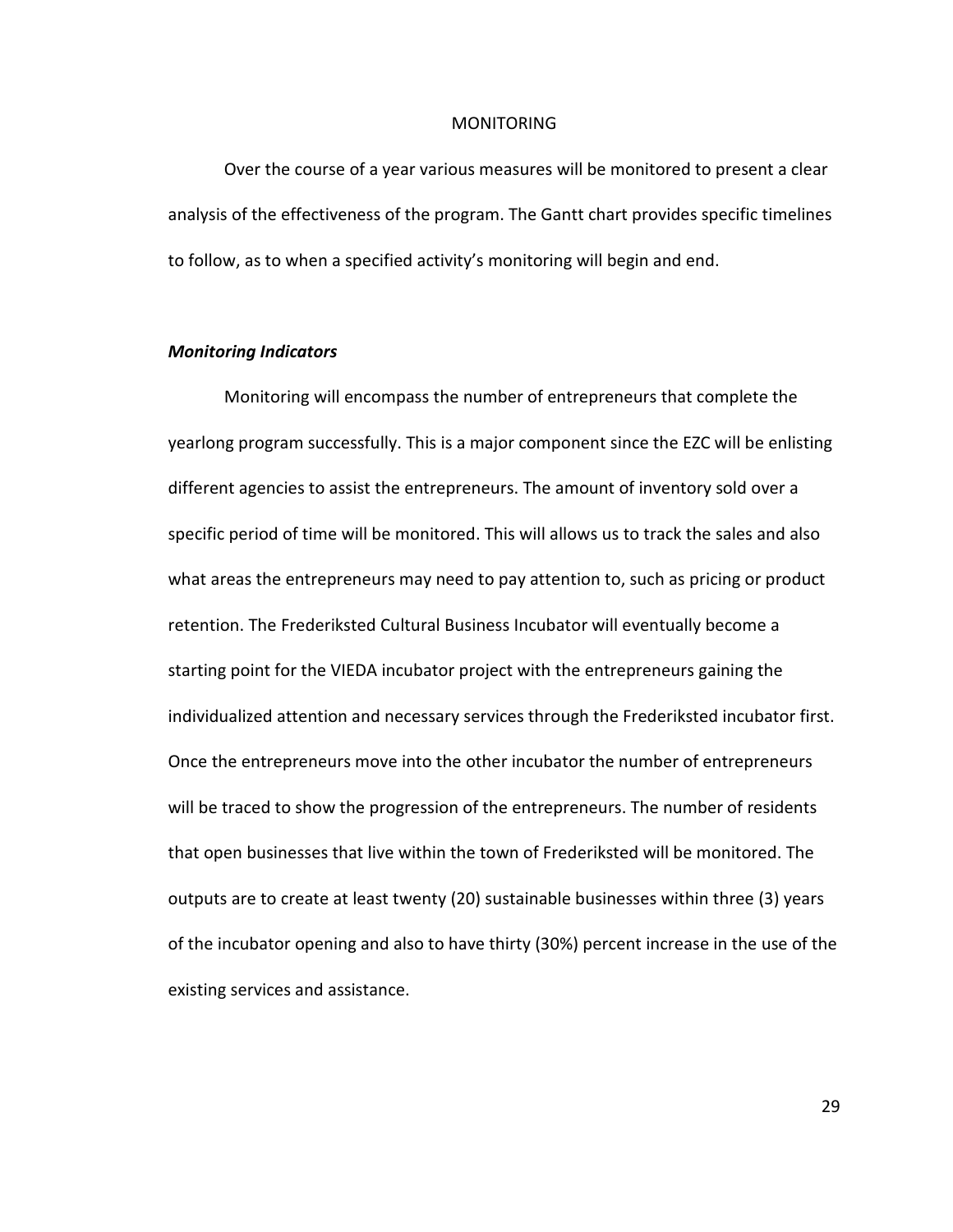## *Methods, Tools, Forms*

 The data collection methods that are going to be utilized are surveys, sign-in sheets and sales and inventory reports. The reports will be used to identify areas of concern and areas of success. This will provide an opportunity to continue evolving the program to the needs of the entrepreneurs, changing economic landscape and needs of the community. Performance measures are necessary to test the validity of the proposed project, assure fairness and to measure reliability. It also allows the managing agency the opportunity to present monitoring outcomes to the board of directors, grant funding agency and stakeholders.

## *Team and Tasks*

 The monitoring team will assess numerous indicators. The team is comprised of the lead agency, Enterprise Zone Commission (EZC) and the other coordinating agencies.

Listed below are the monitoring responsibilities of each entity.

| <b>Enterprise Zone Commission (EZC)</b> | Monitoring of all assessment of reports.           |  |  |
|-----------------------------------------|----------------------------------------------------|--|--|
| <b>Small Business Development</b>       | Monitoring of business plan progress. They will    |  |  |
| Center (SBDC)                           | also monitor the attendance of business seminars.  |  |  |
| <b>Small Business Development</b>       | They will be responsible for monitoring the length |  |  |
| <b>Agency (SBDA)</b>                    | of time it takes an entrepreneur to apply and be   |  |  |
|                                         | approved for a small business loan.                |  |  |
| <b>Small Business Administration</b>    | They will be responsible for monitoring the length |  |  |
| (SBA)                                   | of time it takes an entrepreneur to apply and be   |  |  |
|                                         | approved for a small business loan.                |  |  |

Each entity will be responsible for providing the EZC with their findings for

further evaluation.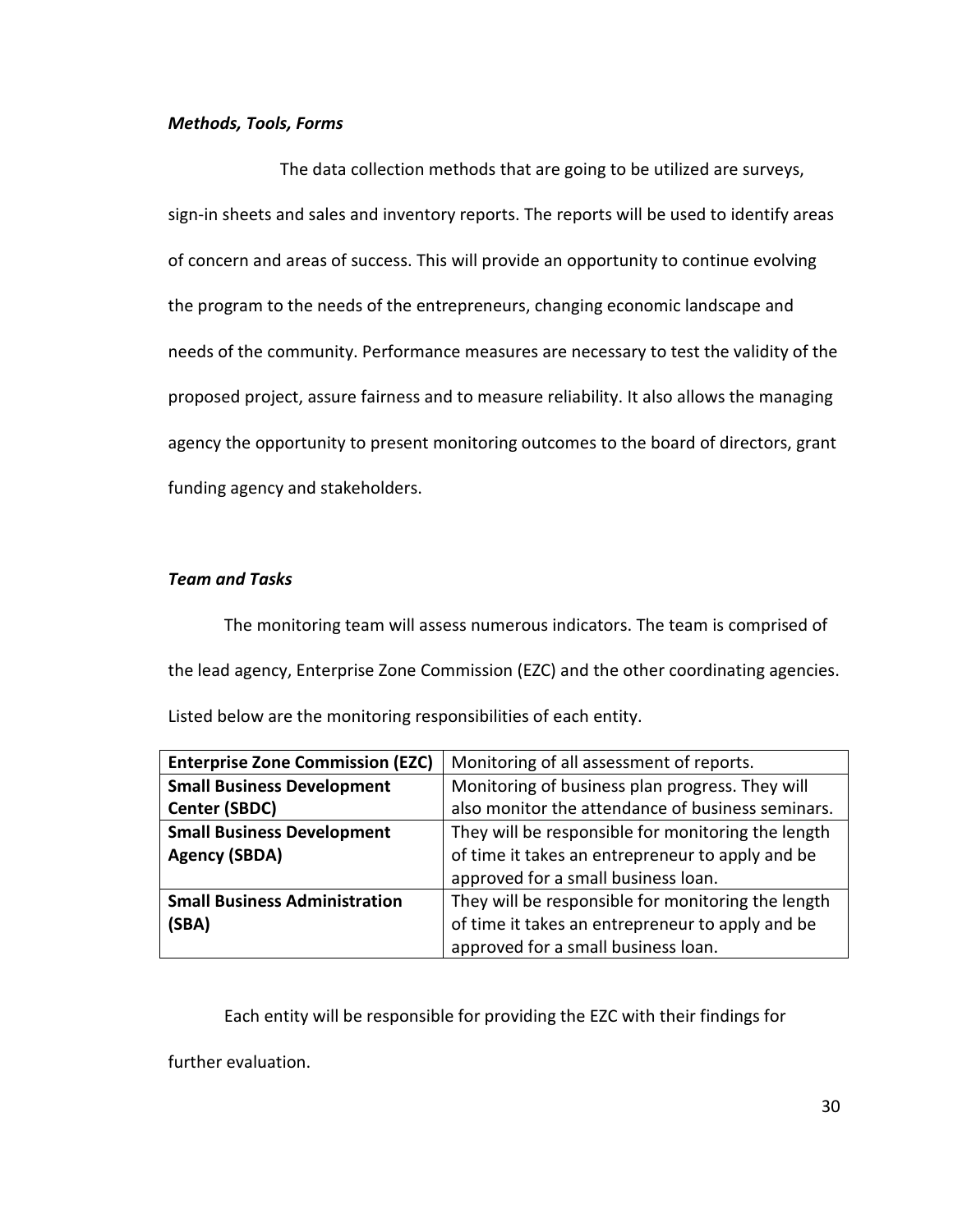## *Monitoring Schedule*

The proposed schedule for monitoring the progress of the incubator and the entrepreneurs will occur at the beginning and end of each associated activity.



# *Frederiksted Cultural Business Incubator*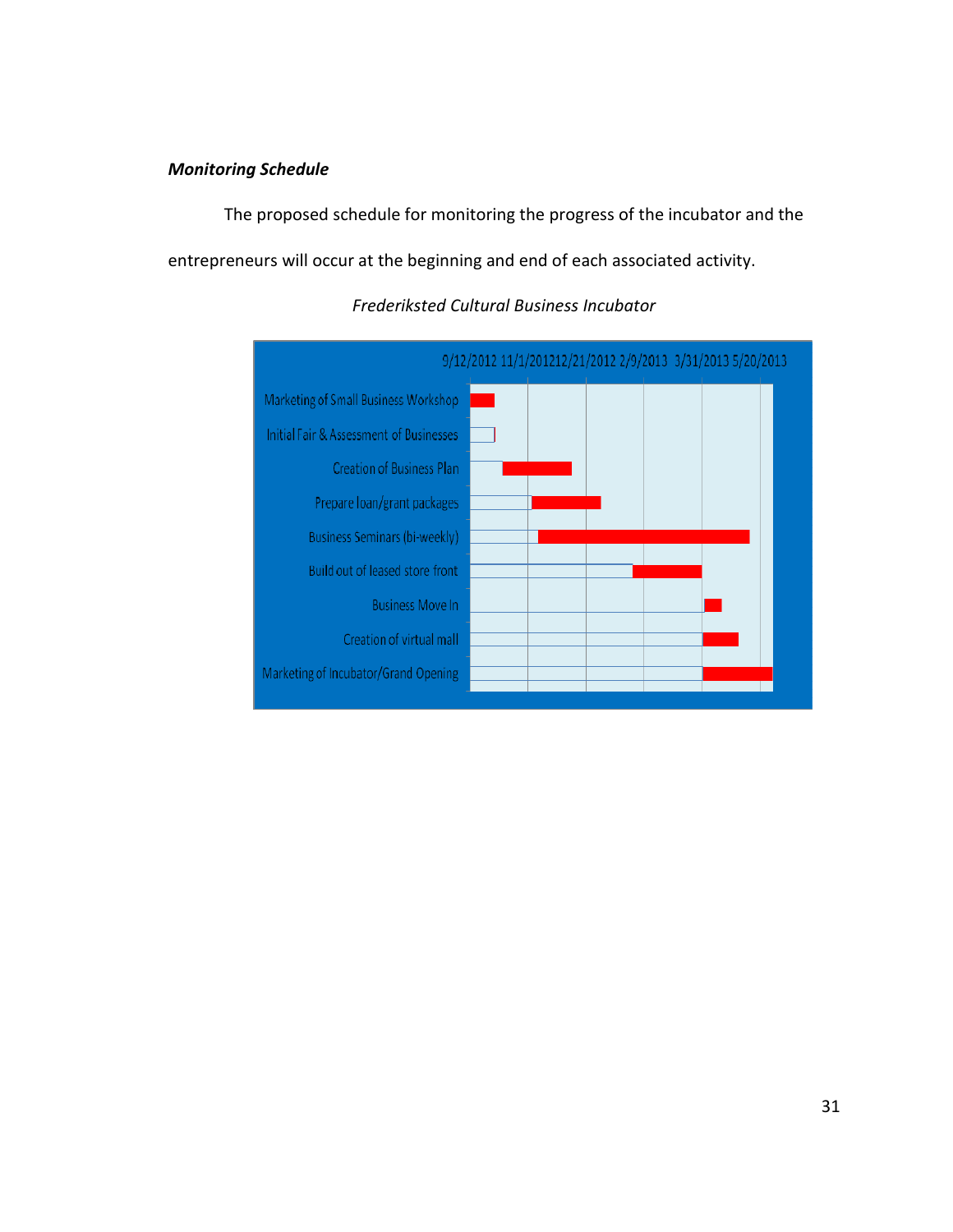#### EVALUATION

 The Frederiksted Cultural Business Incubator will be evaluated on the providing an economic resurgence back into the historic town of Frederiksted. It is the goal to utilize various avenues to gain a better prospective of the usefulness of the program and what were the added benefits to the community by the introduction of this program. Evaluation of the incubator will enable us to use the results and valuable feedback to assess the program for opportunities to improve, eliminate seminars that are not effective and to attract other entrepreneurs and potential funders to the incubator.

### *Evaluation Variables and Indicators*

The evaluation measures the viability of the program and it will seek to answer three major questions. Was this program beneficial to the town of Frederiksted? What has been the added benefit to the business with the inclusion of the outside services that already exist? Has there been an increase in entrepreneurs who are considering Frederiksted as a site for their proposed business?

The question that I am most looking forward to answering is; what has been the added benefit to the business with the inclusion of the outside services? There is a vast amount of outside services such as business seminars, business plan assistance, marketing, start-up capital and grant funding. The inclusion of these useful services will be an added benefit to the business. These services seek to assist the business in becoming successful and having sustainability. These are critical aspect of owning a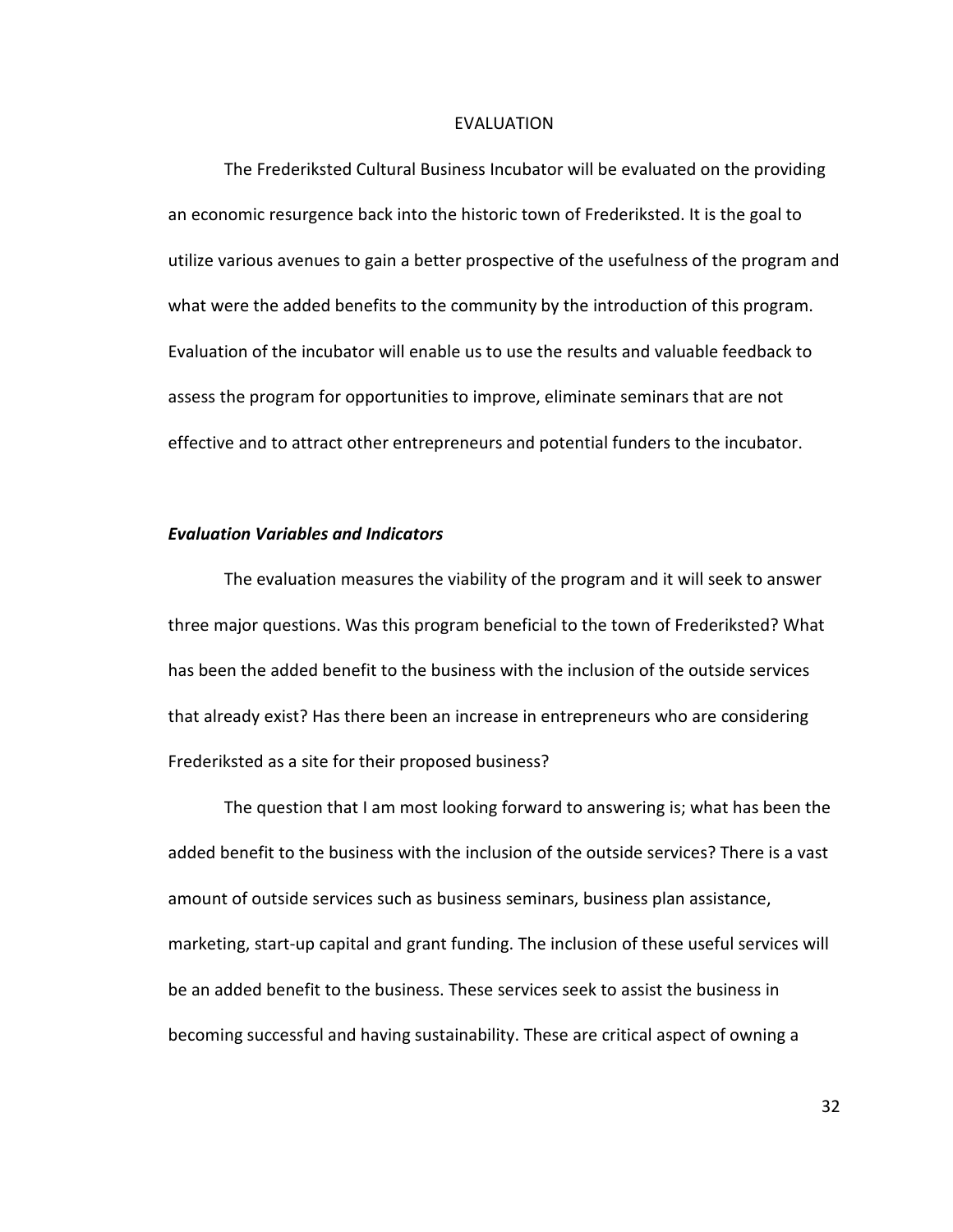business and should be learned at the inception of the business to assure proper business practices and increase the chance of business succeeding.

The inclusion of these critical services will set the business apart from other new start-ups and provide sustainability. The evaluation process will among other things seek to evaluate the value added benefit and if the services provide an avenue for success.

The short term outcomes that we are hoping to achieve with this project is to have entrepreneurs utilize the existing programs and resources available to them, to assist entrepreneurs about owning and running a successful business and to generate interest in businesses opening within our historic town of Frederiksted.

The Virgin Islands has existing programs and resources that are currently under utilized. Either individuals don't know about these programs or they believe that the programs can't help them. It seems that there is a disconnection between the services available and the marketing approach. The marketing plan has to fit the demographic that you are trying to attract. One approach is to take the message to the people, rather than have the message bringing them in.

## *Data Gathering Methods, Tools, Forms*

 Evaluation measures that can be used are surveys, attendance and overall increase in the services. The goal is to increase the use of the services by at least 30%. Evaluation questions to reflect the outcomes are: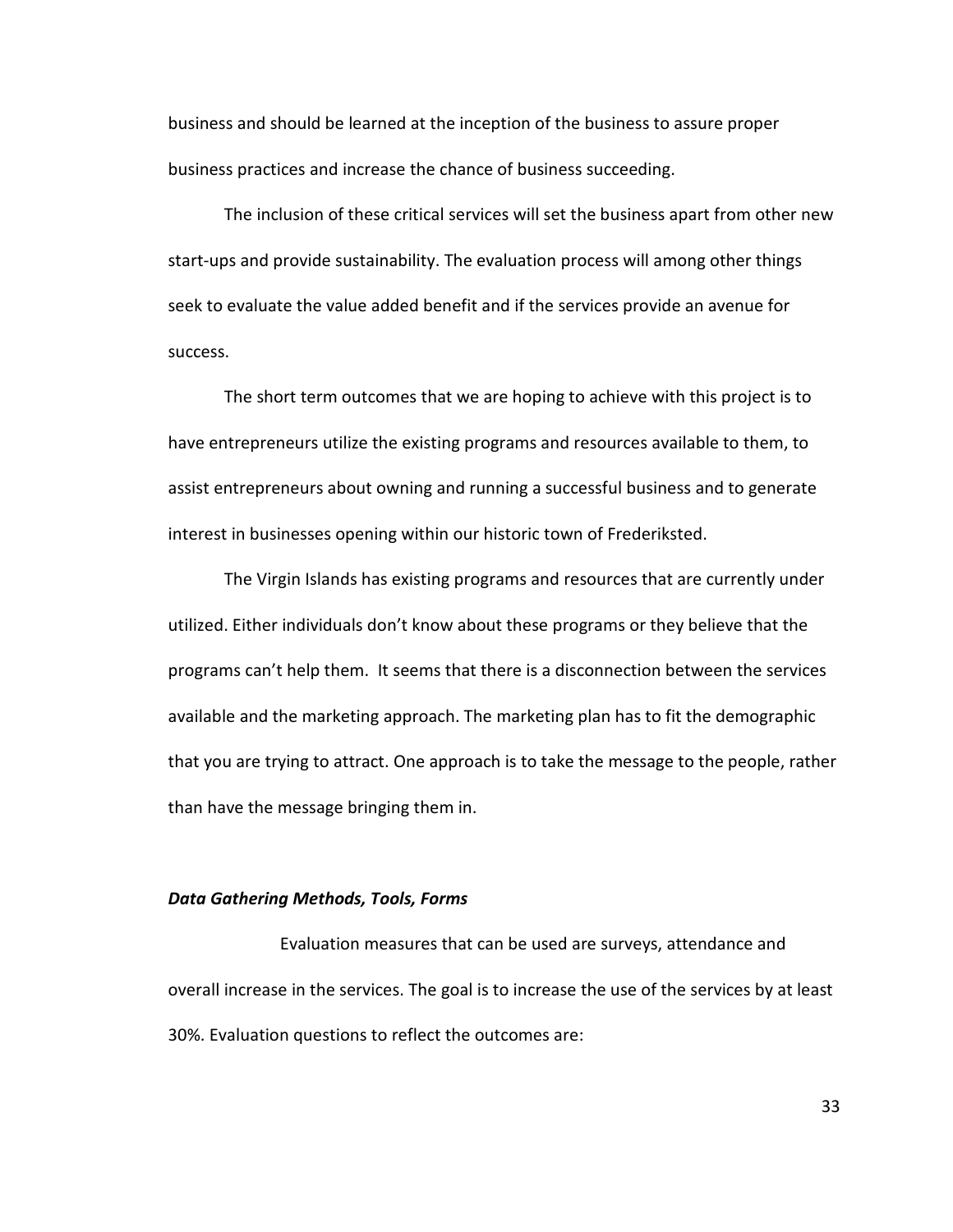- Is the marketing techniques and approach relevant to the demographic that we are trying to reach?
- Are the services or seminars relevant to small businesses?
- Is there a client base in Frederiksted to sustain the potential entrepreneurial ventures?

Measures can be implemented to track the use of the services through our referrals to the service providers, attendance can be taken at the monthly seminars, and service providers can also track the increase in use of services through their daily logs.

#### *Data Analysis*

 Bringing the focus back to the historic town is crucial to its survival. By marketing the incubator as an anchor project, we are building a community client base for the businesses and hopefully changing the economic climate. Evaluation of the incubator will based upon the ability of the program to increase the number of small businesses in the town. The premise is having potential entrepreneurs to see the possibility in the historic town as a viable place to open a business. Outcomes can be measured by the number of new businesses that are opened and remain open and active over different yearly intervals; e.g. 1 year, 3 years, 5 years.

 Based on the proven outcomes we may be able to successfully rebuild our small business community. The goal is not only to increase our small business community, but to also increase the level of the businesses, having them become community partners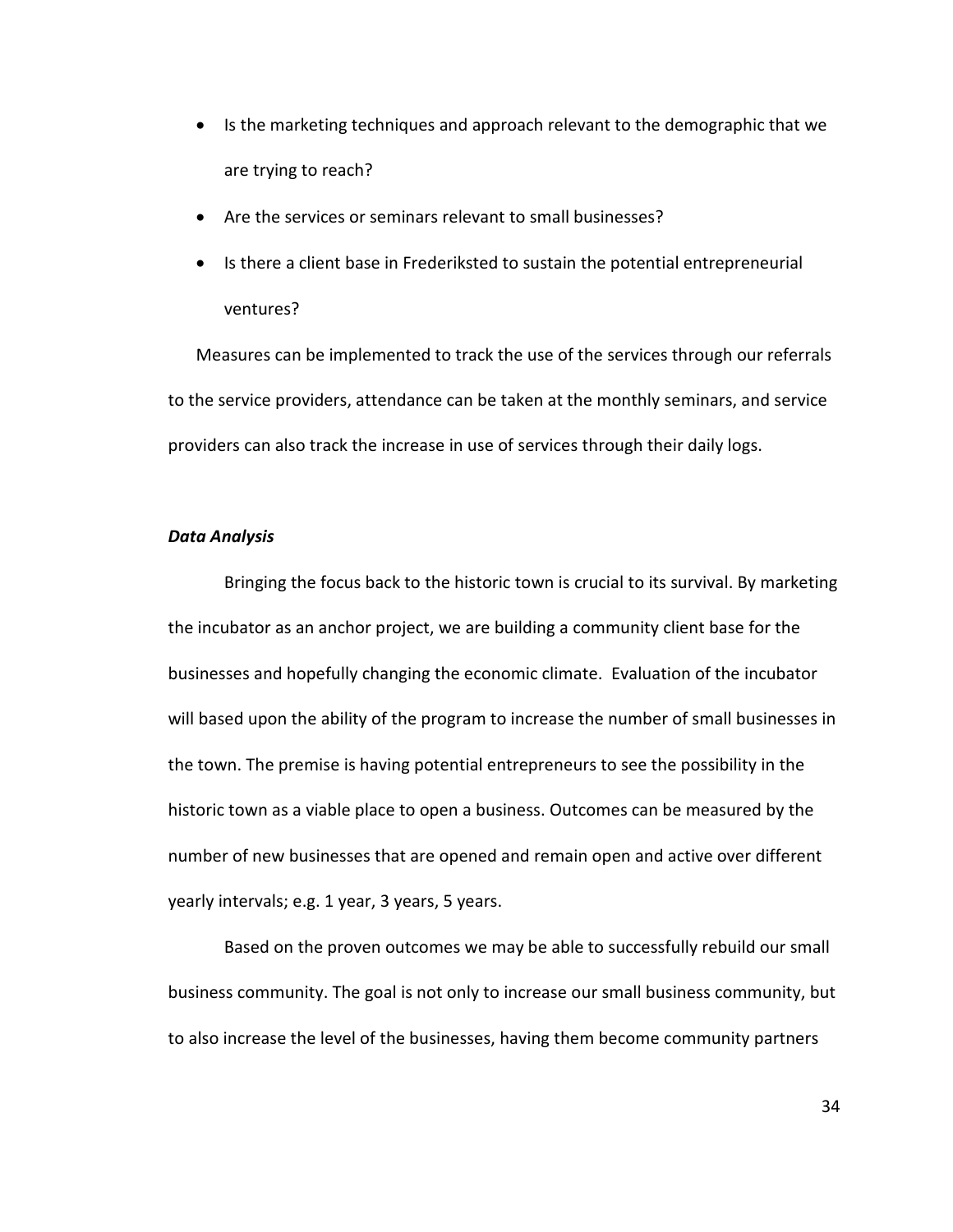and realize that they can grow these small businesses into large companies. It all has to begin with the business fundamentals being in place to provide a strong foundation to build on. As part of the community we also want the entrepreneurs to feel empowered that they had a hand in changing the landscape of the community they invested in.

### *Evaluation Team and Tasks*

 Gathering data and result information to accurately convey the development of the program will be performed by the Enterprise Zone Commission, with outside evaluation being performed by Virgin Islands Bureau of Economic Research (BER) and the Small Business Development Center (SBDC) and Small Business Development Agency (SDBA).

 The Enterprise Zone Commission (EZC) will be the primary agency for administering and collection of data. EZC will distribute surveys, organize focus groups and analyze attendance rosters. This will allow EZC to track and analyze data as it becomes available and also to implement measures in an effective manner. BER performs analysis of data that will be compared to previous years and also what was the economic impact of our program on the town of Frederiksted. SBDC will monitor attendance and evaluate the entrepreneur's progression through the seminar sessions. SDBA will evaluate the time to get the entrepreneurs approved by the EDA board for start-up capital. This evaluation is crucial as it will either deter or enhance potential clients from our program. If the application and approval process is too lengthy we may lose current and potential participants.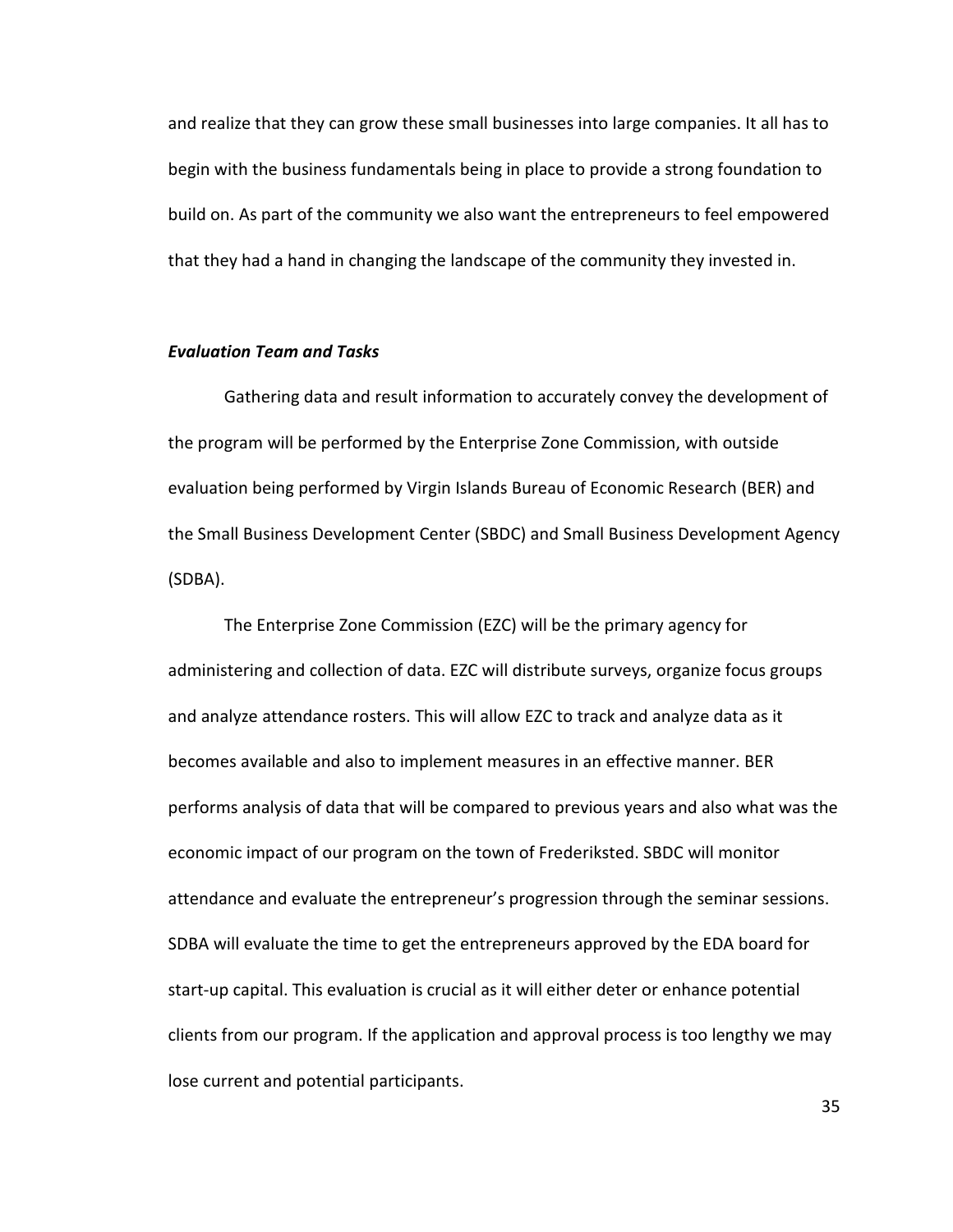# *Evaluation Schedule*

Evaluation of the program will be administered as follows:

| <b>Surveys</b>                                 | Monthly-given after every business seminar                                                                                |
|------------------------------------------------|---------------------------------------------------------------------------------------------------------------------------|
| <b>Focus Groups</b>                            | Semi-Annually-every six months, since it is a yearlong program.                                                           |
| <b>Attendance Sheets</b>                       | Given at the beginning of each seminar and entrance to the incubator<br>program.                                          |
| <b>Funding Approval</b><br><b>Applications</b> | Applications will be tracked up to the approval process to assess the<br>length of time it takes to get funding approval. |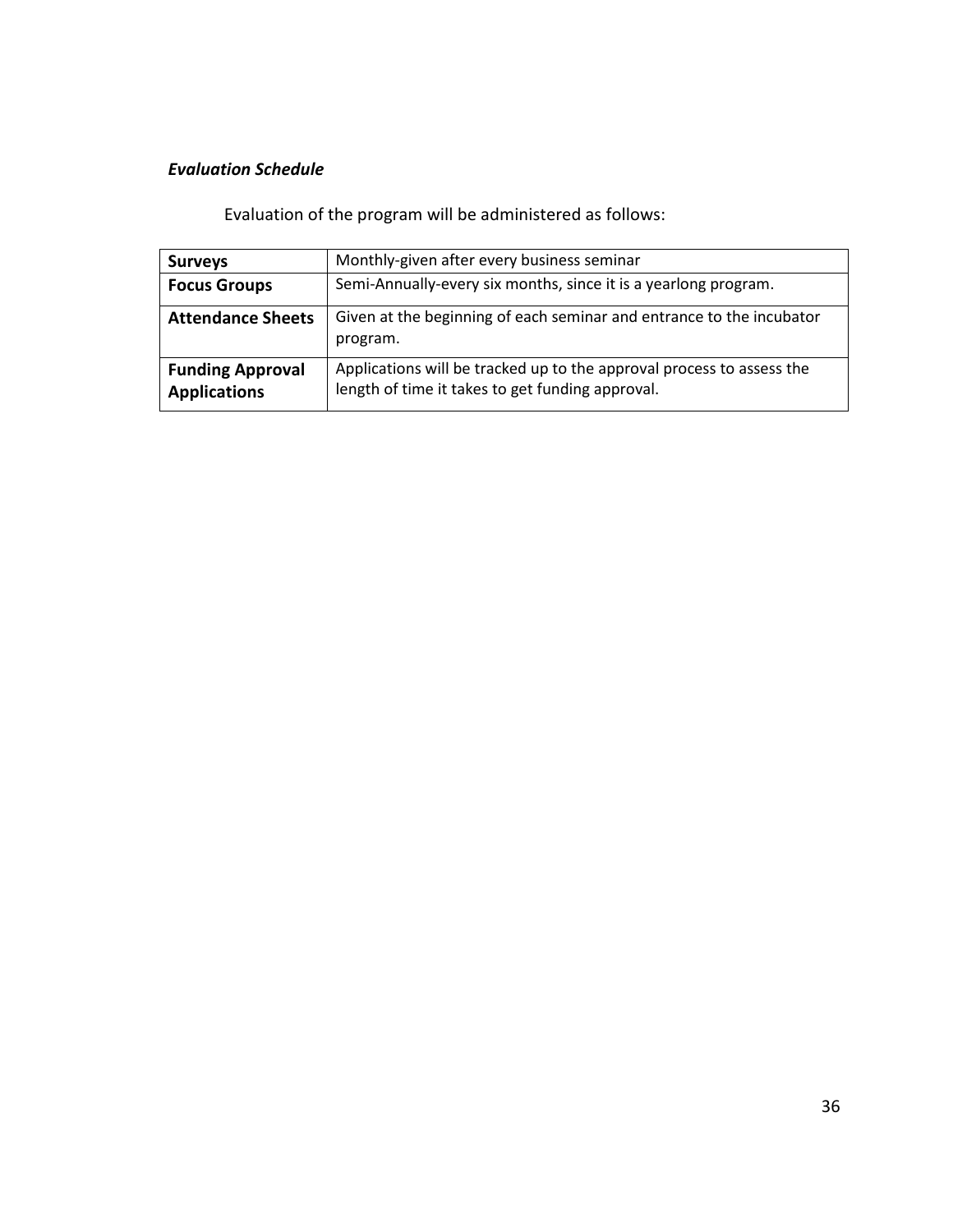#### **SUSTAINABILITY**

Sustainability is the concept of something operating on its own without external assistance. The Frederiksted Cultural Business Incubator is seeking to instill the necessary components and information that will create a path to sustainability for the entrepreneurs. Providing the community with businesses that reflect our culture and history, sets a precedent that our history and culture are important. In the incubator the entrepreneurs will be using products or materials that can be found locally and reflect our vibrant history and culture. The inclusion of using local items brings a sustainable function to the business.

 One of the ways to ensure the entrepreneurs stay on the path of sustainability is to initiate the incubator with least amount of capital expenditures, as it was stated in the Marinette Incubator Study. Initial startup funding will be giving through the host agency, the Virgin Islands Economic Development Authority (VIEDA)-Enterprise Zone Commission and available grant funding. The funding is to provide the essentials to the program such as textbooks, marketing assistance and other technical aspects of the program. The program will rely heavily on the available resources of other agencies, with the program to become fully sustainable within three-five (3-5) years.

The political undercurrents of the community is currently looking towards the growth of our small business community with the recent departure our leading industry and employer. This is seen as an opportunity for our residents to finally fulfill their dreams of becoming entrepreneurs. The political leaders are confident that this is the way to stabilize our economy and create a constant, steady and reliable tax base.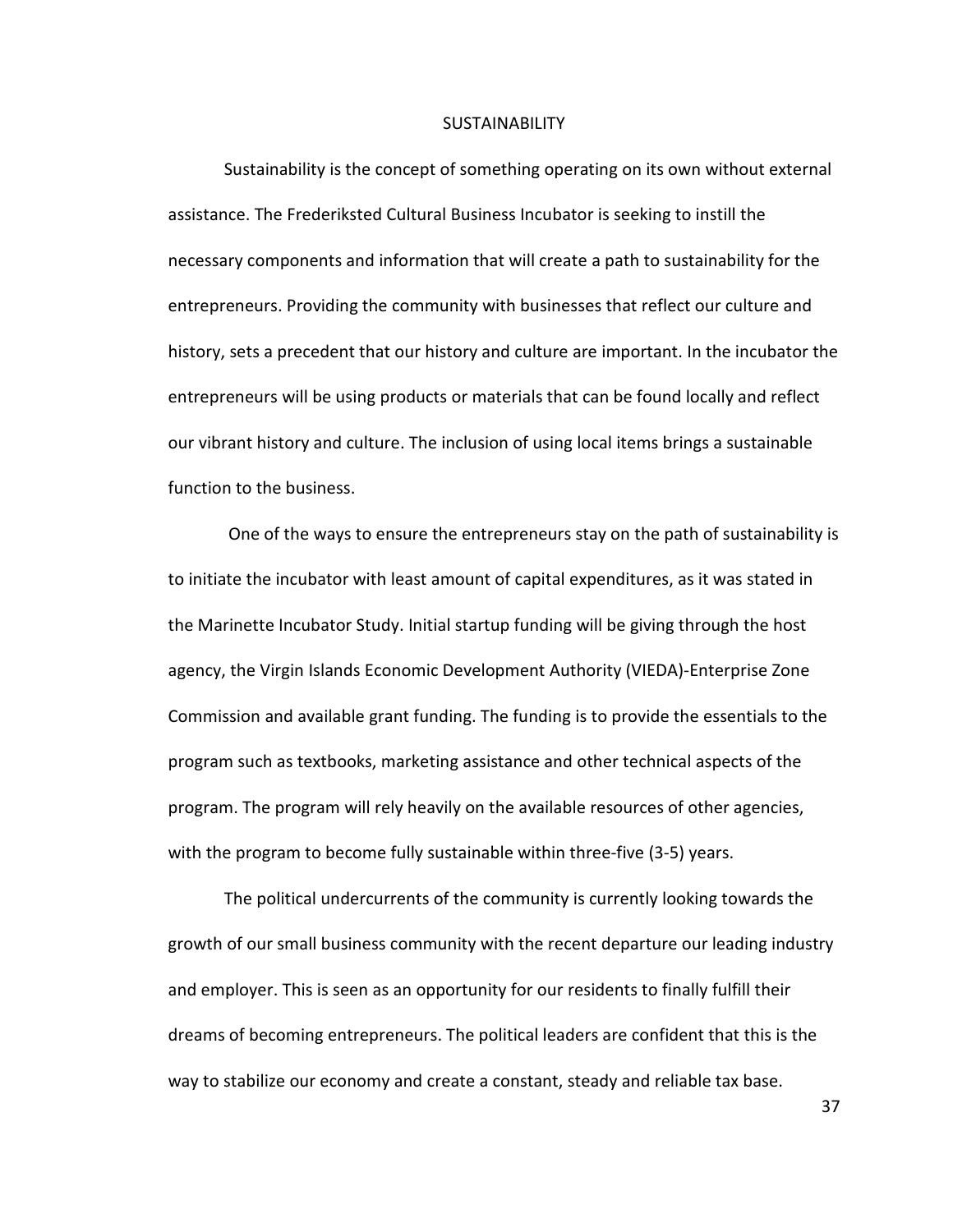The community has been very supportive of the idea of an incubator program. They feel that the idea of giving the entrepreneur's guidance and support through the start-up their businesses is something that is needed. This will also assist them with direct contact persons at several corresponding agencies, thus reducing the time that they are being sent to different agencies and are provided with misleading information. We used to have a thriving small business community, but in recent years the departures of our residents to the US mainland (college or better living conditions) have created a community devoid of a strong entrepreneurial spirit.

Creating a sustainable project for the town of Frederiksted is critical for its continued development. The incubator has to be sustainable in order for the entrepreneurs to be sustainable. Sustainability has to come from the community, with no reliance on annual funding. As I have stated in my logic model, we seek to increase the number of participants in the existing programs and services that already exist within the territory. Sustainability includes self-reliance and no duplication of services, which creates an avenue for us to assist other agencies to effectively share their services and programs with the community. By utilizing their services we are eliminating the cost for hosting seminars. We are also pairing the entrepreneurs with local experienced entrepreneur as a mentor, who will assist them through the start-up process and to answer questions concerns that may arise throughout the program. They will also be able to share their experience as an entrepreneur and what were some of the challenges and highlights of owning their own business.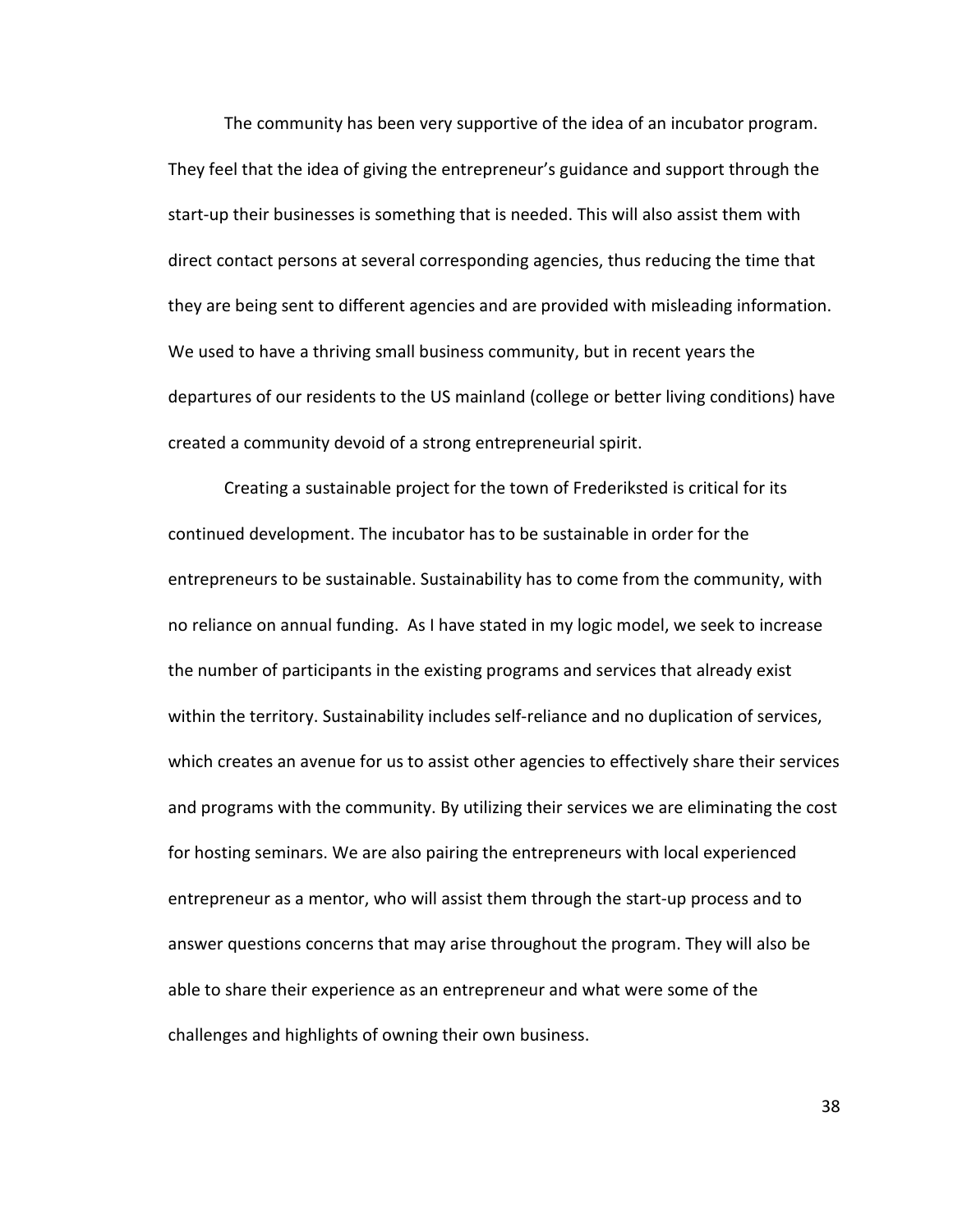The plan for the future of the incubator is to create a fund that a portion of the rent collected each month will go into each to maintain the facilities and its daily operations such as utility bills, building maintenance, marketing, materials (textbooks) and other related cost to operate the incubator. This venture is not to present a profit for the VIEDA. The length of stay for each entrepreneur will extended no more than three years. At which time they will be eligible to move into their own building our rent one of the many commercial spaces available in the town of Frederiksted.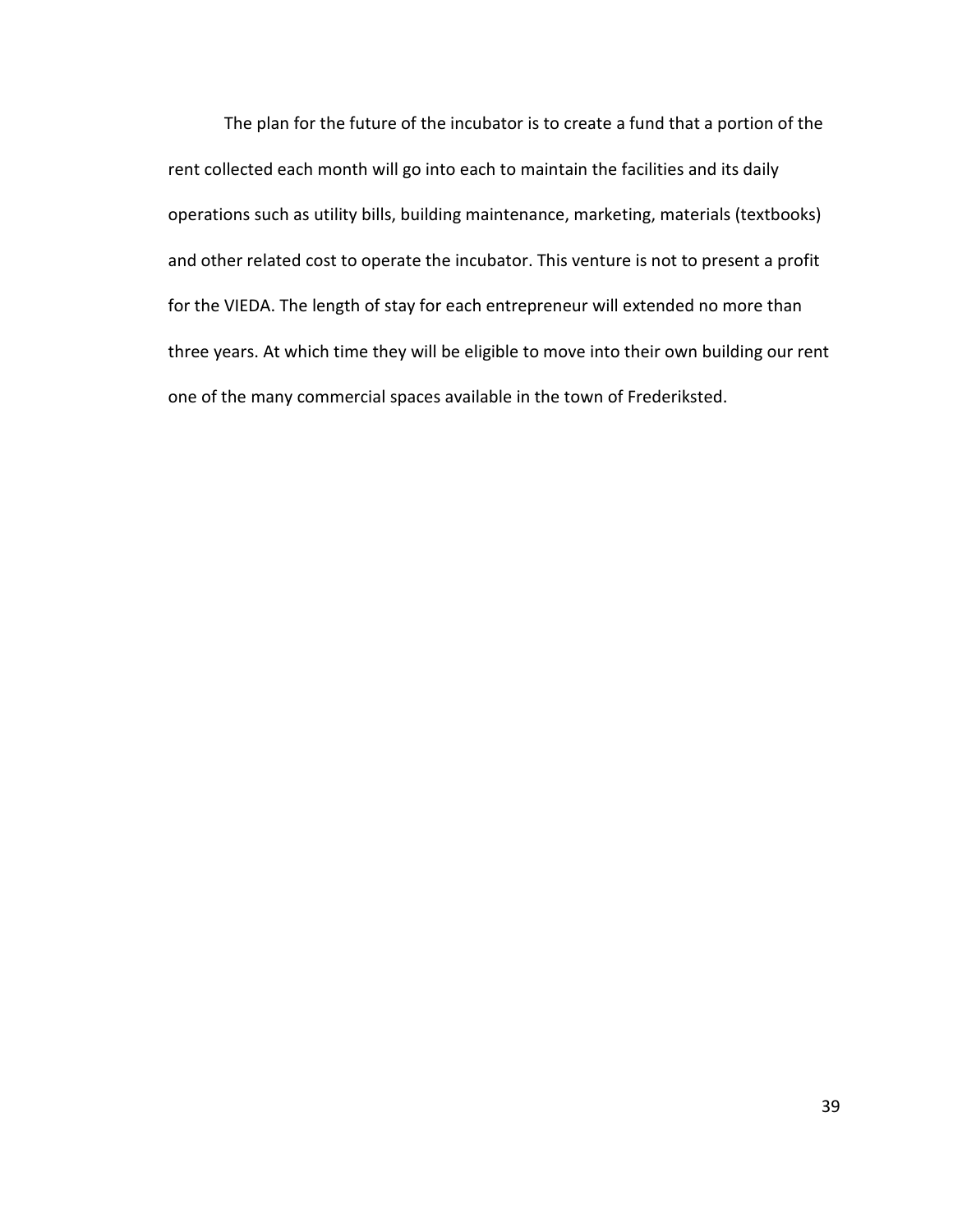#### RESULTS

 Activities planned was a one-stop business fair to assess the needs of the potential business community, coordination with the University of the Virgin Islands to provide free business classes through the UVI-CELL, inclusion to the EDC beneficiary listing, local business owners to act as mentors, entrepreneurial classes to selected participants, provide tax incentives to the building owners that rehabilitate their buildings for commercial use, Chamber of Commerce to assist with professional affiliations and MOU to building owners that will allow businesses to operate under a reduced lease agreement. Although, the incubator hasn't been initiated and the proposed activities implemented, the delay has created some time to re-evaluate my outputs and planned activities for the project.

 There have been some positive and negative impacts to my proposed outputs and activities. The positive impacts are that the incubator has been able to garner more community support for the project, support from our board of directors and financing opportunities. The EDA is set to launch a large business incubator program and the Frederiksted program will act as a satellite incubator. A feasibility study was performed and it called for a satellite incubator to be established to help small business owners, so that they may be able to transfer over to the large incubator project. The idea is to have the entrepreneurs start with the small program and steadily grow the business under a supportive environment. Since the EDA board of directors has agreed that there is a need for this project, it is being included in the grant package to receive funding along with the exporting business incubator. The negative impact to the incubator has been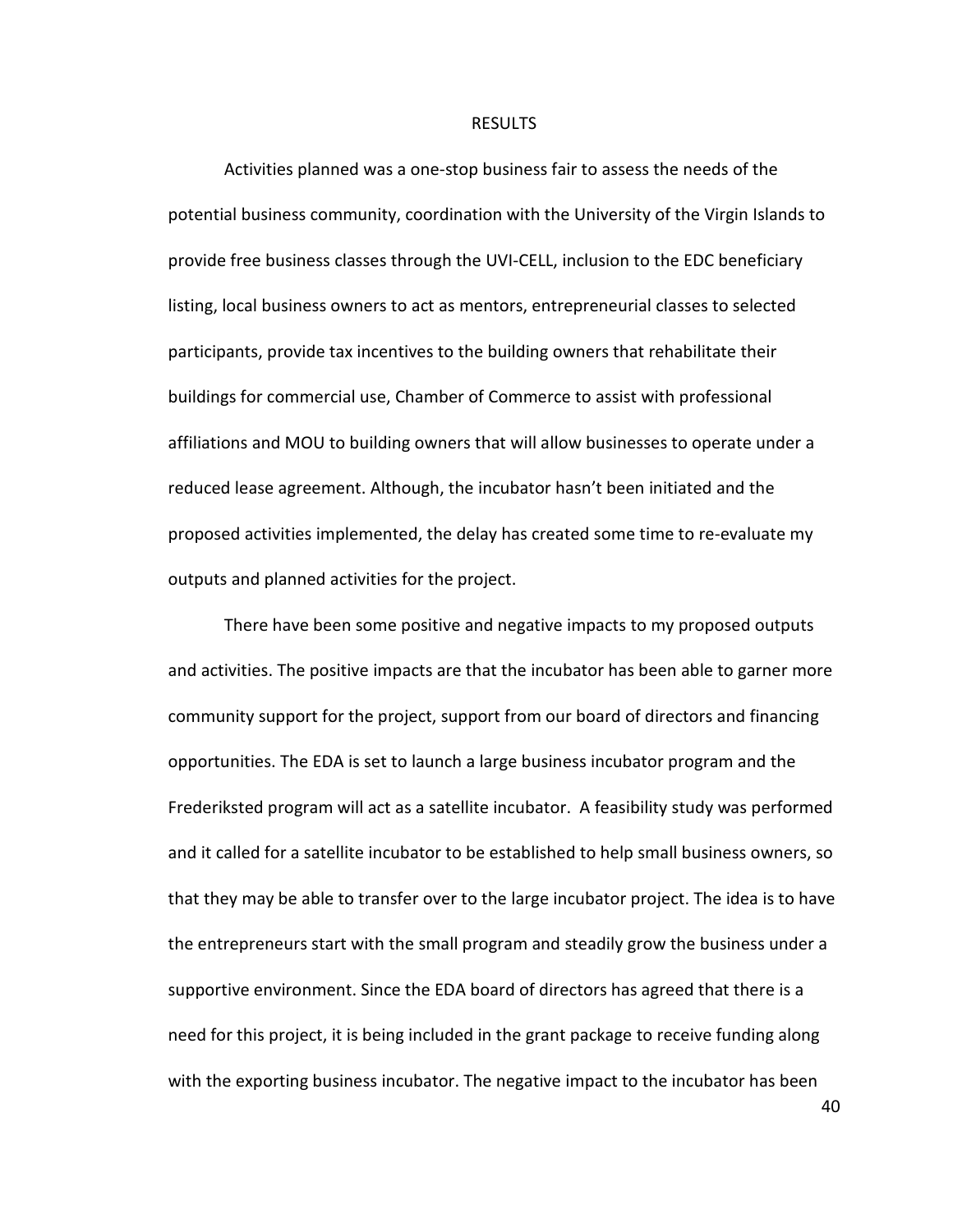the lack of funding and some slight negative feedback from a small portion of community members.

 The outputs were to be benchmarks of success through the activities and to create an avenue to achieve anticipated short-term outcomes. The first output is to have twenty (20) culturally based businesses set-up within the first three years of the incubator program. This output hasn't materialized due to the inability of the Enterprise Zone Commission to acquire the necessary funding.

 Increase participation in the existing entrepreneur services and programs by 30% in three years. Recently, a grant opportunity became available and presented it to a few small business owners. The grant opportunity was through United States Department of Agriculture (USDA) Rural Development office. It sought to assist small business owners with available grant money to implement energy efficiency projects or renewable energy projects within their business. One of the small business owners received notification that they were selected as one of the grant recipients. This grant will allow the small business owner to implement an energy project and reduce their energy usage, which in our territory is a heavy burden for many small businesses. Even though the incubator hasn't been implemented, the coordinated services are available and are proven to be beneficial.

 The last output is to have twenty (20) MOU lease agreements signed within three (3) years. Since the project has stalled and the tenants have not been able to occupy the proposed incubator site, this output has not been achieved.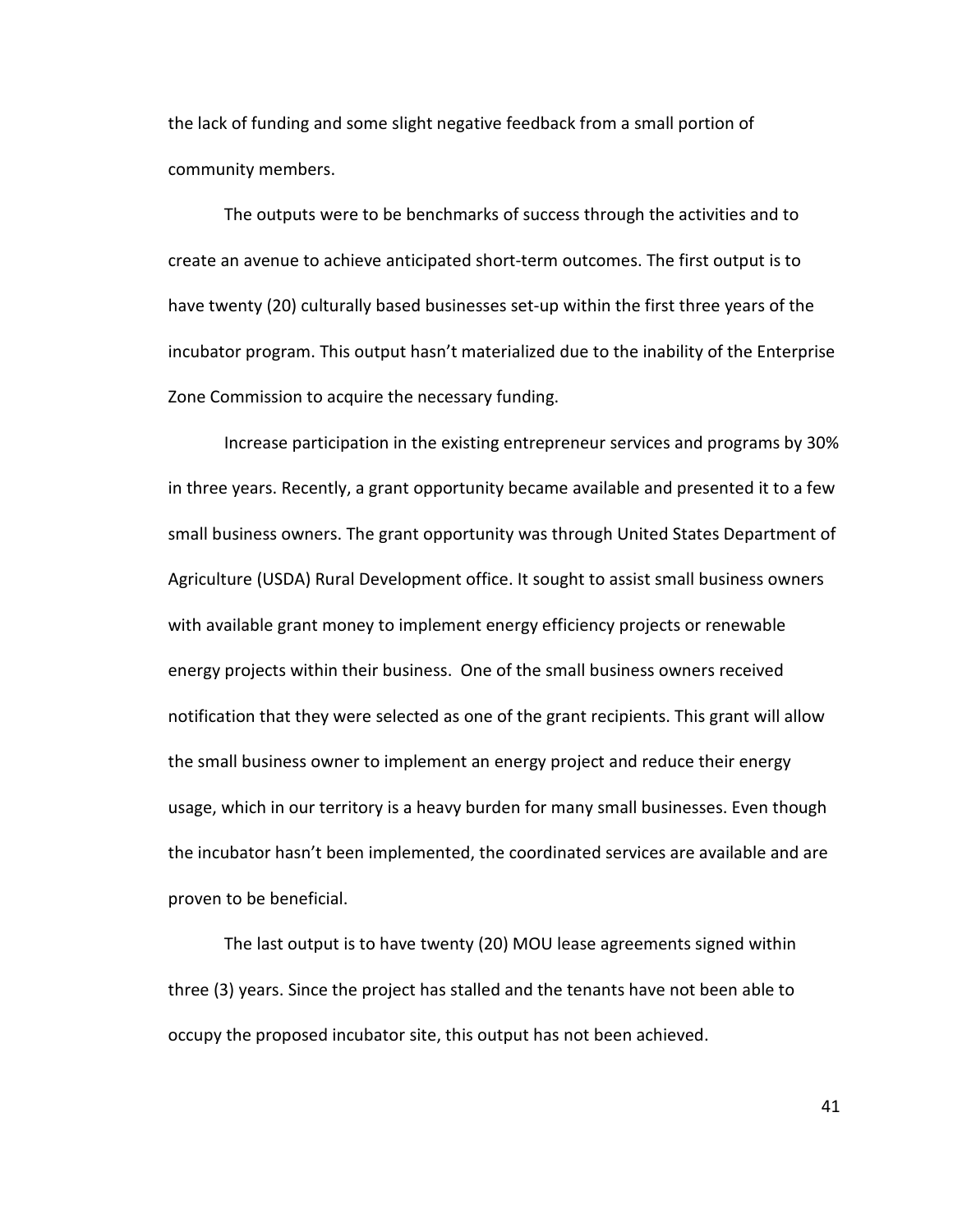The lessons learned throughout the process of trying to implement the activities, outputs and short-term outcomes is that even the best plan may not come together as you have planned. Disappointment is part of the process and they are to be used as indicators to elements within your project that may need to be further developed or eliminated. Garnering community support is critical to moving a project forward. Involving the community in the planning stages allows the community to feel ownership over the proposed project. Creating the buy-in for the project takes great strategy. Developing a coalition and having the support will create a strong foundation that the project can be implemented and benefit the community.

 A community project takes time and includes a number of variables that are to be considered. The goal of any proposed project or program is to be able to provide a service to the community that will enhance their lives for an extended period of time. Is going through this process worth the time? Of course, anytime you are giving the opportunity to level the playing field and enhance the lives our community residents you should embrace it.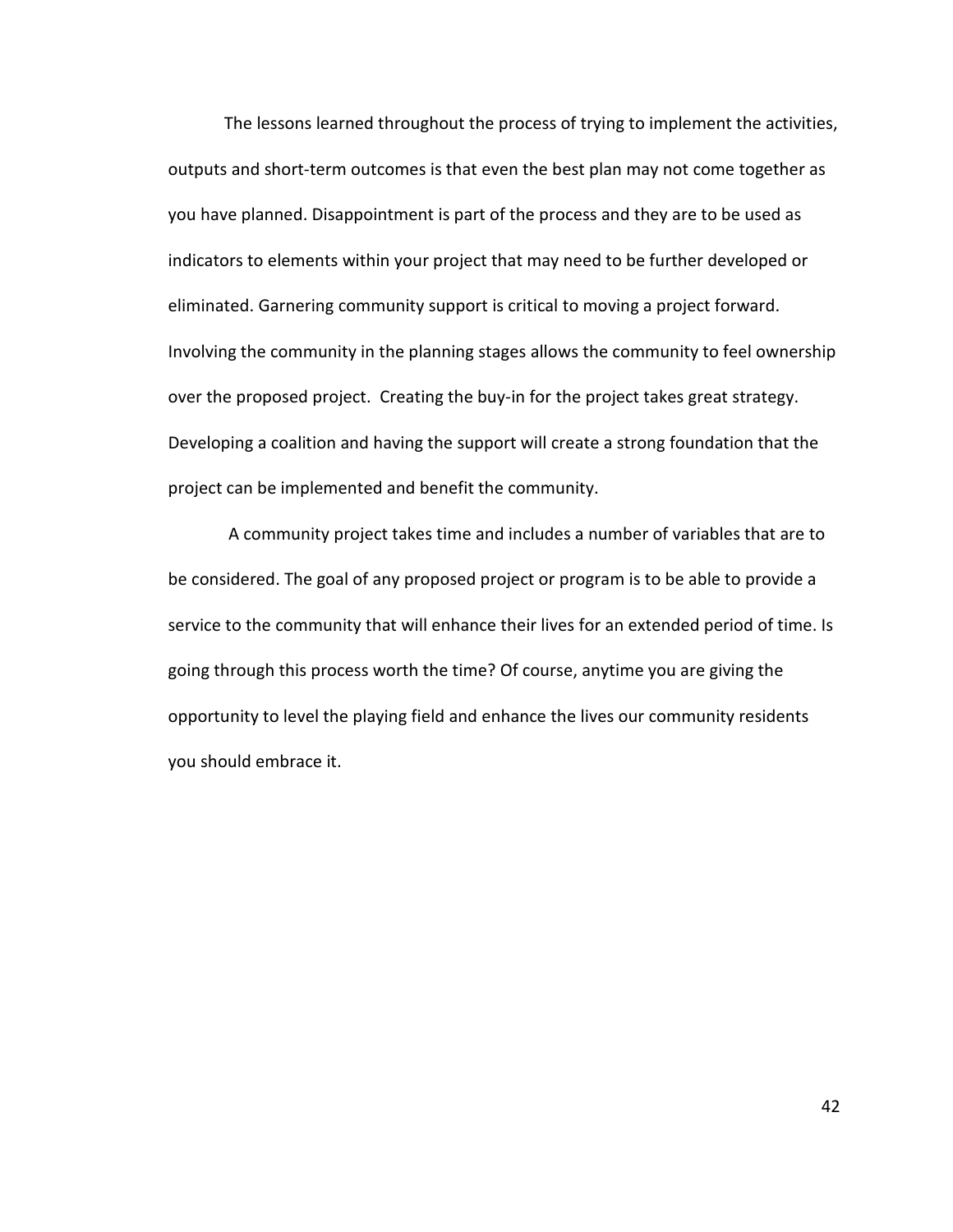#### CONCLUSIONS AND RECOMMENDATIONS

Rebuilding a community requires more than new buildings and businesses. Rebuilding a community is about providing the residents with the necessary tools to improve their lives. It has to be approached from many angles in order to be effective. Creating sustainable businesses is critical to set the wheels of revitalization in motion.

### *Prospects of Attaining Intermediate and Long-Term Outcomes*

The short-term goals implemented in the Frederiksted Cultural Incubator will set the foundation for building the revitalization of Frederiksted. The short-term goals are to increase the use of existing services, increase the interest in opening a business in Frederiksted and provide education outlets to attend small business seminars. Entrepreneurs can find assistance through several agencies that provide financing, seminars and space rental, but linking the entrepreneurs to these vital services is what will make a difference in them being able to make their businesses sustainable. By implementing these short-term goals, it sets the ground work for the attainment of the intermediate and long-term goals.

The attainment of the intermediate will be the next step of revitalization the historic town of Frederiksted and create an economic resurgence in the town. The intermediate goals are to create culturally sustainable businesses, creation of businesses that possess solid business plans for growth, rehabilitate abandoned or dilapidated buildings and to increase residential occupancy. If services continue to be fragmented it is hard for the entrepreneurs to access and know which program or services will truly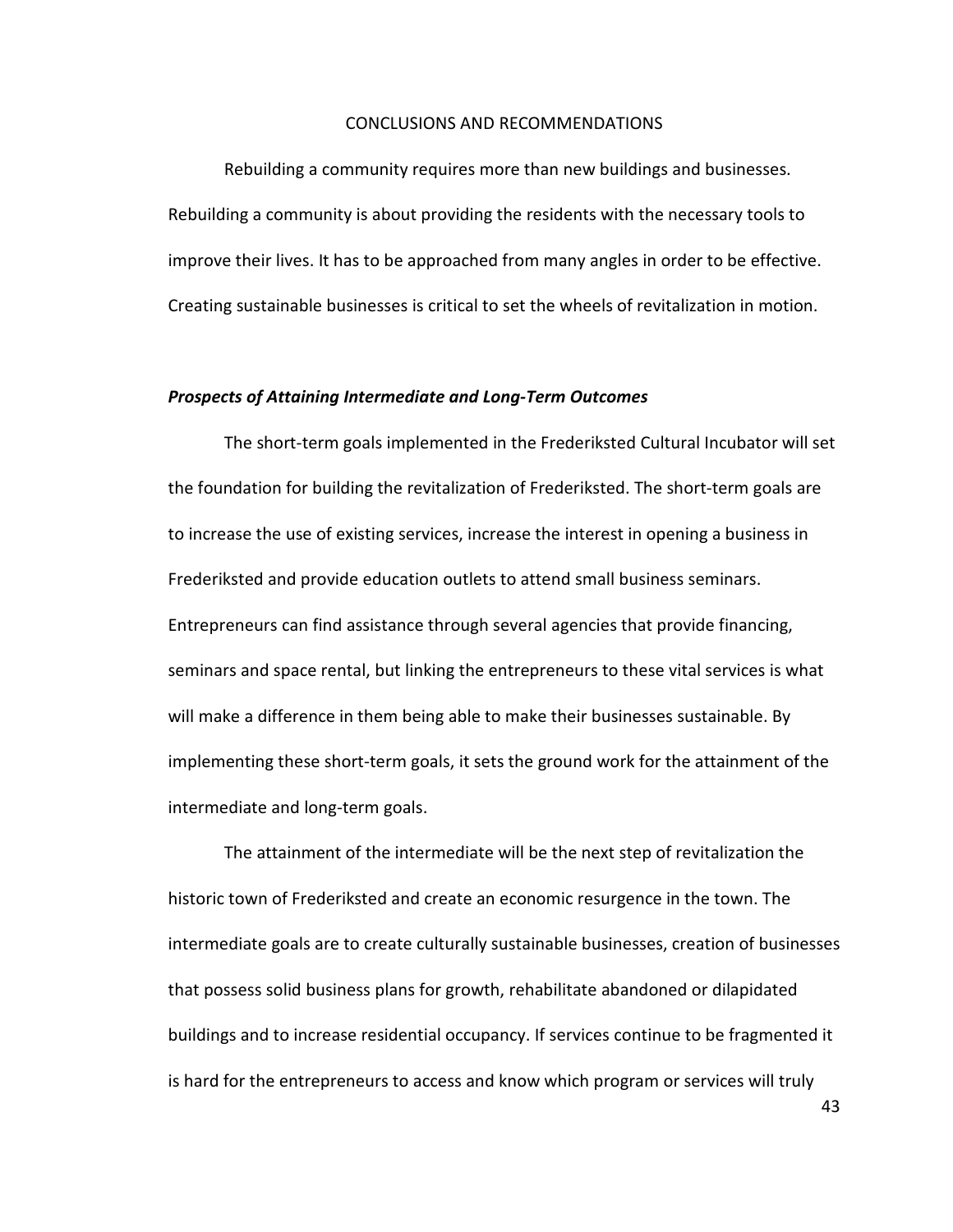benefit their needs. It has been noted that the entrepreneurs feel that they are being turned around in circles and giving wrong information. This causes hopelessness and it takes them twice as long to receive all the pieces to make the puzzle of entrepreneurship work.

The long-term goals are to provide economic stability through sustainable businesses, increase the employment opportunities for area residents, preservation of the history and culture of the Virgin Islands and revitalize the town to being vibrant with families and businesses. Although the project has not progressed as projected, it will be implemented within the near future. The project seeks to bring back that vibrancy that the town of Frederiksted once possessed. In order for the incubator to be viable it needs to encompass helping area residents find meaningful employment opportunities and creating more residential options. As a business opens they will provide employment to area residents. Building owners will start to rehabilitate abandoned or neglected buildings to provide more residential or commercial rental opportunities. The historic towns are mixed-use communities, with buildings being used for residential and commercial purposes, which led to a vibrant community filled with residents and businesses.

 Financing and available capital to implement the incubator is scarce. The Enterprise Zone Commission (EZC) has created partnerships with several agencies that will provide in-kind services to the incubator. The financing that is needed will cover the cost of marketing services, prepared materials for the entrepreneurs (books, seminar materials) and advertising. Currently, VIEDA are seeking financing options that will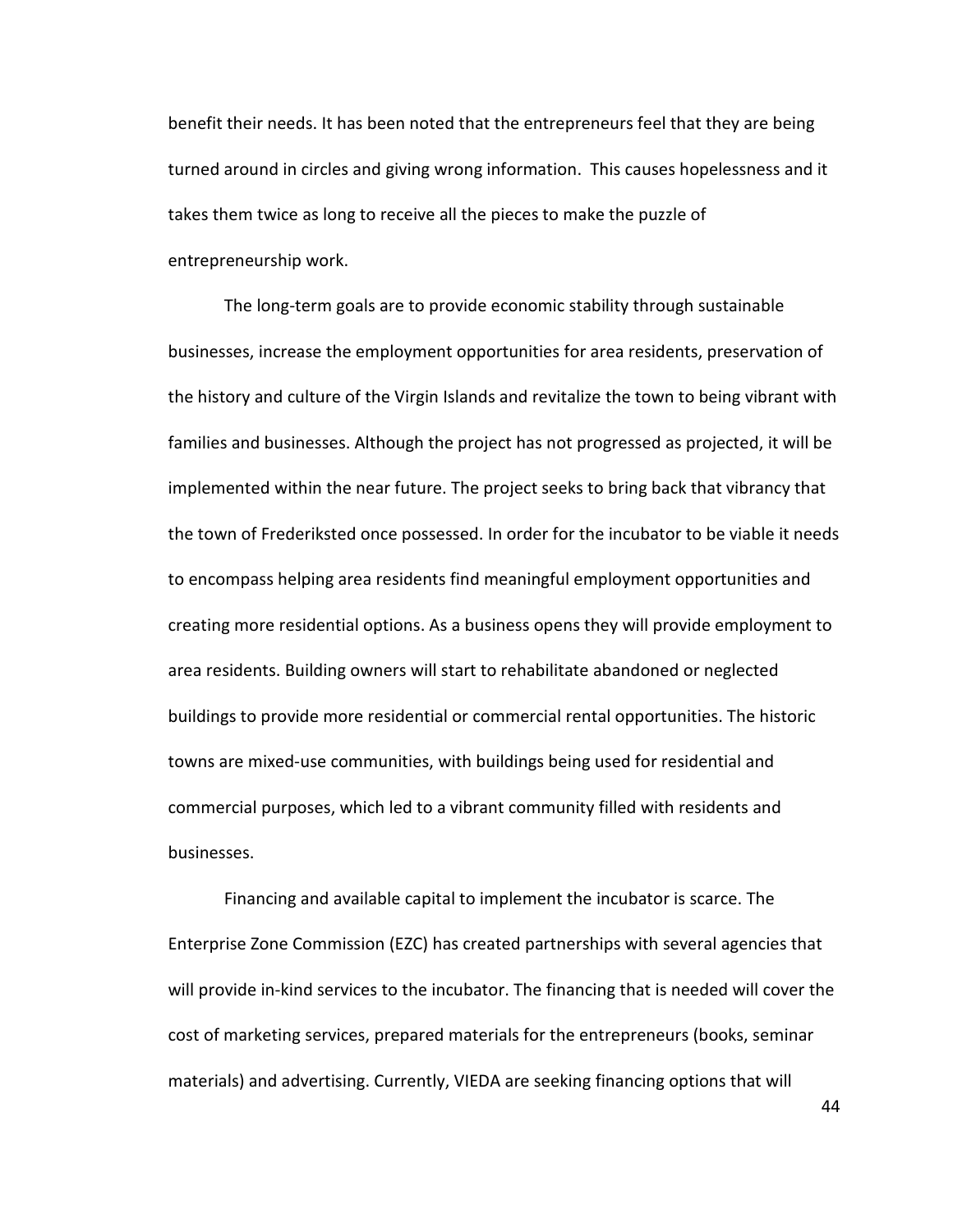include the Frederiksted Cultural Incubator as a satellite site for their program. If financing is awarded within the next few months the Frederiksted incubator could be operational by January 2013.

### *Personal Thoughts*

 The Frederiksted Cultural Incubator has been a project of interest for me for the past four years. It started out as a Youth Entrepreneurship Program and has morphed into the Frederiksted Cultural Business Incubator. The experience of working to see this project come to fruition has been a difficult road, but it has allowed me the opportunity to assess various outcomes, outputs and conclusions to make the project beneficial to the community.

Assessing your leadership and management abilities is a critical component to pushing your project forward. At times when interacting with the community you will use your leadership abilities to share the vision of the program and the proposed outcomes. Interacting with your board of directors, it is required to utilize your management skills to accurately explain the necessary steps to attain the outcomes and provide examples of how the outcomes would be measured, evaluated and how this information can be used later.

 A CED practioner is an advocate for the community and becoming a CED practitioner means that you are part of the community and the community is a part of you. One person cannot change the community on their own. They will be others that you will have to call on to achieve the goals of moving the community forward.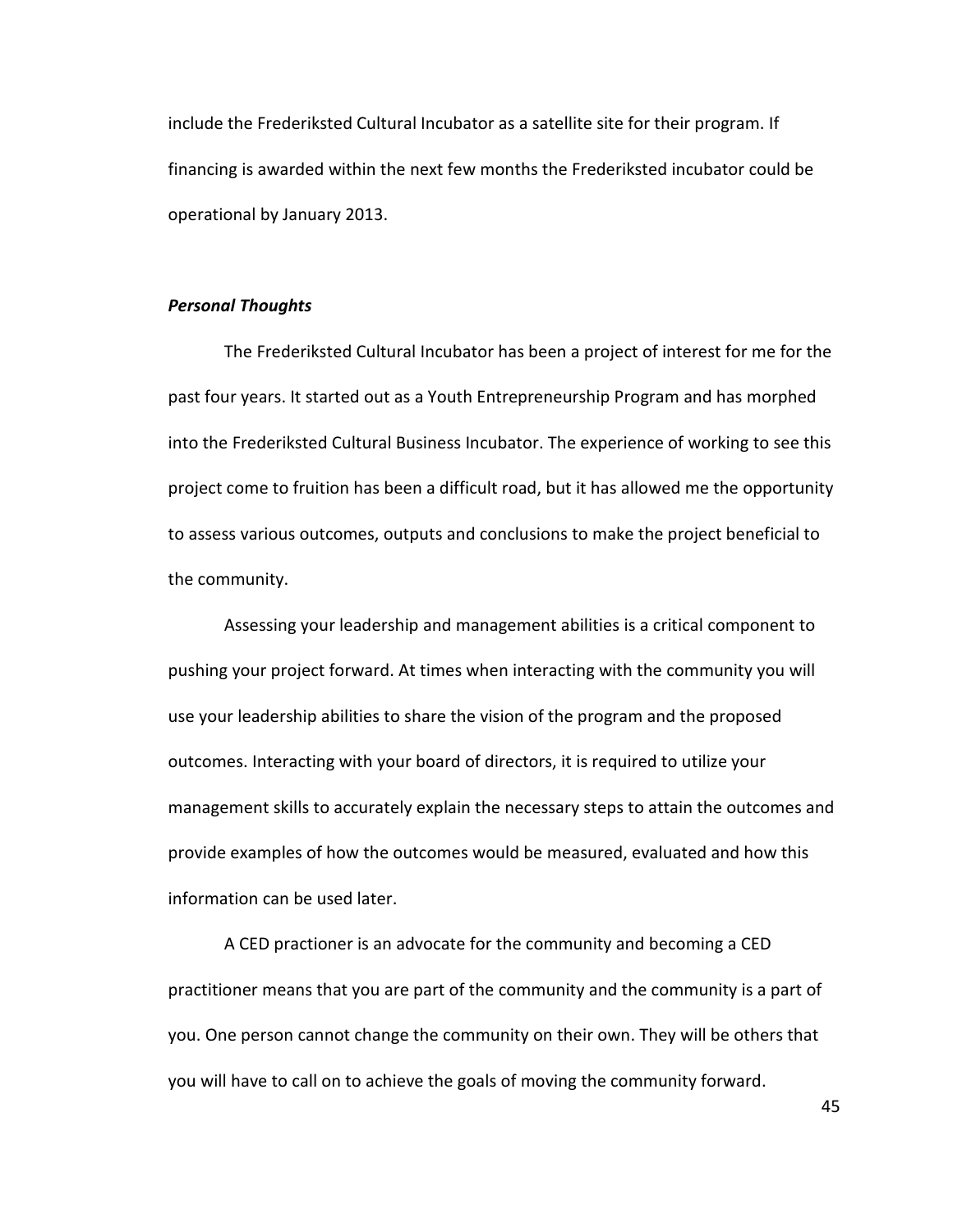Partnerships are important for any CED practitioner or economic development agency. Funding sources are becoming scarce and partnerships helps to bridge the gap between what you have and need to implement the project. This practice will help you to know what needs to be said or done for others to buy-in to the vision. Listening to the community and their needs will prove to be beneficial to tailoring any project to fit the community.

 A personal revelation helps to improve on the skills that you already possess. Going through a project there will be items within the project that will challenge everything that you know to be true, but how those challenges are dealt with will determine the success of your proposed projects.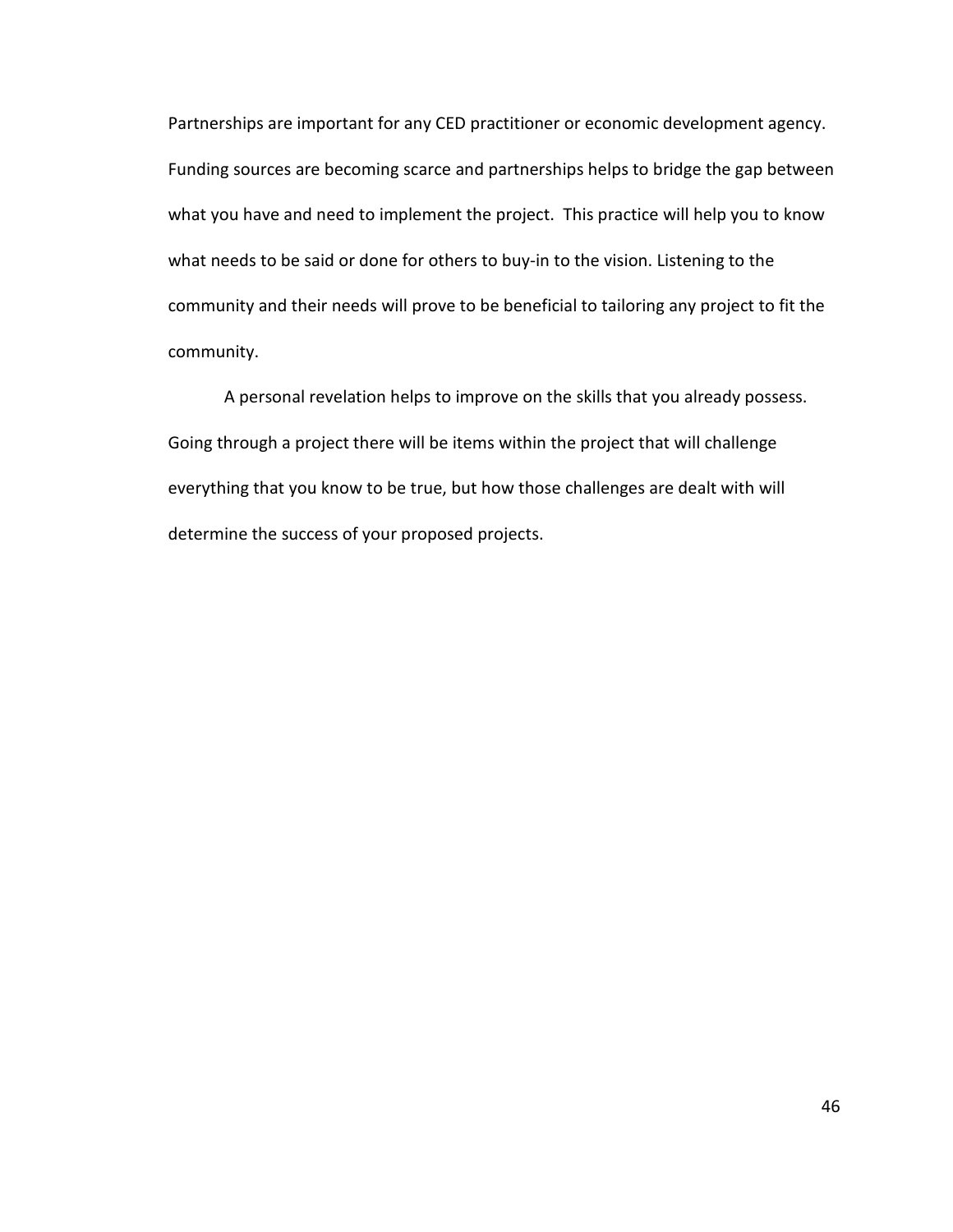#### REFERENCES

Brief History of the Virgin Islands. (n.d.) Retrieved May 20, 2011, from

http://www.vinow.com/general\_usvi/history

C'DeBaca, A. (2009, July 13). St. Croix labor revolt of 1878. Retrieved May 25, 2011, from http://www.suite101.com/content/the-st-croix-labor-revolt-of-1878-a131807

Culture & history. (n.d.) Retrieved May 30, 2011, from

http://www.visitusvi.com/culture\_history

Employment Situation Summary. Retrieved April 01, 2011 from

http://www.bls.gov/news.release/empsit.nr0.htm

Lawaetz, F. (2006) St. Croix United States Virgin Islands-History. Retrieved May 30, 2011,

from http://www.usvi.net/usvi/stcroix/history/history.php

Marchena Kean, N. USVI Economic Development Authority, Enterprise Zone

Commission. (2007). Enterprise zone commission-strategic plan. USVI:

Government Printing Office.

The Science and Science Institute (SSTI), (2006). A Resource Guide for Technology-Based Economic Development: Positioning Universities as Drivers, Fostering Entrepreneurship and Increasing Access to Capital. pp.38-57. Retrieved May 25, 2011, from http://www.eda.gov/PDF/2006%20Resource%20Guide%20Report.pdf Thorton, LLP, Grant, Analytics, ASR Construction grants program impact assessment

report. (2008). Retrieved May 25, 2011, from

http://www.eda.gov/PDF/EDAConsImpactStudyVolume1FINAL.pdf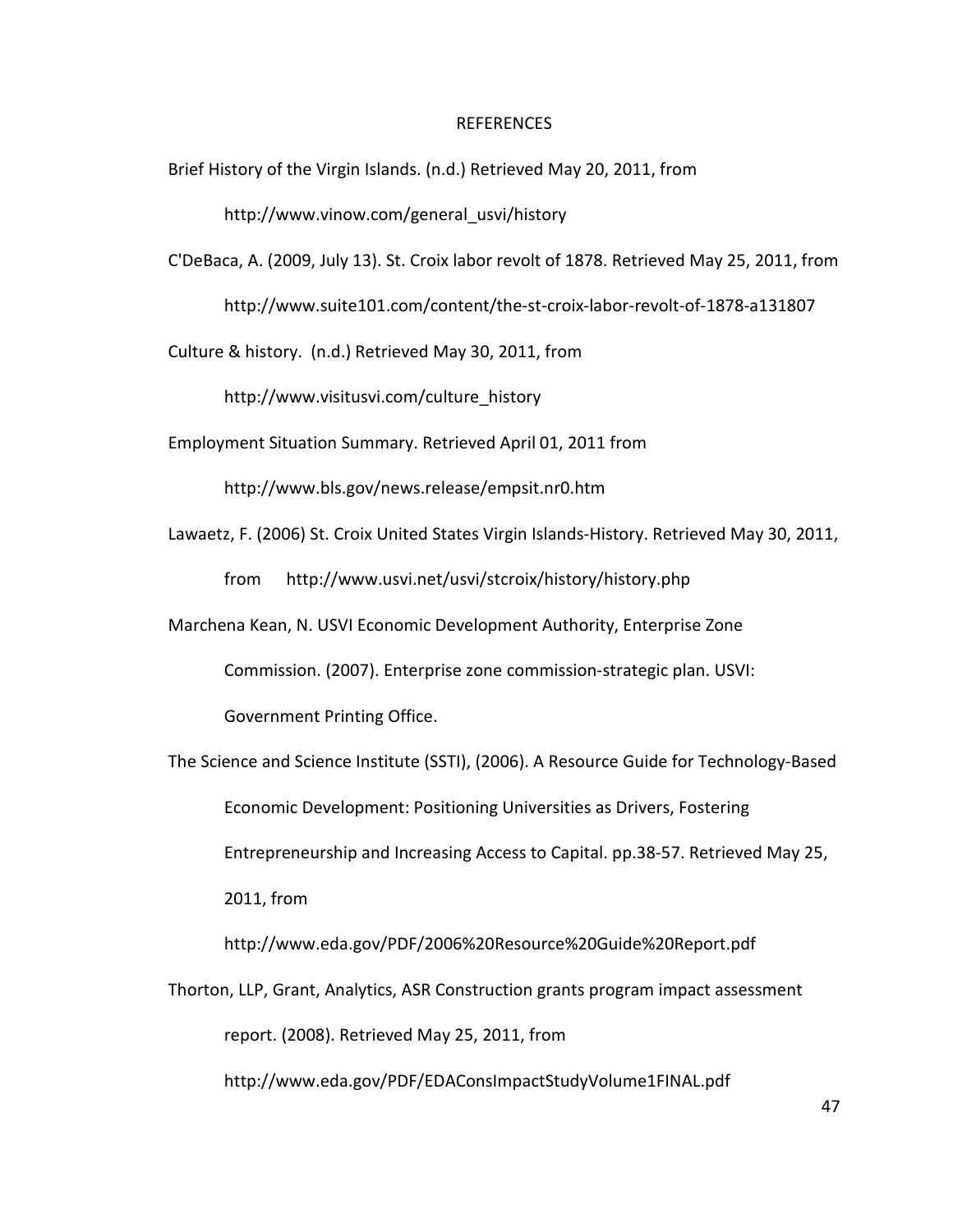United States Census-Population and housing profile 2000. (n.d.) Retrieved June 01,

2011, from http://www.census.gov/census2000/pdf/usvifullprofile.pdf

United States Virgin Islands Annual Economic Indicators. Retrieved June 30, 2011, from

http://www.usviber.org/pdfs/ECON09.pdf

United States Virgin Islands Unemployment Statistics. (n.d.) Retrieved May 25, 2011,

from http://www.vidol.gov/vi\_unem\_rate.php

United States Virgin Islands Labor Force Estimates. (n.d.) Retrieved June 01, 2011, from

http://www.vidol.gov/vi\_unem\_rate.php

Ward, Ph.D., Daniel J. (2005). Marinette Incubator Feasibility Study. pp.9-13 Retrieved May 25, 2011 from

http://www.northstareconomics.com/MarinetteFinalReport.pdf

West end economic plan. (1989). St. Croix, USVI: Government of the Virgin Islands.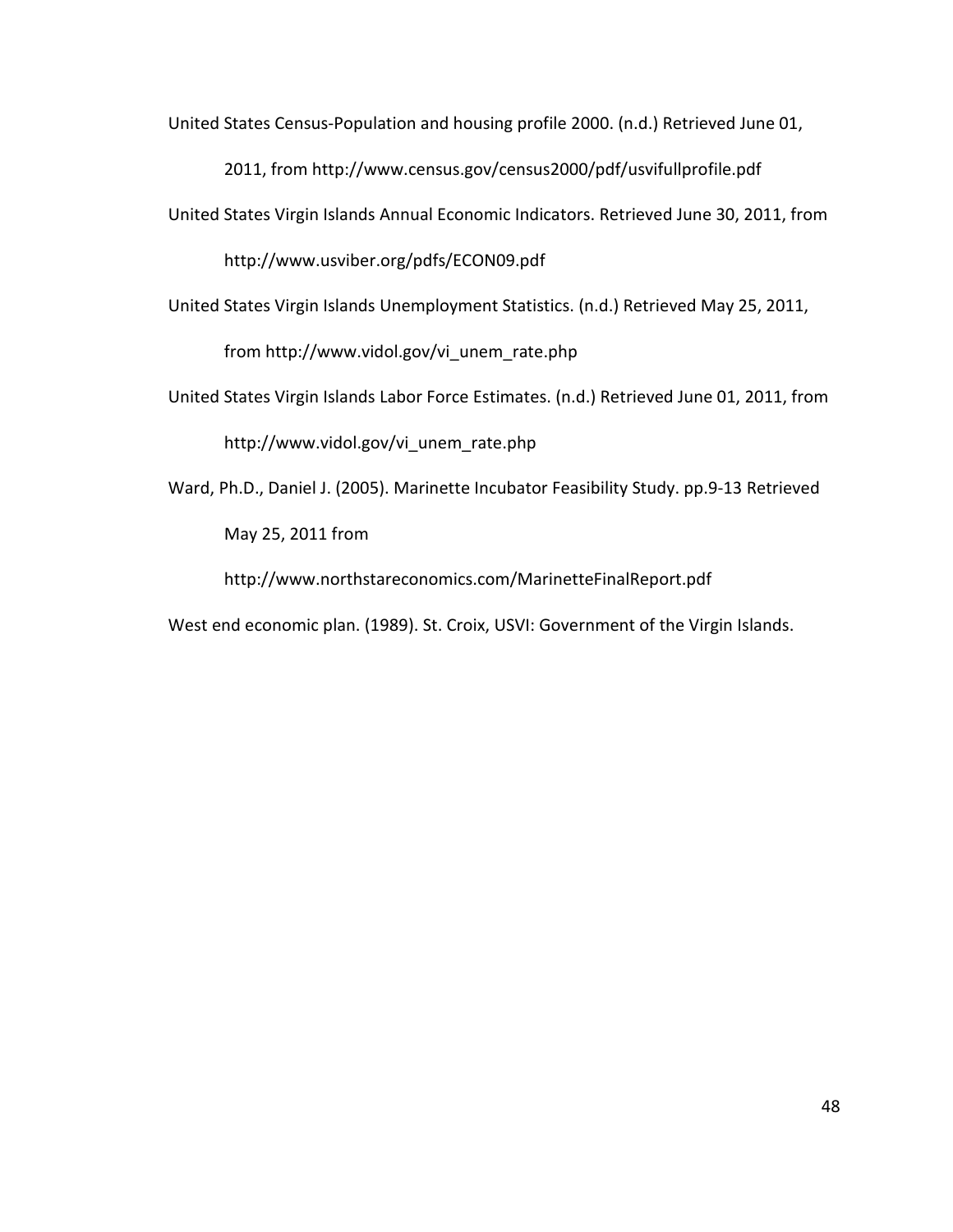# APPENDIX

# *Monitoring Reports*

Student's Name: Cusa Holloway Title of Project: Frederiksted Cultural Business Incubator MONITORING REPORT FOR THE MONTH OF: January 2012

| <b>ACTVITIES</b>                                                                         | <b>DATES</b>                                            | <b>STATU</b> | <b>TIMELI</b> | <b>EXPLANATIO</b>                                                                                        | <b>ALTERNATIV</b>                                                                                         | <b>ATTAIN-</b>                                                                            |
|------------------------------------------------------------------------------------------|---------------------------------------------------------|--------------|---------------|----------------------------------------------------------------------------------------------------------|-----------------------------------------------------------------------------------------------------------|-------------------------------------------------------------------------------------------|
|                                                                                          |                                                         | S            |               | N, IF                                                                                                    | <b>E ACTION, IF</b>                                                                                       | <b>MENT OF</b>                                                                            |
|                                                                                          |                                                         |              | <b>NESS</b>   | <b>DELAYED</b>                                                                                           | <b>DELAYED</b>                                                                                            | <b>OUTPUT</b>                                                                             |
|                                                                                          |                                                         |              |               |                                                                                                          |                                                                                                           |                                                                                           |
| Marketing of<br><b>Initial Fair</b>                                                      | Start:03/05/20<br>12<br>End:03/16/201<br>$\overline{2}$ | None         | Delaye<br>d   | No funding<br>has been<br>acquired as<br>yet and the<br>incubator<br>may be<br>included into<br>a bigger | Refocusing<br>our efforts<br>to assist<br>existing<br>small<br>businesses<br>with<br>financing            | <b>OUTPUT</b><br>1:<br>20<br>culturally<br>based<br>businesse<br>s to be set<br>up within |
| <b>Business Fair</b><br>or Seminar<br>(to attract<br>the potential<br>entrepreneur<br>s) | Start:03/20/20<br>12<br>End:03/20/201<br>$\overline{2}$ | None<br>None | Delaye<br>d   | project.<br>Lack of<br>funding<br>Lack of                                                                | Identify<br>other ways<br>that we can<br>assist<br>business<br>owners<br>through<br>existing<br>services. | the first 3<br>years of<br>incubator<br>program<br>Target:<br>To date:                    |
| Creation of<br><b>Business Plan</b>                                                      | Start:04/02/20<br>12<br>End:04/27/201<br>$\overline{2}$ |              | Delaye<br>d   | funding                                                                                                  |                                                                                                           |                                                                                           |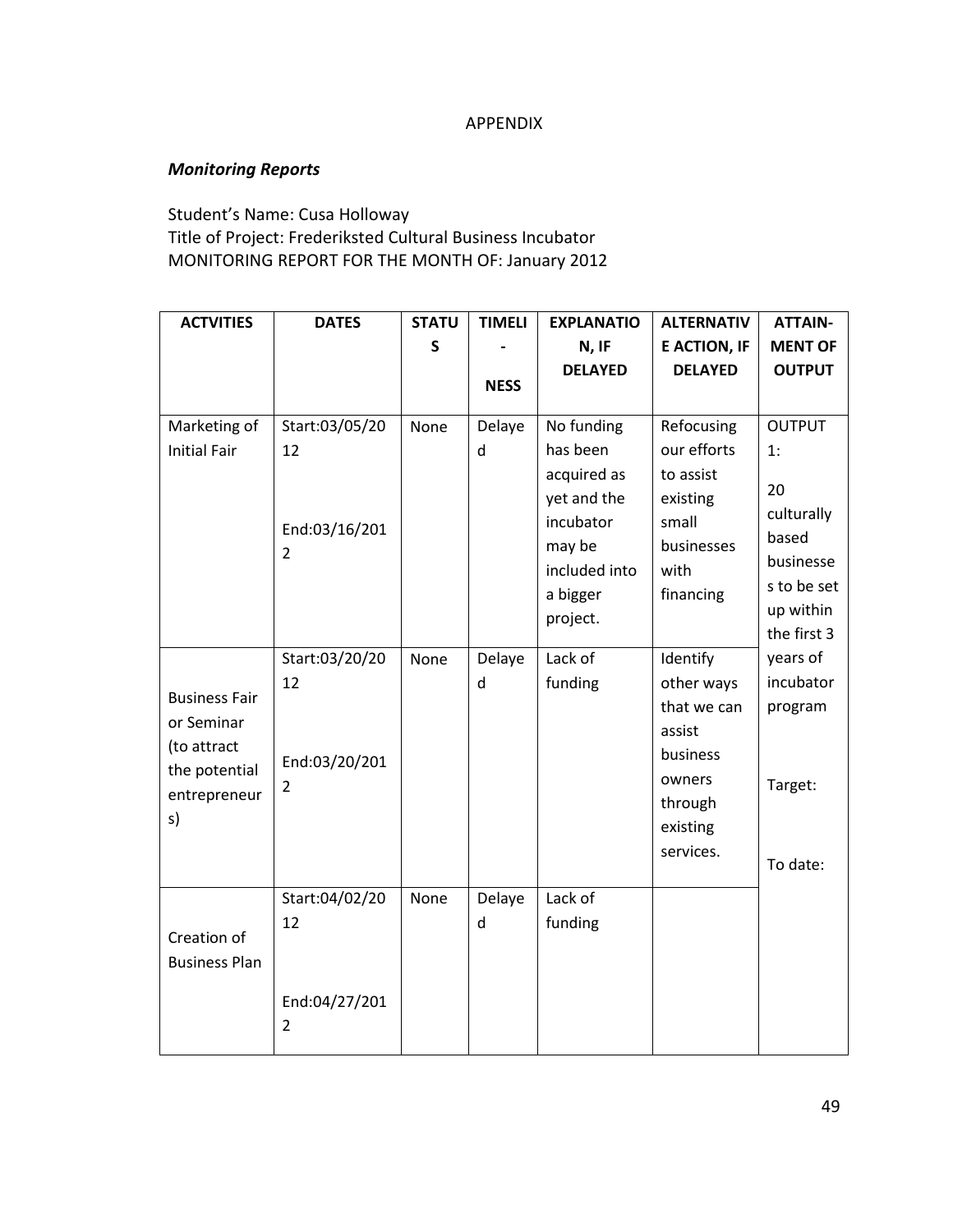| Prepare<br>loan/grant<br>packages           | Start:05/01/20<br>12<br>End:05/31/201<br>$\overline{2}$ | None | Delaye<br>d | Lack of<br>funding | Assist<br>existing<br>businesses<br>with the<br>loan process<br>of other<br>agencies.                  | <b>OUTPUT</b><br>2:<br>30%<br>Increase<br>in the use<br>of existing<br>services<br>that will             |
|---------------------------------------------|---------------------------------------------------------|------|-------------|--------------------|--------------------------------------------------------------------------------------------------------|----------------------------------------------------------------------------------------------------------|
| <b>Business</b><br>Seminars (bi-<br>weekly) | Start:04/02/20<br>12<br>End:04/01/201<br>3              | None | Delaye<br>d | Lack of<br>funding | Assist other<br>agencies<br>with their<br>marketing<br>efforts and<br>utilize<br>existing<br>seminars. | provide<br>ongoing<br>mentoring<br>and<br>technical<br>assistance<br>to the<br>new<br>businesse<br>$S$ : |

| <b>ACTVITIES</b> | <b>DATES</b>   | <b>STATU</b> | <b>TIMELI</b> | <b>EXPLANATIO</b> | <b>ALTERNATIV</b>   | <b>ATTAIN-</b> |
|------------------|----------------|--------------|---------------|-------------------|---------------------|----------------|
|                  |                | S            |               | N, IF             | <b>E ACTION, IF</b> | <b>MENT</b>    |
|                  |                |              |               | <b>DELAYED</b>    | <b>DELAYED</b>      | <b>OF</b>      |
|                  |                |              | <b>NESS</b>   |                   |                     | <b>OUTPUT</b>  |
|                  |                |              |               |                   |                     |                |
| Build out of     | Start:06/04/20 | None         | Delaye        | The building      | Approach            | <b>OUTPUT</b>  |
| leased store     | 12             |              | d             | may not be        | other               | 3:             |
| front            |                |              |               | used as           | building            |                |
|                  |                |              |               | projected         | owners that         | <b>20 MOU</b>  |
|                  | End:07/14/201  |              |               | due to            | may be able         | to be          |
|                  | $\overline{2}$ |              |               | political         | to partner          | signed         |
|                  |                |              |               | overtones in      | with us to          | for            |
|                  |                |              |               | the               | provide a           | access to      |
|                  |                |              |               | community.        | workable            | affordabl      |
|                  |                |              |               | Owner of the      | space for           | e space        |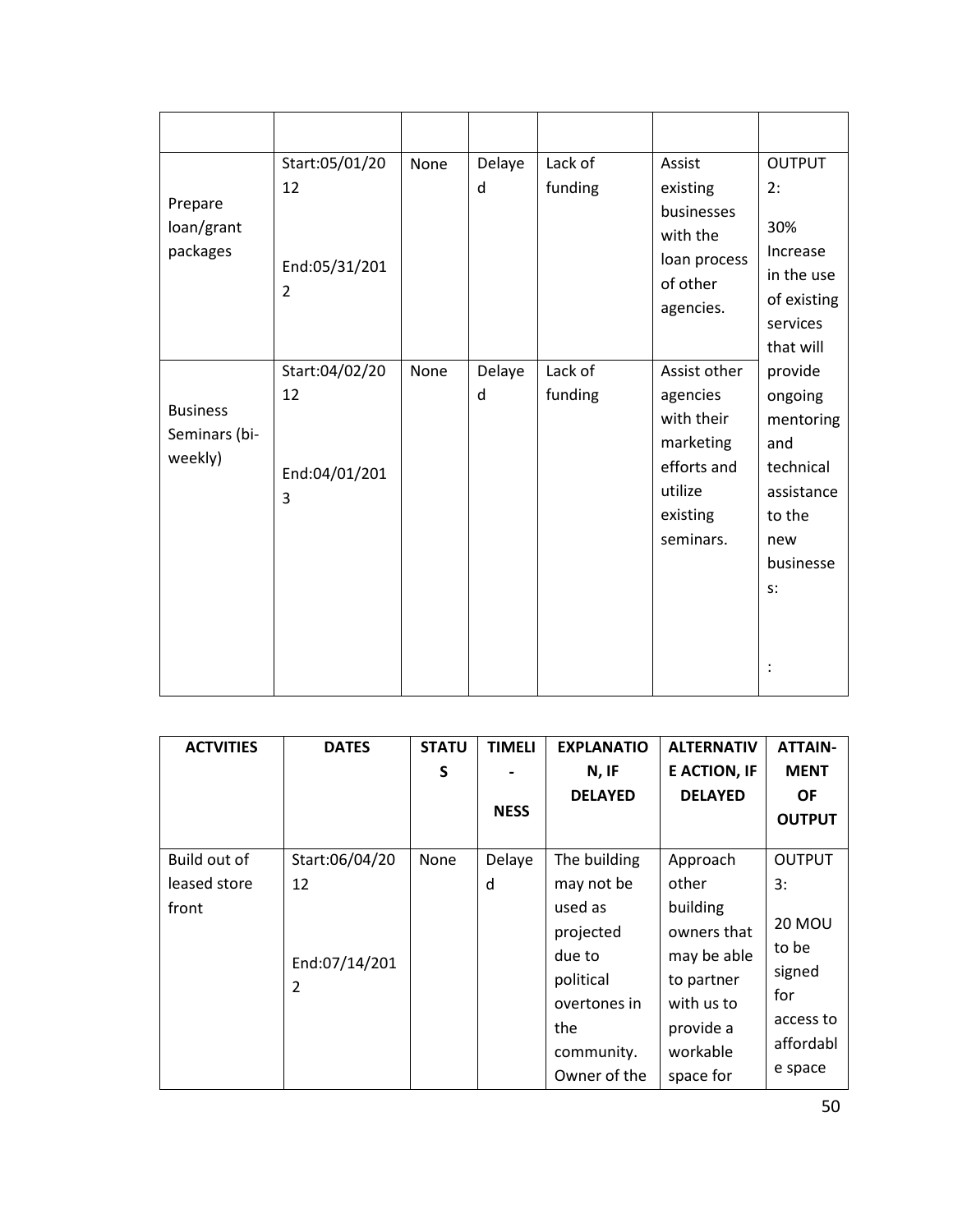|                      |                    |      |         | building very               | the                       | for lease. |
|----------------------|--------------------|------|---------|-----------------------------|---------------------------|------------|
|                      |                    |      |         | outspoken.                  | incubator.                |            |
| <b>Business Move</b> | Start:06/30/20     | None | Delaye  | Lack of                     |                           |            |
| in                   | 12                 |      | d       | funding                     |                           | Target:    |
|                      |                    |      |         |                             |                           |            |
|                      | End:07/30/201<br>2 |      |         |                             |                           | To date:   |
|                      | Start:09/01/20     | None | Delaye  | Due to the                  | Partner with              |            |
| Creation of          | 12                 |      | $\sf d$ | lack of                     | existing                  |            |
| virtual mall         |                    |      |         | funding and<br>support from | businesses<br>to create a |            |
|                      | End:09/30/201      |      |         | our agency                  | virtual mall.             |            |
|                      | $\overline{2}$     |      |         | still item is               |                           |            |
|                      |                    |      |         | undone.                     |                           |            |
|                      |                    |      |         |                             |                           |            |
|                      | Start:08/01/20     | None | Delaye  | Lack of                     |                           |            |
| Marketing of         | 12                 |      | d       | funding.                    |                           |            |
| Incubator/Gra        |                    |      |         |                             |                           |            |
| nd Opening           | End:08/30/201      |      |         |                             |                           |            |
|                      | $\overline{2}$     |      |         |                             |                           |            |
|                      |                    |      |         |                             |                           |            |
|                      |                    |      |         |                             |                           |            |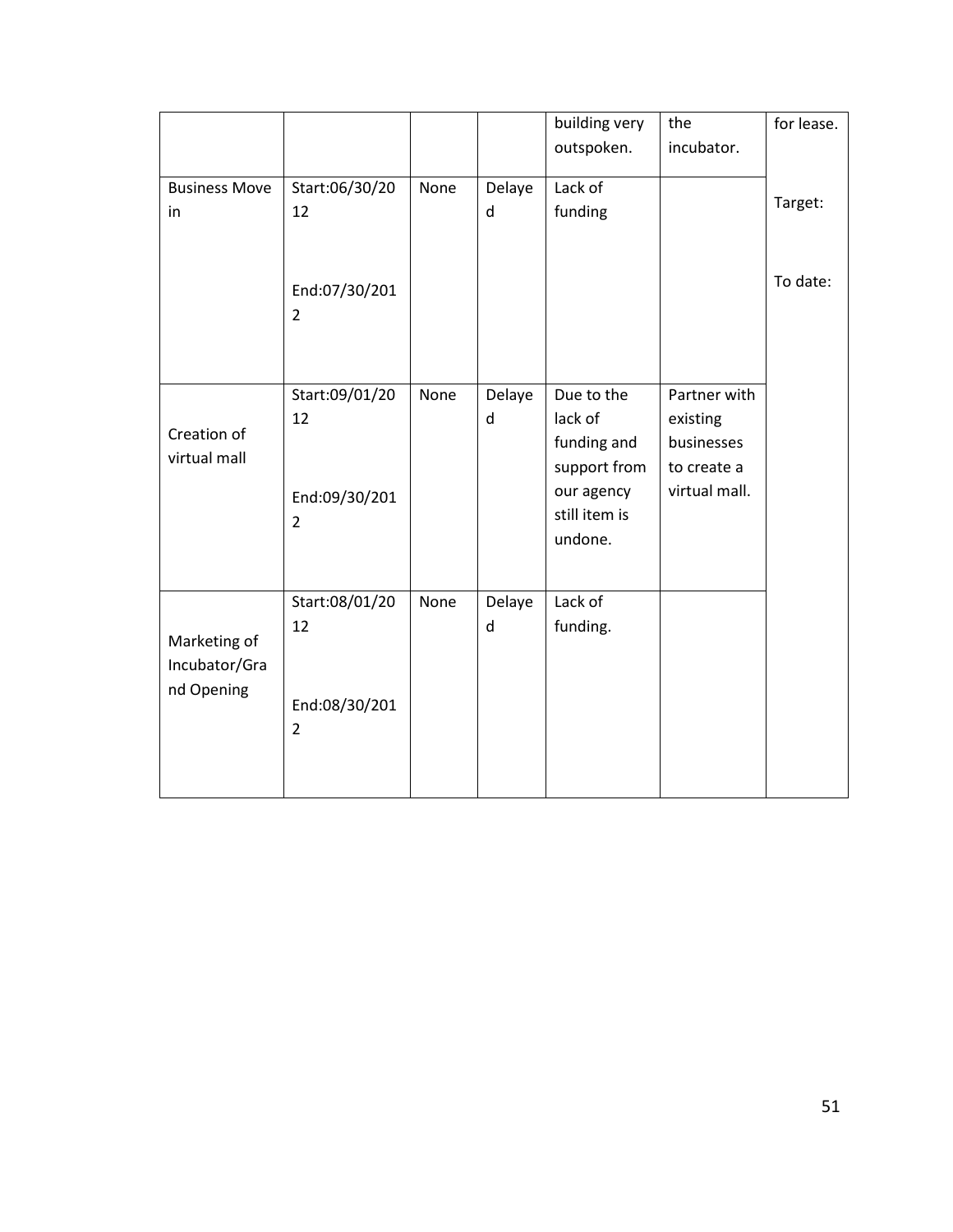# Student's Name: Cusa Holloway Title of Project: Frederiksted Cultural Business Incubator MONITORING REPORT FOR THE MONTH OF: February 2012

| <b>ACTVITIES</b>                                                                         | <b>DATES</b>                                            | <b>STATU</b> | <b>TIMELI</b> | <b>EXPLANATIO</b>                                                                                        | <b>ALTERNATIV</b>                                                                                         | <b>ATTAIN-</b>                                                               |
|------------------------------------------------------------------------------------------|---------------------------------------------------------|--------------|---------------|----------------------------------------------------------------------------------------------------------|-----------------------------------------------------------------------------------------------------------|------------------------------------------------------------------------------|
|                                                                                          |                                                         | S            |               | N, IF                                                                                                    | <b>E ACTION, IF</b>                                                                                       | <b>MENT OF</b>                                                               |
|                                                                                          |                                                         |              |               | <b>DELAYED</b>                                                                                           | <b>DELAYED</b>                                                                                            | <b>OUTPUT</b>                                                                |
|                                                                                          |                                                         |              | <b>NESS</b>   |                                                                                                          |                                                                                                           |                                                                              |
| Marketing of<br><b>Initial Fair</b>                                                      | Start:03/05/201<br>2<br>End:03/16/201<br>2              | None         | Delaye<br>d   | No funding<br>has been<br>acquired as<br>yet and the<br>incubator<br>may be<br>included into<br>a bigger | Refocusing<br>our efforts<br>to assist<br>existing<br>small<br>businesses<br>with<br>financing            | <b>OUTPUT</b><br>1:<br>20<br>culturally<br>based<br>businesse<br>s to be set |
|                                                                                          |                                                         |              |               | project.                                                                                                 |                                                                                                           | up within<br>the first 3                                                     |
| <b>Business Fair</b><br>or Seminar<br>(to attract<br>the potential<br>entrepreneur<br>s) | Start:03/20/201<br>2<br>End:03/20/201<br>2              | None         | Delaye<br>d   | Lack of<br>funding                                                                                       | Identify<br>other ways<br>that we can<br>assist<br>business<br>owners<br>through<br>existing<br>services. | years of<br>incubator<br>program<br>Target:<br>To date:                      |
| Creation of<br><b>Business Plan</b>                                                      | Start:04/02/201<br>2<br>End:04/27/201<br>$\overline{2}$ | None         | Delaye<br>d   | Lack of<br>funding                                                                                       |                                                                                                           |                                                                              |
|                                                                                          | Start:05/01/20                                          | <b>None</b>  | On            |                                                                                                          | We have                                                                                                   | <b>OUTPUT</b>                                                                |
|                                                                                          | 12                                                      |              | time          |                                                                                                          | identified a                                                                                              | 2:                                                                           |
| Prepare<br>loan/grant                                                                    |                                                         |              |               |                                                                                                          | program                                                                                                   | 30%                                                                          |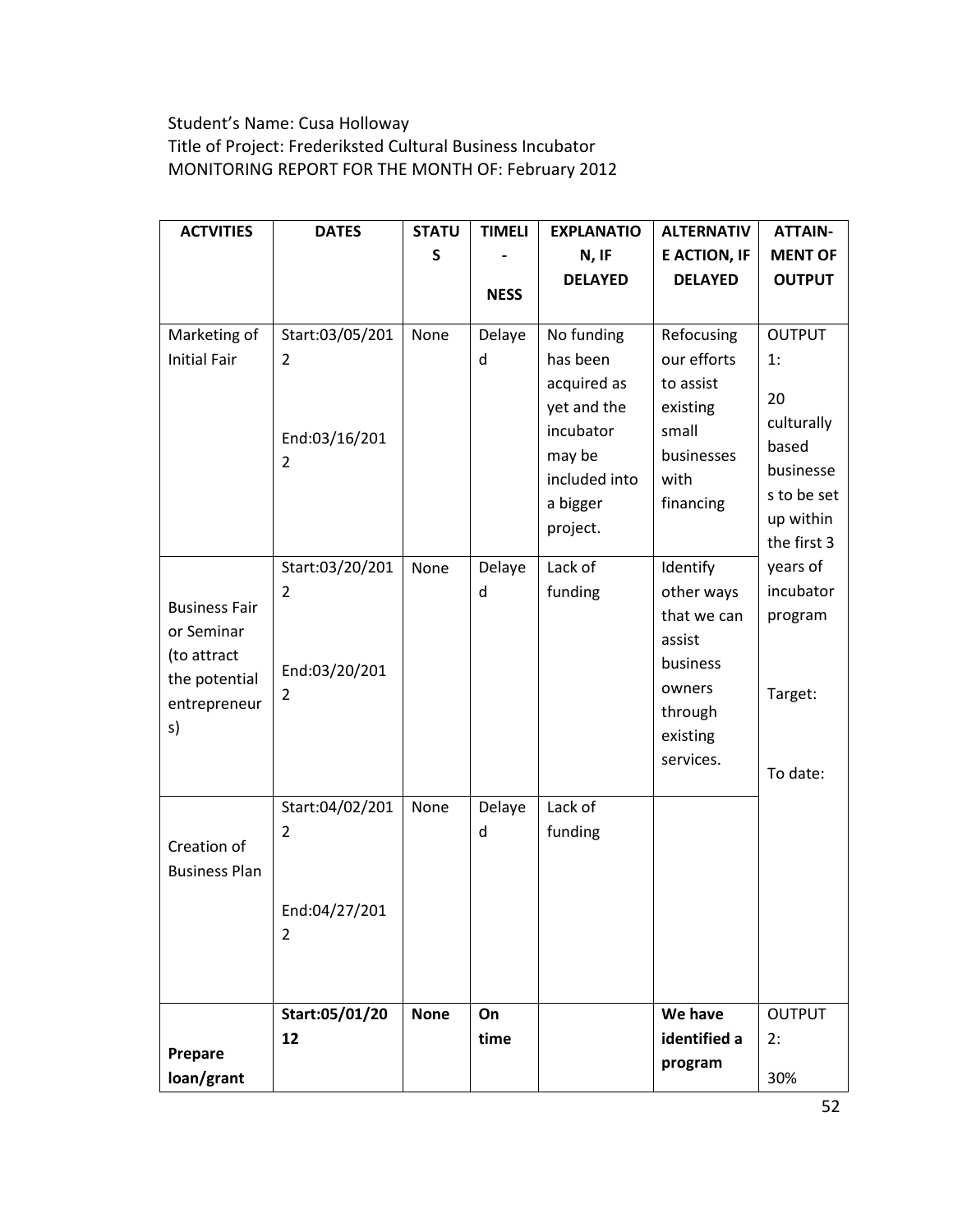| packages        |                    |      |        |         | that has     | Increase    |
|-----------------|--------------------|------|--------|---------|--------------|-------------|
|                 |                    |      |        |         | available    | in the use  |
|                 | End:05/31/201      |      |        |         | funding for  | of existing |
|                 | $\overline{2}$     |      |        |         | renewable    | services    |
|                 |                    |      |        |         | and energy   | that will   |
|                 |                    |      |        |         | efficiency   | provide     |
|                 |                    |      |        |         | upgrades     | ongoing     |
|                 |                    |      |        |         | for small    | mentorin    |
|                 |                    |      |        |         | businesses.  | g and       |
|                 |                    |      |        |         | We will      | technical   |
|                 |                    |      |        |         | assist the   | assistance  |
|                 |                    |      |        |         | businesses   | to the      |
|                 |                    |      |        |         | with the     | new         |
|                 |                    |      |        |         | loan/grant   | businesse   |
|                 |                    |      |        |         | applications | $S$ :       |
|                 |                    |      |        |         |              |             |
|                 | Start:04/02/201    | None | Delaye | Lack of | Assist other |             |
|                 | 2                  |      | d      | funding | agencies     |             |
| <b>Business</b> |                    |      |        |         | with their   |             |
| Seminars (bi-   |                    |      |        |         | marketing    |             |
| weekly)         |                    |      |        |         | efforts and  |             |
|                 | End:04/01/201<br>3 |      |        |         | utilize      |             |
|                 |                    |      |        |         | existing     |             |
|                 |                    |      |        |         | seminars.    |             |
|                 |                    |      |        |         |              |             |

| <b>ACTVITIES</b> | <b>DATES</b>   | <b>STATU</b> | <b>TIMELI</b> | <b>EXPLANATIO</b> | <b>ALTERNATIV</b>   | <b>ATTAIN-</b> |
|------------------|----------------|--------------|---------------|-------------------|---------------------|----------------|
|                  |                | S            |               | N, IF             | <b>E ACTION, IF</b> | <b>MENT</b>    |
|                  |                |              |               | <b>DELAYED</b>    | <b>DELAYED</b>      | <b>OF</b>      |
|                  |                |              | <b>NESS</b>   |                   |                     | <b>OUTPUT</b>  |
| Build out of     | Start:06/04/20 | None         | Delaye        | The building      | Approach            | <b>OUTPUT</b>  |
| leased store     | 12             |              | d             | may not be        | other               | 3:             |
| front            |                |              |               | used as           | building            |                |
|                  |                |              |               | projected         | owners that         | <b>20 MOU</b>  |
|                  | End:07/14/201  |              |               | due to            | may be able         | to be          |
|                  | 2              |              |               | political         | to partner          | signed         |
|                  |                |              |               | overtones in      | with us to          | for            |
|                  |                |              |               | the               | provide a           | access to      |
|                  |                |              |               | community.        | workable            | affordabl      |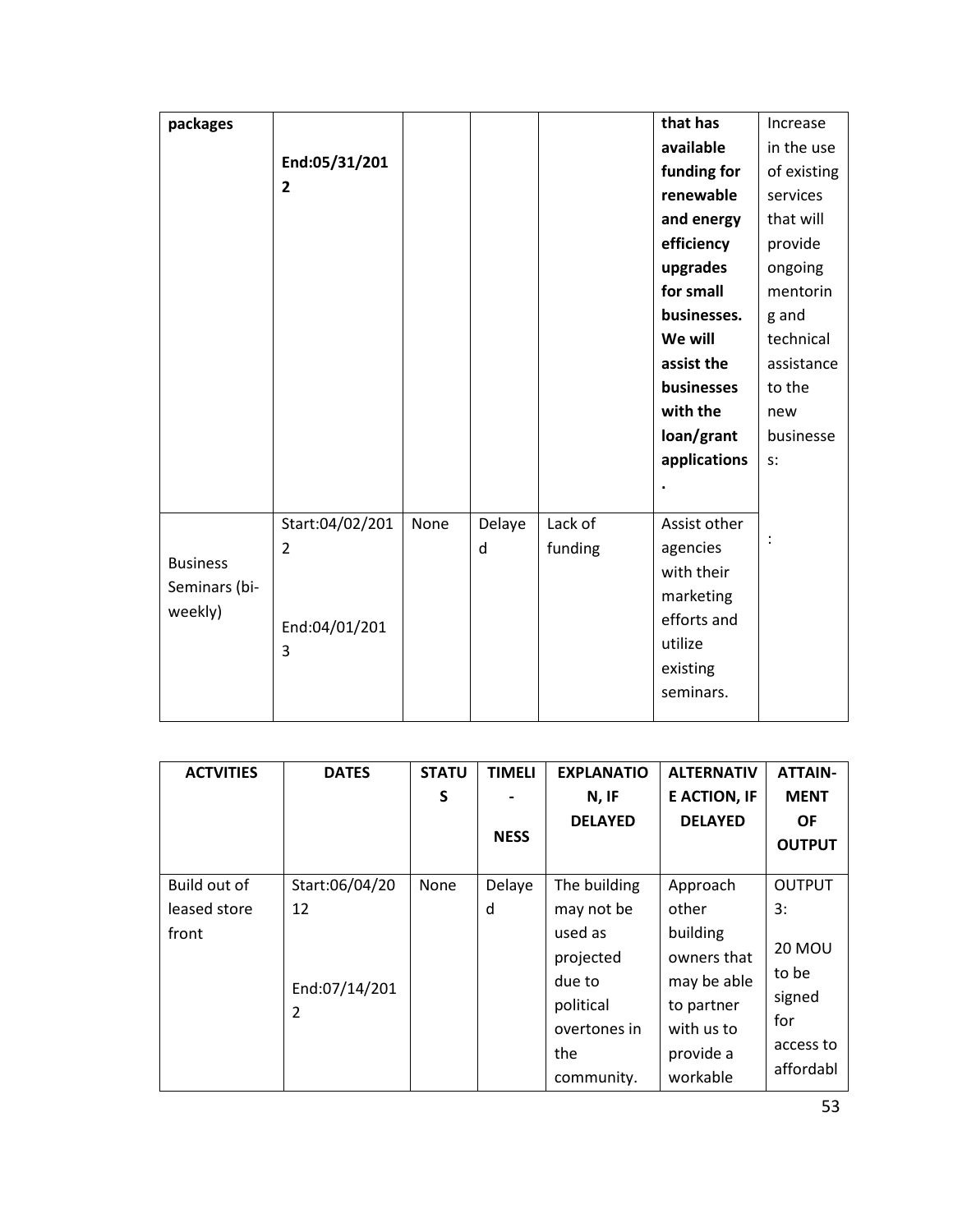|                      |                                 |      |        | Owner of the  | space for     | e space    |
|----------------------|---------------------------------|------|--------|---------------|---------------|------------|
|                      |                                 |      |        | building very | the           | for lease. |
|                      |                                 |      |        | outspoken.    | incubator.    |            |
|                      |                                 |      |        |               |               |            |
| <b>Business Move</b> | Start:06/30/20                  | None | Delaye | Lack of       |               | Target:    |
| in                   | 12                              |      | d      | funding       |               |            |
|                      |                                 |      |        |               |               |            |
|                      |                                 |      |        |               |               |            |
|                      | End:07/30/201                   |      |        |               |               | To date:   |
|                      | $\overline{2}$                  |      |        |               |               |            |
|                      |                                 |      |        |               |               |            |
|                      |                                 |      |        |               |               |            |
|                      | Start:09/01/20                  | None | Delaye | Due to the    | Partner with  |            |
|                      | 12                              |      | d      | lack of       | existing      |            |
| Creation of          |                                 |      |        | funding and   | businesses    |            |
| virtual mall         |                                 |      |        | support from  | to create a   |            |
|                      | End:09/30/201                   |      |        | our agency    | virtual mall. |            |
|                      | $\overline{2}$                  |      |        | still item is |               |            |
|                      |                                 |      |        | undone.       |               |            |
|                      |                                 |      |        |               |               |            |
|                      | Start:08/01/20                  | None | Delaye | Lack of       |               |            |
|                      | 12                              |      | d      | funding.      |               |            |
| Marketing of         |                                 |      |        |               |               |            |
| Incubator/Gra        |                                 |      |        |               |               |            |
| nd Opening           |                                 |      |        |               |               |            |
|                      | End:08/30/201<br>$\overline{2}$ |      |        |               |               |            |
|                      |                                 |      |        |               |               |            |
|                      |                                 |      |        |               |               |            |
|                      |                                 |      |        |               |               |            |

**\*\*Had meetings this week with USDA Rural Development Program in regards to their Renewable and Energy Efficiency Programs for small businesses. The meeting was a success and I have identified four (4) businesses that can utilize the funding. USDA is excited about the partnership, since they need to get the available funding to the small businesses. Our role will be to assist the identified businesses with filling out the forms and meeting all federal requirements to be approved for the loans/grants available. The available funding to existing small businesses will be able to reduce their energy consumption and with the extra savings each month continue to stay in business. The economic climate is on a downward slope in the Virgin Islands and we are trying to preserve the existing business as to not lose our entire business sector.**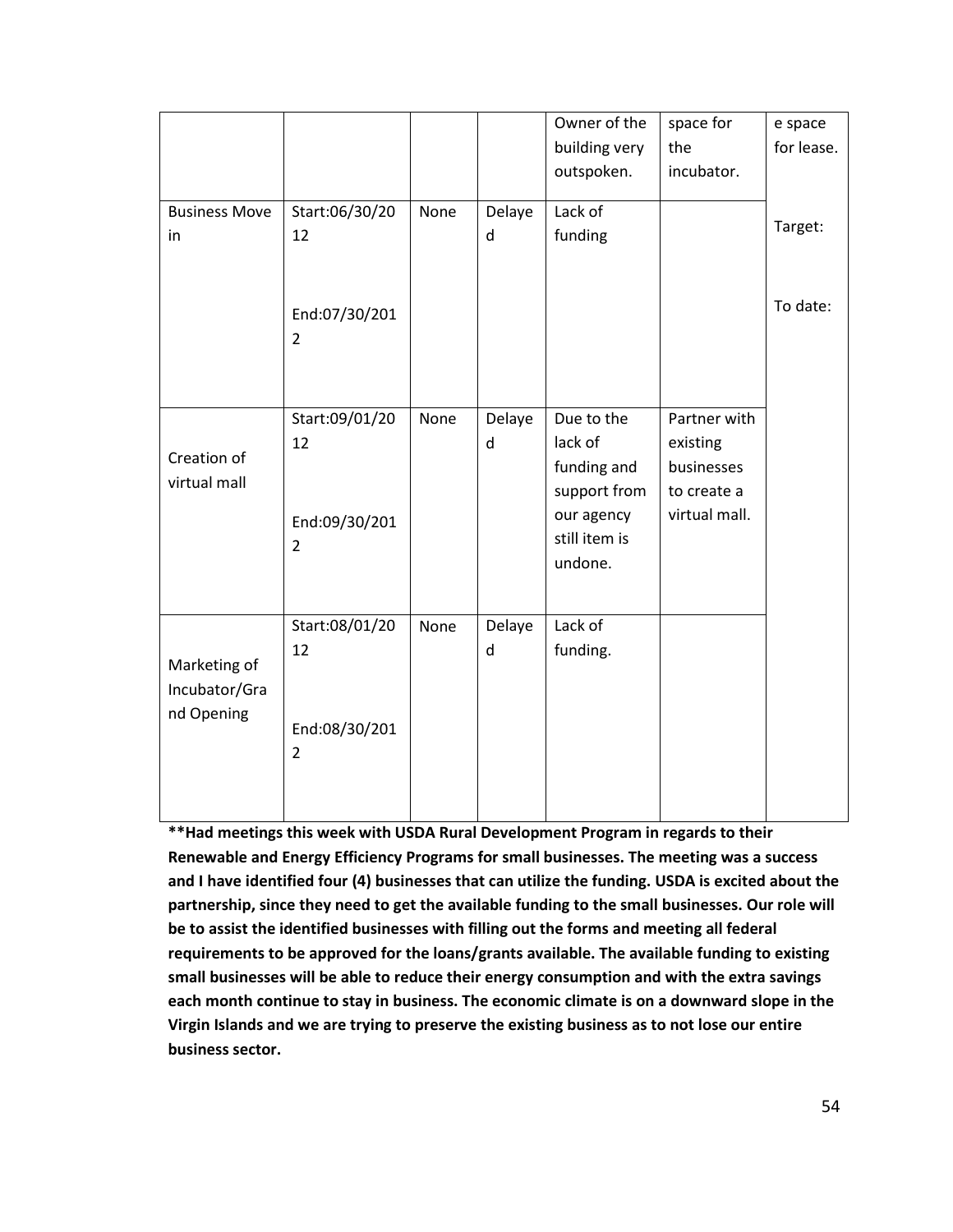# Student's Name: Cusa Holloway Title of Project: Frederiksted Cultural Business Incubator MONITORING REPORT FOR THE MONTH OF: February 2012

| <b>ACTVITIES</b>                    | <b>DATES</b>                      | <b>STATU</b> | <b>TIMELI</b> | <b>EXPLANATIO</b>                                                           | <b>ALTERNATIV</b>                                    | <b>ATTAIN-</b>                                                                    |
|-------------------------------------|-----------------------------------|--------------|---------------|-----------------------------------------------------------------------------|------------------------------------------------------|-----------------------------------------------------------------------------------|
|                                     |                                   | S            |               | N, IF                                                                       | <b>E ACTION, IF</b>                                  | <b>MENT OF</b>                                                                    |
|                                     |                                   |              |               | <b>DELAYED</b>                                                              | <b>DELAYED</b>                                       | <b>OUTPUT</b>                                                                     |
|                                     |                                   |              | <b>NESS</b>   |                                                                             |                                                      |                                                                                   |
| Marketing of<br><b>Initial Fair</b> | Start:03/05/201<br>$\overline{2}$ | None         | Delaye<br>d   | No funding<br>has been<br>acquired as                                       | Refocusing<br>our efforts<br>to assist               | <b>OUTPUT</b><br>1:                                                               |
|                                     | End:03/16/201<br>2                |              |               | yet and the<br>incubator<br>may be<br>included into<br>a bigger<br>project. | existing<br>small<br>businesses<br>with<br>financing | 20<br>culturally<br>based<br>businesse<br>s to be set<br>up within<br>the first 3 |
|                                     | Start:03/20/201                   | None         | Delaye        | Lack of                                                                     | Identify                                             | years of                                                                          |
| <b>Business Fair</b>                | 2                                 |              | d             | funding                                                                     | other ways                                           | incubator                                                                         |
| or Seminar                          |                                   |              |               |                                                                             | that we can                                          | program                                                                           |
| (to attract                         |                                   |              |               |                                                                             | assist                                               |                                                                                   |
| the potential                       | End:03/20/201                     |              |               |                                                                             | business                                             |                                                                                   |
| entrepreneur                        | 2                                 |              |               |                                                                             | owners<br>through                                    | Target:                                                                           |
| s)                                  |                                   |              |               |                                                                             | existing                                             |                                                                                   |
|                                     |                                   |              |               |                                                                             | services.                                            |                                                                                   |
|                                     |                                   |              |               |                                                                             |                                                      | To date:                                                                          |
|                                     | Start:04/02/201                   | None         | Delaye        | Lack of                                                                     |                                                      |                                                                                   |
|                                     | 2                                 |              | d             | funding                                                                     |                                                      |                                                                                   |
| Creation of<br><b>Business Plan</b> |                                   |              |               |                                                                             |                                                      |                                                                                   |
|                                     | End:04/27/201                     |              |               |                                                                             |                                                      |                                                                                   |
|                                     | $\overline{2}$                    |              |               |                                                                             |                                                      |                                                                                   |
|                                     |                                   |              |               |                                                                             |                                                      |                                                                                   |
|                                     |                                   |              |               |                                                                             |                                                      |                                                                                   |
|                                     | Start:05/01/20                    | <b>None</b>  | On            |                                                                             | <b>Packages</b>                                      | <b>OUTPUT</b>                                                                     |
| Prepare                             | 12                                |              | time          |                                                                             | have been                                            | 2:                                                                                |
| loan/grant                          |                                   |              |               |                                                                             | distributed                                          | 30%                                                                               |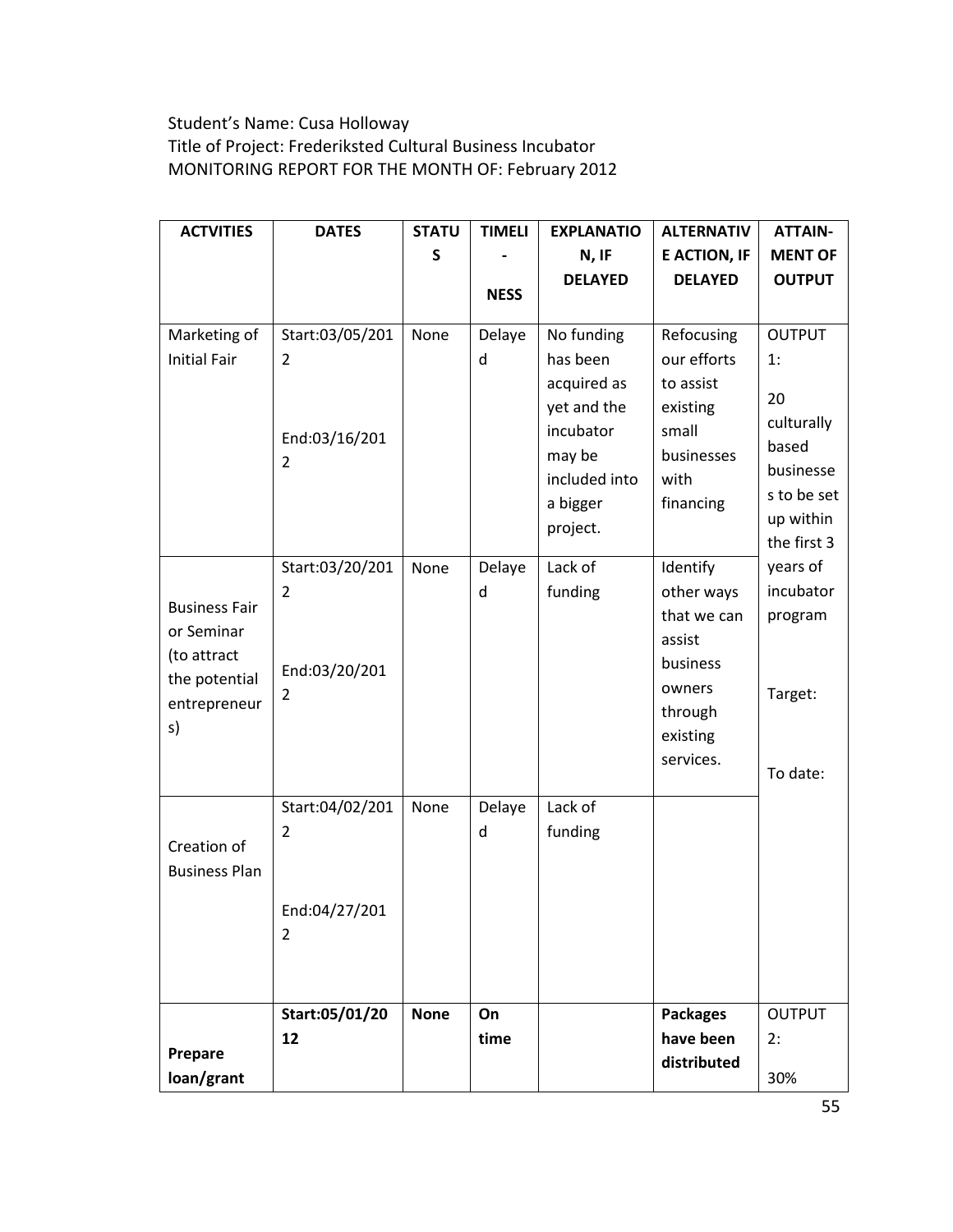| packages                                    |                                                         |      |             |                    | to the                                                                                                 | Increase       |
|---------------------------------------------|---------------------------------------------------------|------|-------------|--------------------|--------------------------------------------------------------------------------------------------------|----------------|
|                                             |                                                         |      |             |                    | applicable                                                                                             | in the use     |
|                                             | End:05/31/201                                           |      |             |                    | (3)                                                                                                    | of existing    |
|                                             | 2                                                       |      |             |                    | businesses                                                                                             | services       |
|                                             |                                                         |      |             |                    | and are                                                                                                | that will      |
|                                             |                                                         |      |             |                    | being                                                                                                  | provide        |
|                                             |                                                         |      |             |                    | worked on.                                                                                             | ongoing        |
|                                             |                                                         |      |             |                    | This week I                                                                                            | mentorin       |
|                                             |                                                         |      |             |                    | will set-up                                                                                            | g and          |
|                                             |                                                         |      |             |                    | meetings to                                                                                            | technical      |
|                                             |                                                         |      |             |                    | monitor the                                                                                            | assistance     |
|                                             |                                                         |      |             |                    | progress of                                                                                            | to the         |
|                                             |                                                         |      |             |                    | the                                                                                                    | new            |
|                                             |                                                         |      |             |                    | applications                                                                                           | businesse      |
|                                             |                                                         |      |             |                    |                                                                                                        | s:             |
| <b>Business</b><br>Seminars (bi-<br>weekly) | Start:04/02/201<br>$\overline{2}$<br>End:04/01/201<br>3 | None | Delaye<br>d | Lack of<br>funding | Assist other<br>agencies<br>with their<br>marketing<br>efforts and<br>utilize<br>existing<br>seminars. | $\ddot{\cdot}$ |
|                                             |                                                         |      |             |                    |                                                                                                        |                |

| <b>ACTVITIES</b> | <b>DATES</b>   | <b>STATU</b> | <b>TIMELI</b> | <b>EXPLANATIO</b> | <b>ALTERNATIV</b>   | <b>ATTAIN-</b>  |
|------------------|----------------|--------------|---------------|-------------------|---------------------|-----------------|
|                  |                | S            |               | N, IF             | <b>E ACTION, IF</b> | <b>MENT</b>     |
|                  |                |              |               | <b>DELAYED</b>    | <b>DELAYED</b>      | <b>OF</b>       |
|                  |                |              | <b>NESS</b>   |                   |                     | <b>OUTPUT</b>   |
|                  |                |              |               |                   |                     |                 |
| Build out of     | Start:06/04/20 | None         | Delaye        | The building      | Approach            | <b>OUTPUT</b>   |
| leased store     | 12             |              | d             | may not be        | other               | 3:              |
| front            |                |              |               | used as           | building            |                 |
|                  |                |              |               | projected         | owners that         | <b>20 MOU</b>   |
|                  | End:07/14/201  |              |               | due to            | may be able         | to be<br>signed |
|                  | 2              |              |               | political         | to partner          |                 |
|                  |                |              |               | overtones in      | with us to          | for             |
|                  |                |              |               | the               | provide a           | access to       |
|                  |                |              |               | community.        | workable            | affordabl       |
|                  |                |              |               | Owner of the      | space for           | e space         |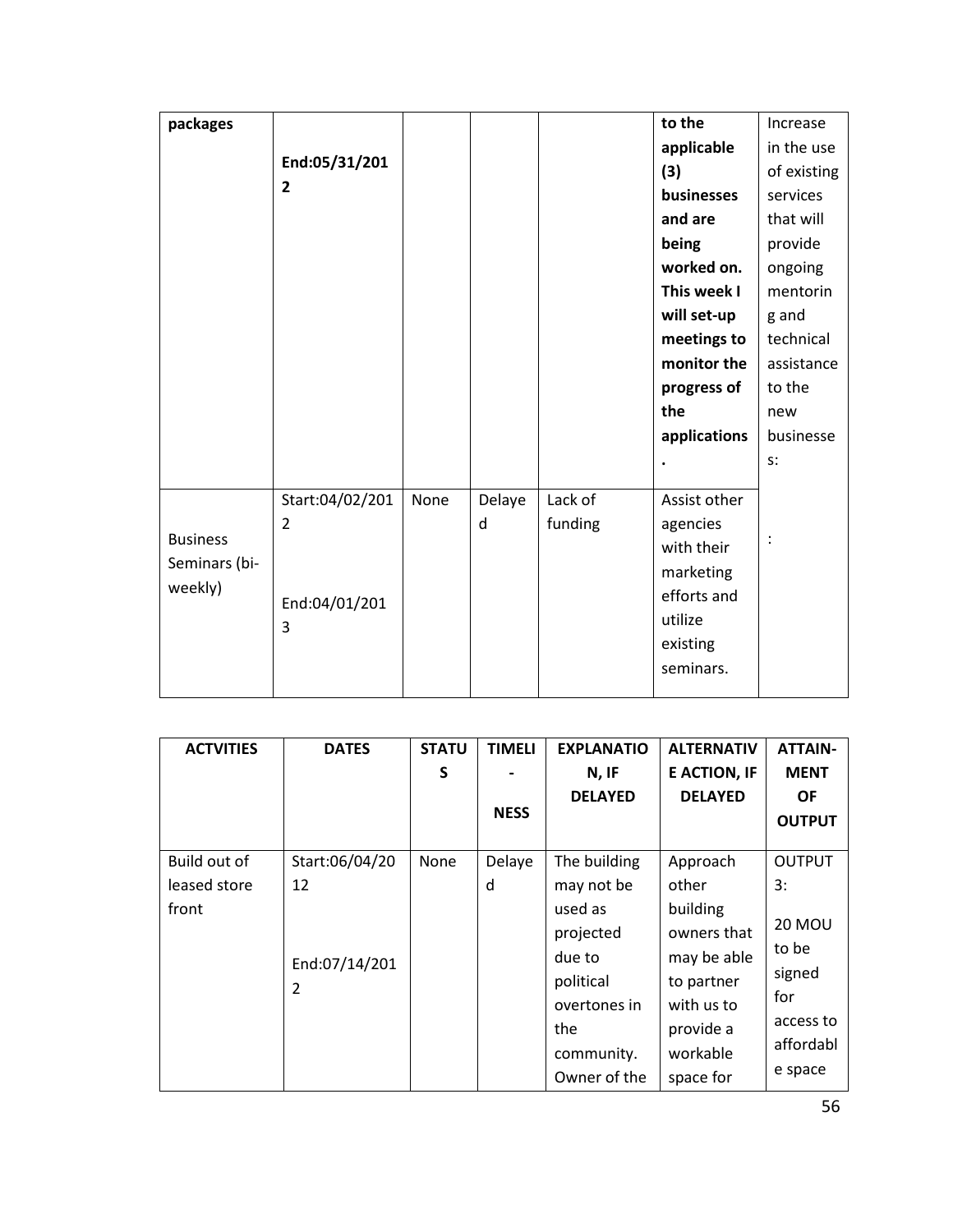|                             |                                 |      |             | building very               | the                       | for lease. |
|-----------------------------|---------------------------------|------|-------------|-----------------------------|---------------------------|------------|
|                             |                                 |      |             | outspoken.                  | incubator.                |            |
| <b>Business Move</b><br>in  | Start:06/30/20<br>12            | None | Delaye<br>d | Lack of<br>funding          |                           | Target:    |
|                             |                                 |      |             |                             |                           |            |
|                             | End:07/30/201<br>$\overline{2}$ |      |             |                             |                           | To date:   |
|                             | Start:09/01/20                  | None | Delaye      | Due to the                  | Partner with              |            |
| Creation of<br>virtual mall | 12                              |      | d           | lack of                     | existing                  |            |
|                             |                                 |      |             | funding and<br>support from | businesses<br>to create a |            |
|                             | End:09/30/201                   |      |             | our agency                  | virtual mall.             |            |
|                             | $\overline{2}$                  |      |             | still item is               |                           |            |
|                             |                                 |      |             | undone.                     |                           |            |
|                             |                                 |      |             |                             |                           |            |
|                             | Start:08/01/20                  | None | Delaye      | Lack of                     |                           |            |
| Marketing of                | 12                              |      | d           | funding.                    |                           |            |
| Incubator/Gra               |                                 |      |             |                             |                           |            |
| nd Opening                  | End:08/30/201                   |      |             |                             |                           |            |
|                             | $\overline{2}$                  |      |             |                             |                           |            |
|                             |                                 |      |             |                             |                           |            |

**\*\*Met with the three (3) small business owners and gave them the application packet and the supporting materials to fill out the applications. I have meetings set-up during this week to check the progress of the applications.**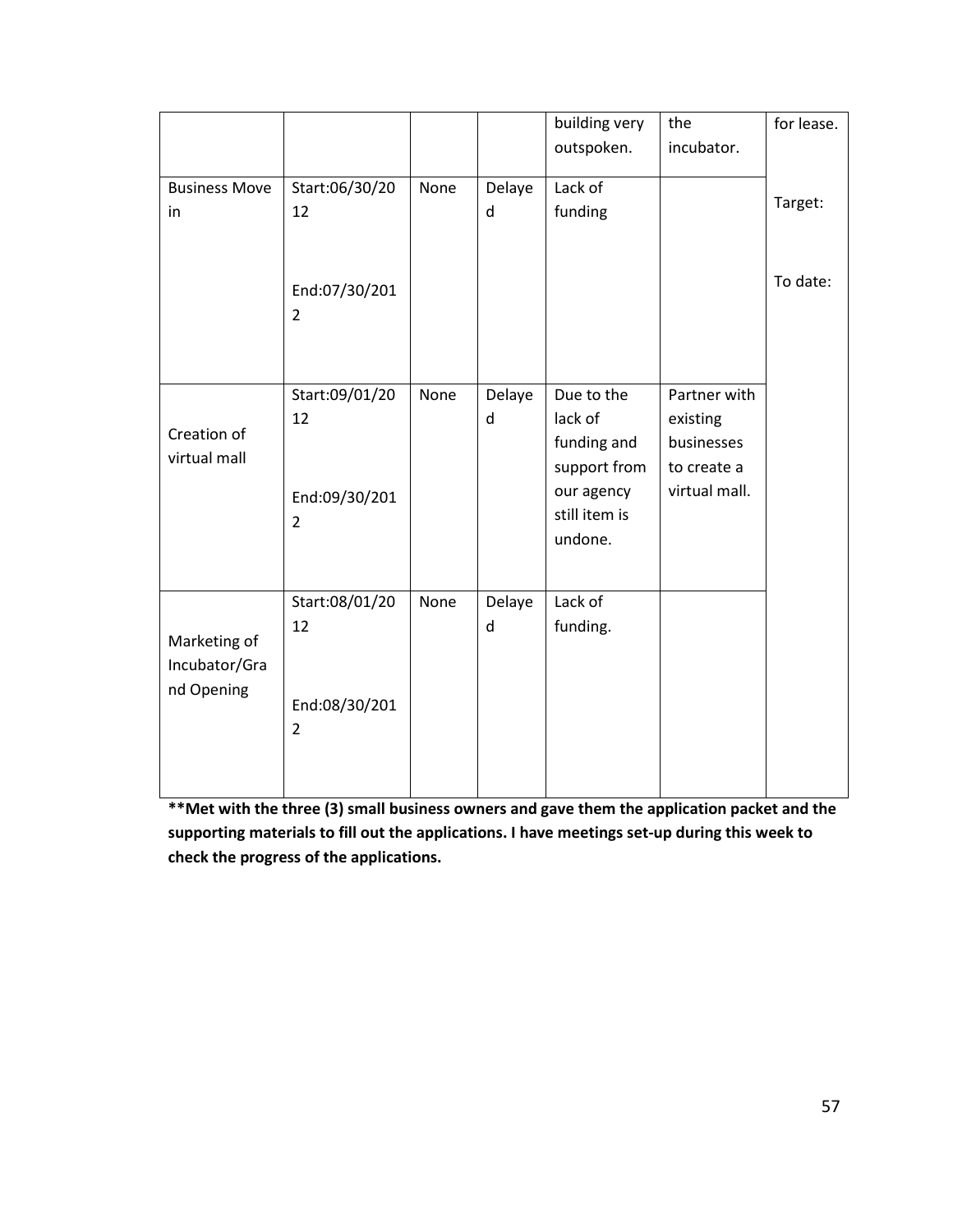# Student's Name: Cusa Holloway Title of Project: Frederiksted Cultural Business Incubator MONITORING REPORT FOR THE MONTH OF: February 2012

| <b>ACTVITIES</b>                                                                         | <b>DATES</b>                                            | <b>STATU</b> | <b>TIMELI</b> | <b>EXPLANATIO</b>                                                                                        | <b>ALTERNATIV</b>                                                                                         | <b>ATTAIN-</b>                                                               |
|------------------------------------------------------------------------------------------|---------------------------------------------------------|--------------|---------------|----------------------------------------------------------------------------------------------------------|-----------------------------------------------------------------------------------------------------------|------------------------------------------------------------------------------|
|                                                                                          |                                                         | S            |               | N, IF                                                                                                    | <b>E ACTION, IF</b>                                                                                       | <b>MENT OF</b>                                                               |
|                                                                                          |                                                         |              |               | <b>DELAYED</b>                                                                                           | <b>DELAYED</b>                                                                                            | <b>OUTPUT</b>                                                                |
|                                                                                          |                                                         |              | <b>NESS</b>   |                                                                                                          |                                                                                                           |                                                                              |
| Marketing of<br><b>Initial Fair</b>                                                      | Start:03/05/201<br>2<br>End:03/16/201<br>2              | None         | Delaye<br>d   | No funding<br>has been<br>acquired as<br>yet and the<br>incubator<br>may be<br>included into<br>a bigger | Refocusing<br>our efforts<br>to assist<br>existing<br>small<br>businesses<br>with<br>financing            | <b>OUTPUT</b><br>1:<br>20<br>culturally<br>based<br>businesse<br>s to be set |
|                                                                                          |                                                         |              |               | project.                                                                                                 |                                                                                                           | up within<br>the first 3                                                     |
| <b>Business Fair</b><br>or Seminar<br>(to attract<br>the potential<br>entrepreneur<br>s) | Start:03/20/201<br>2<br>End:03/20/201<br>2              | None         | Delaye<br>d   | Lack of<br>funding                                                                                       | Identify<br>other ways<br>that we can<br>assist<br>business<br>owners<br>through<br>existing<br>services. | years of<br>incubator<br>program<br>Target:<br>To date:                      |
| Creation of<br><b>Business Plan</b>                                                      | Start:04/02/201<br>2<br>End:04/27/201<br>$\overline{2}$ | None         | Delaye<br>d   | Lack of<br>funding                                                                                       |                                                                                                           |                                                                              |
|                                                                                          | Start:05/01/20                                          | <b>None</b>  | On            |                                                                                                          | Prior to the                                                                                              | <b>OUTPUT</b>                                                                |
|                                                                                          | 12                                                      |              | time          |                                                                                                          | loan/grant                                                                                                | 2:                                                                           |
| Prepare<br>loan/grant                                                                    |                                                         |              |               |                                                                                                          | packages                                                                                                  | 30%                                                                          |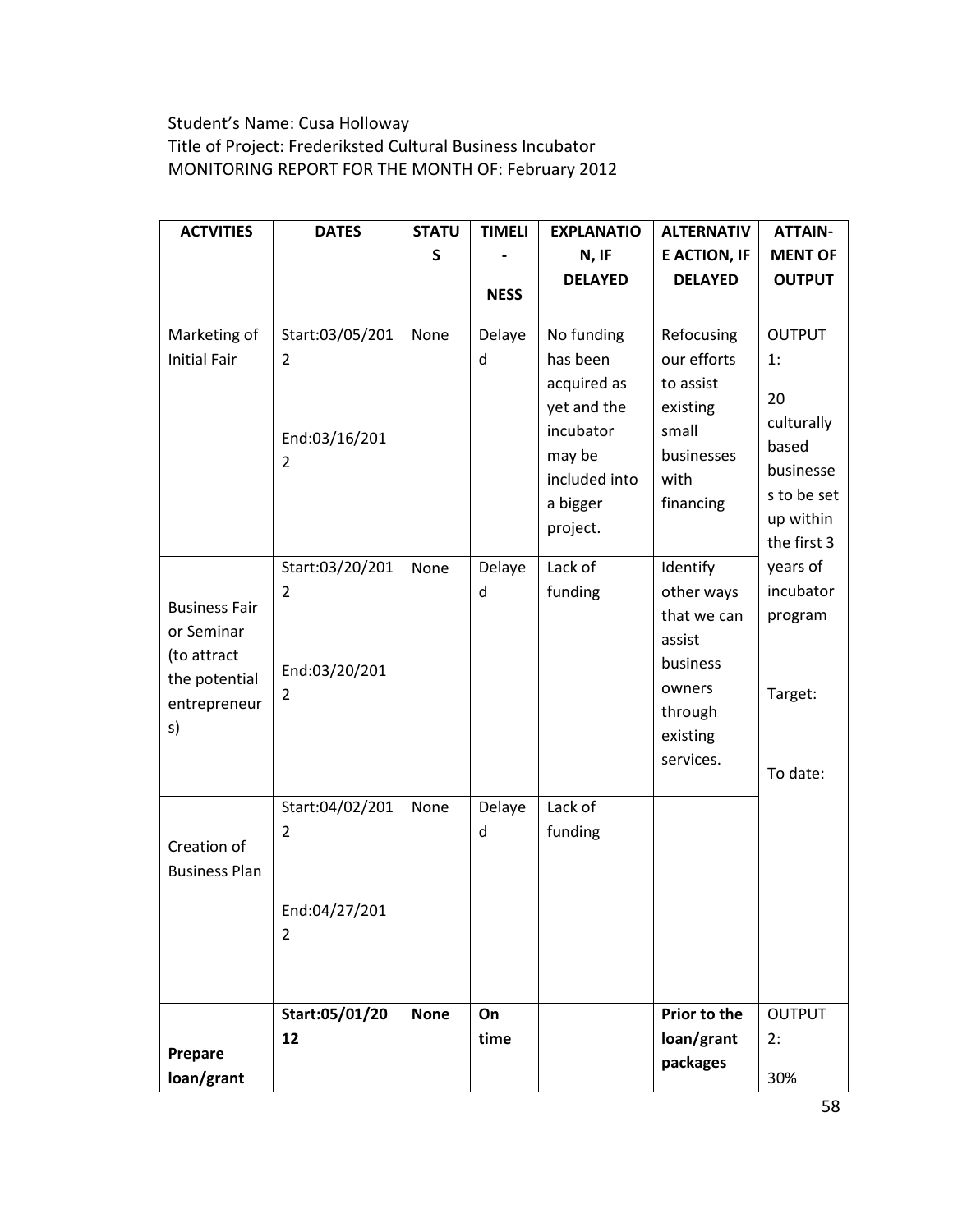| packages        |                 |      |        |         | being                    | Increase       |
|-----------------|-----------------|------|--------|---------|--------------------------|----------------|
|                 |                 |      |        |         | submitted                | in the use     |
|                 | End:05/31/201   |      |        |         | an energy                | of existing    |
|                 | $\overline{2}$  |      |        |         | assessment               | services       |
|                 |                 |      |        |         | has to                   | that will      |
|                 |                 |      |        |         | accompany                | provide        |
|                 |                 |      |        |         | the                      | ongoing        |
|                 |                 |      |        |         | application.             | mentorin       |
|                 |                 |      |        |         | I have asked             | g and          |
|                 |                 |      |        |         | our local                | technical      |
|                 |                 |      |        |         | <b>Energy</b>            | assistance     |
|                 |                 |      |        |         | office to                | to the         |
|                 |                 |      |        |         | assist in this           | new            |
|                 |                 |      |        |         | matter and               | businesse      |
|                 |                 |      |        |         | they have                | $S$ :          |
|                 |                 |      |        |         | agreed. This             |                |
|                 |                 |      |        |         | will allow               |                |
|                 |                 |      |        |         | the                      | $\ddot{\cdot}$ |
|                 |                 |      |        |         | businesses               |                |
|                 |                 |      |        |         | to save                  |                |
|                 |                 |      |        |         | money,                   |                |
|                 |                 |      |        |         | since the                |                |
|                 |                 |      |        |         | assessments              |                |
|                 |                 |      |        |         | will be                  |                |
|                 |                 |      |        |         | performed                |                |
|                 |                 |      |        |         | free of                  |                |
|                 |                 |      |        |         | charge.                  |                |
|                 |                 |      |        |         |                          |                |
|                 | Start:04/02/201 | None | Delaye | Lack of | Assist other             |                |
| <b>Business</b> | 2               |      | d      | funding | agencies                 |                |
| Seminars (bi-   |                 |      |        |         | with their               |                |
| weekly)         |                 |      |        |         | marketing<br>efforts and |                |
|                 | End:04/01/201   |      |        |         |                          |                |
|                 | 3               |      |        |         | utilize                  |                |
|                 |                 |      |        |         | existing                 |                |
|                 |                 |      |        |         | seminars.                |                |

| <b>ACTVITIES</b> | <b>DATES</b> | STATU I | <b>TIMELI</b>  | EXPLANATIO   ALTERNATIV |                     | <b>ATTAIN-</b> |
|------------------|--------------|---------|----------------|-------------------------|---------------------|----------------|
|                  |              |         | $\blacksquare$ | N. IF                   | <b>E ACTION. IF</b> | <b>MENT</b>    |
|                  |              |         |                |                         |                     |                |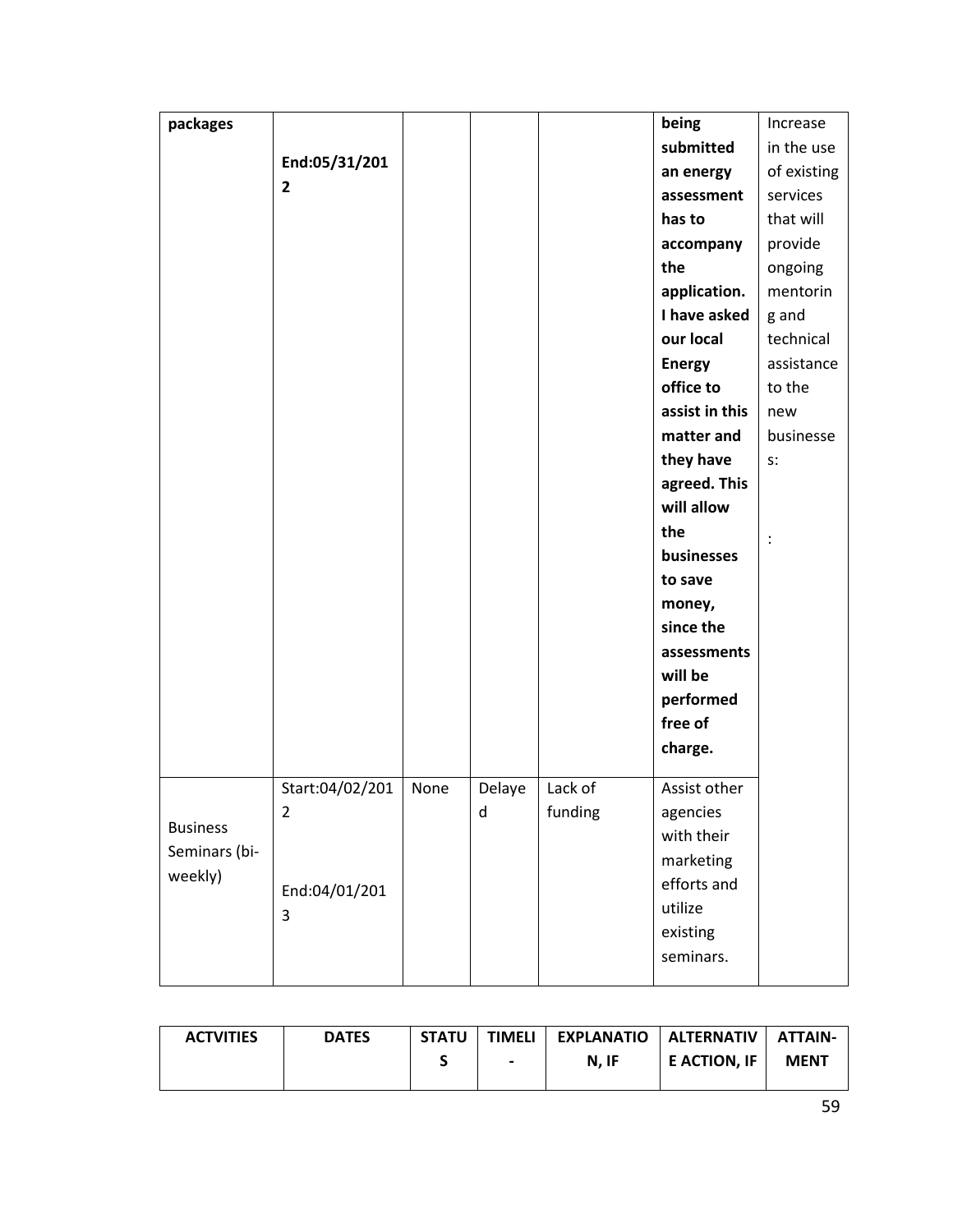|                                             |                                                         |      | <b>NESS</b> | <b>DELAYED</b>                                                                                                                                                | <b>DELAYED</b>                                                                                                                                     | <b>OF</b>                                                                                                         |
|---------------------------------------------|---------------------------------------------------------|------|-------------|---------------------------------------------------------------------------------------------------------------------------------------------------------------|----------------------------------------------------------------------------------------------------------------------------------------------------|-------------------------------------------------------------------------------------------------------------------|
|                                             |                                                         |      |             |                                                                                                                                                               |                                                                                                                                                    | <b>OUTPUT</b>                                                                                                     |
| Build out of<br>leased store<br>front       | Start:06/04/20<br>12<br>End:07/14/201<br>$\overline{2}$ | None | Delaye<br>d | The building<br>may not be<br>used as<br>projected<br>due to<br>political<br>overtones in<br>the<br>community.<br>Owner of the<br>building very<br>outspoken. | Approach<br>other<br>building<br>owners that<br>may be able<br>to partner<br>with us to<br>provide a<br>workable<br>space for<br>the<br>incubator. | <b>OUTPUT</b><br>3:<br><b>20 MOU</b><br>to be<br>signed<br>for<br>access to<br>affordabl<br>e space<br>for lease. |
| <b>Business Move</b>                        | Start:06/30/20<br>12                                    | None | Delaye      | Lack of                                                                                                                                                       |                                                                                                                                                    | Target:                                                                                                           |
| in                                          | End:07/30/201<br>$\overline{2}$                         |      | d           | funding                                                                                                                                                       |                                                                                                                                                    | To date:                                                                                                          |
|                                             | Start:09/01/20<br>12                                    | None | Delaye<br>d | Due to the<br>lack of                                                                                                                                         | Partner with<br>existing                                                                                                                           |                                                                                                                   |
| Creation of<br>virtual mall                 | End:09/30/201<br>$\overline{2}$                         |      |             | funding and<br>support from<br>our agency<br>still item is<br>undone.                                                                                         | businesses<br>to create a<br>virtual mall.                                                                                                         |                                                                                                                   |
|                                             | Start:08/01/20<br>12                                    | None | Delaye<br>d | Lack of<br>funding.                                                                                                                                           |                                                                                                                                                    |                                                                                                                   |
| Marketing of<br>Incubator/Gra<br>nd Opening | End:08/30/201<br>$\overline{2}$                         |      |             |                                                                                                                                                               |                                                                                                                                                    |                                                                                                                   |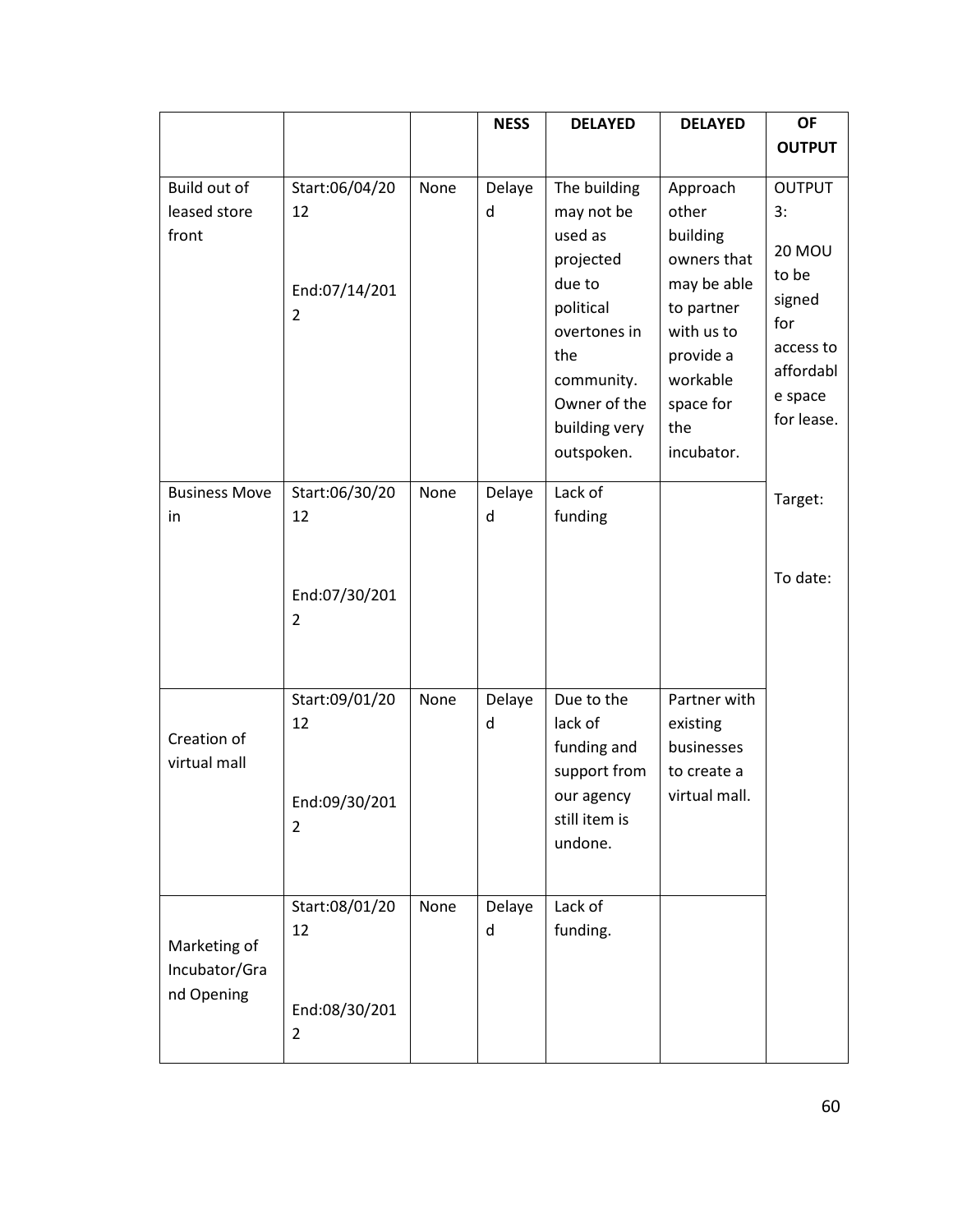**\*\*Energy assessments will be performed and follow-up meetings with participants next week. I have another business who is interested in the program.**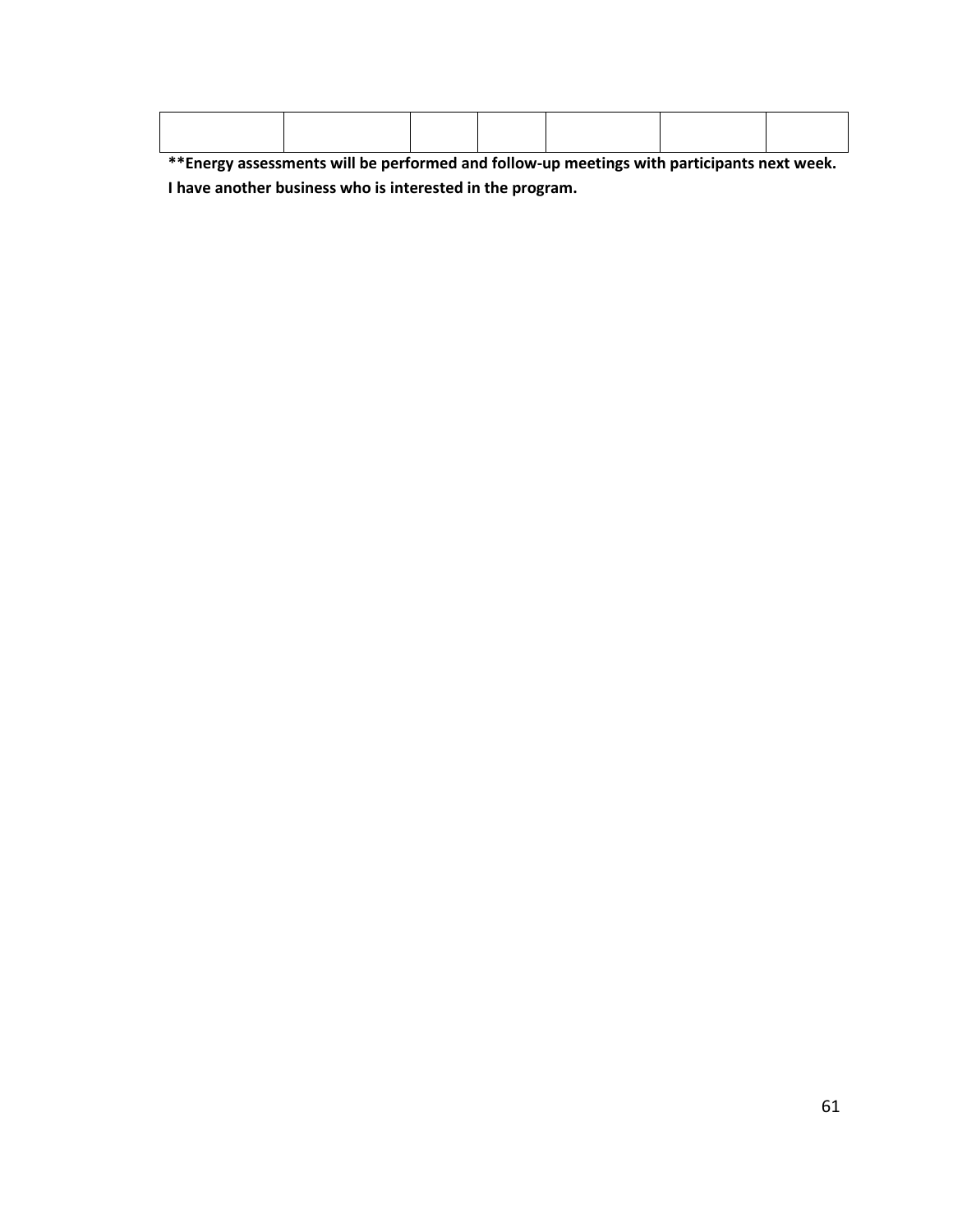# Student's Name: Cusa Holloway Title of Project: Frederiksted Cultural Business Incubator MONITORING REPORT FOR THE MONTH OF: March 2012

| <b>ACTVITIES</b>                    | <b>DATES</b>                                            | <b>STATU</b> | <b>TIMELI</b> | <b>EXPLANATIO</b>                                                           | <b>ALTERNATIV</b>                                                         | <b>ATTAIN-</b>                                       |
|-------------------------------------|---------------------------------------------------------|--------------|---------------|-----------------------------------------------------------------------------|---------------------------------------------------------------------------|------------------------------------------------------|
|                                     |                                                         | S            |               | N, IF                                                                       | <b>E ACTION, IF</b>                                                       | <b>MENT OF</b>                                       |
|                                     |                                                         |              |               | <b>DELAYED</b>                                                              | <b>DELAYED</b>                                                            | <b>OUTPUT</b>                                        |
|                                     |                                                         |              | <b>NESS</b>   |                                                                             |                                                                           |                                                      |
| Marketing of<br><b>Initial Fair</b> | Start:06/05/201<br>$\overline{2}$<br>End:06/16/201<br>2 | None         | Delaye<br>d   | No funding<br>has been<br>acquired as<br>yet and the<br>incubator<br>may be | Refocusing<br>our efforts<br>to assist<br>existing<br>small<br>businesses | <b>OUTPUT</b><br>1:<br>20<br>culturally<br>based     |
|                                     |                                                         |              |               | included into<br>a bigger<br>project.                                       | with<br>financing                                                         | businesse<br>s to be set<br>up within<br>the first 3 |
|                                     | Start:06/20/201                                         | None         | Delaye        | Lack of                                                                     | Identify                                                                  | years of                                             |
| <b>Business Fair</b>                | 2                                                       |              | d             | funding                                                                     | other ways                                                                | incubator                                            |
| or Seminar                          |                                                         |              |               |                                                                             | that we can<br>assist                                                     | program                                              |
| (to attract                         |                                                         |              |               |                                                                             | business                                                                  |                                                      |
| the potential                       | End:06/20/201                                           |              |               |                                                                             | owners                                                                    |                                                      |
| entrepreneur                        | 2                                                       |              |               |                                                                             | through                                                                   | Target:                                              |
| s)                                  |                                                         |              |               |                                                                             | existing                                                                  |                                                      |
|                                     |                                                         |              |               |                                                                             | services.                                                                 | To date:                                             |
|                                     |                                                         |              |               |                                                                             |                                                                           |                                                      |
|                                     | Start:07/02/201                                         | None         | Delaye        | Lack of                                                                     |                                                                           |                                                      |
| Creation of                         | 2                                                       |              | d             | funding                                                                     |                                                                           |                                                      |
| <b>Business Plan</b>                |                                                         |              |               |                                                                             |                                                                           |                                                      |
|                                     | End:07/27/201                                           |              |               |                                                                             |                                                                           |                                                      |
|                                     | $\overline{2}$                                          |              |               |                                                                             |                                                                           |                                                      |
|                                     |                                                         |              |               |                                                                             |                                                                           |                                                      |
|                                     | Start:07/30/20                                          | <b>None</b>  | On            |                                                                             | Identified                                                                | <b>OUTPUT</b>                                        |
|                                     | 12                                                      |              | time          |                                                                             | business                                                                  | 2:                                                   |
| Prepare<br>loan/grant               |                                                         |              |               |                                                                             | will not                                                                  | 30%                                                  |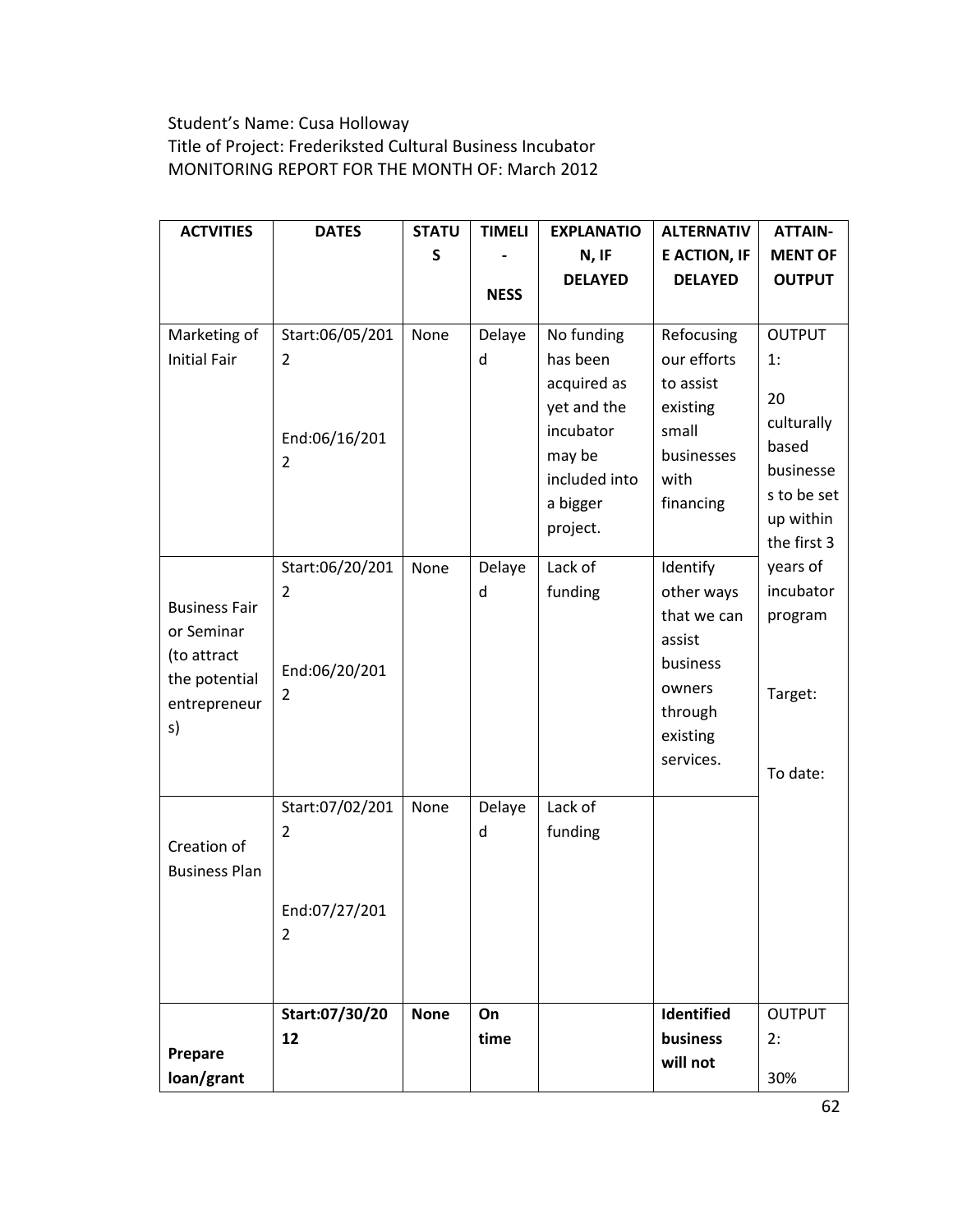| packages        |                 |      |        |         | participate  | Increase    |
|-----------------|-----------------|------|--------|---------|--------------|-------------|
|                 |                 |      |        |         | as planned   | in the use  |
|                 | End:08/31/201   |      |        |         |              | of existing |
|                 | $\overline{2}$  |      |        |         |              | services    |
|                 |                 |      |        |         |              | that will   |
|                 |                 |      |        |         |              | provide     |
|                 | Start:07/02/201 | None | Delaye | Lack of | Assist other | ongoing     |
|                 | 2               |      | d      | funding | agencies     | mentorin    |
| <b>Business</b> |                 |      |        |         | with their   | g and       |
| Seminars (bi-   |                 |      |        |         | marketing    | technical   |
| weekly)         | End:07/05/201   |      |        |         | efforts and  | assistance  |
|                 | 3               |      |        |         | utilize      | to the      |
|                 |                 |      |        |         | existing     | new         |
|                 |                 |      |        |         | seminars.    | businesse   |
|                 |                 |      |        |         |              | s:          |
|                 |                 |      |        |         |              |             |
|                 |                 |      |        |         |              |             |
|                 |                 |      |        |         |              |             |
|                 |                 |      |        |         |              |             |

| <b>ACTVITIES</b>                      | <b>DATES</b>                                            | <b>STATU</b><br>S | <b>TIMELI</b><br><b>NESS</b> | <b>EXPLANATIO</b><br>N, IF<br><b>DELAYED</b>                                                                                                                  | <b>ALTERNATIV</b><br><b>E ACTION, IF</b><br><b>DELAYED</b>                                                                                         | <b>ATTAIN-</b><br><b>MENT</b><br><b>OF</b><br><b>OUTPUT</b>                                                       |
|---------------------------------------|---------------------------------------------------------|-------------------|------------------------------|---------------------------------------------------------------------------------------------------------------------------------------------------------------|----------------------------------------------------------------------------------------------------------------------------------------------------|-------------------------------------------------------------------------------------------------------------------|
| Build out of<br>leased store<br>front | Start:09/04/20<br>12<br>End:09/28/201<br>$\overline{2}$ | None              | Delaye<br>d                  | The building<br>may not be<br>used as<br>projected<br>due to<br>political<br>overtones in<br>the<br>community.<br>Owner of the<br>building very<br>outspoken. | Approach<br>other<br>building<br>owners that<br>may be able<br>to partner<br>with us to<br>provide a<br>workable<br>space for<br>the<br>incubator. | <b>OUTPUT</b><br>3:<br><b>20 MOU</b><br>to be<br>signed<br>for<br>access to<br>affordabl<br>e space<br>for lease. |
| <b>Business Move</b><br>in            | Start:09/30/20<br>12                                    | None              | Delaye<br>d                  | Lack of<br>funding                                                                                                                                            |                                                                                                                                                    | Target:                                                                                                           |